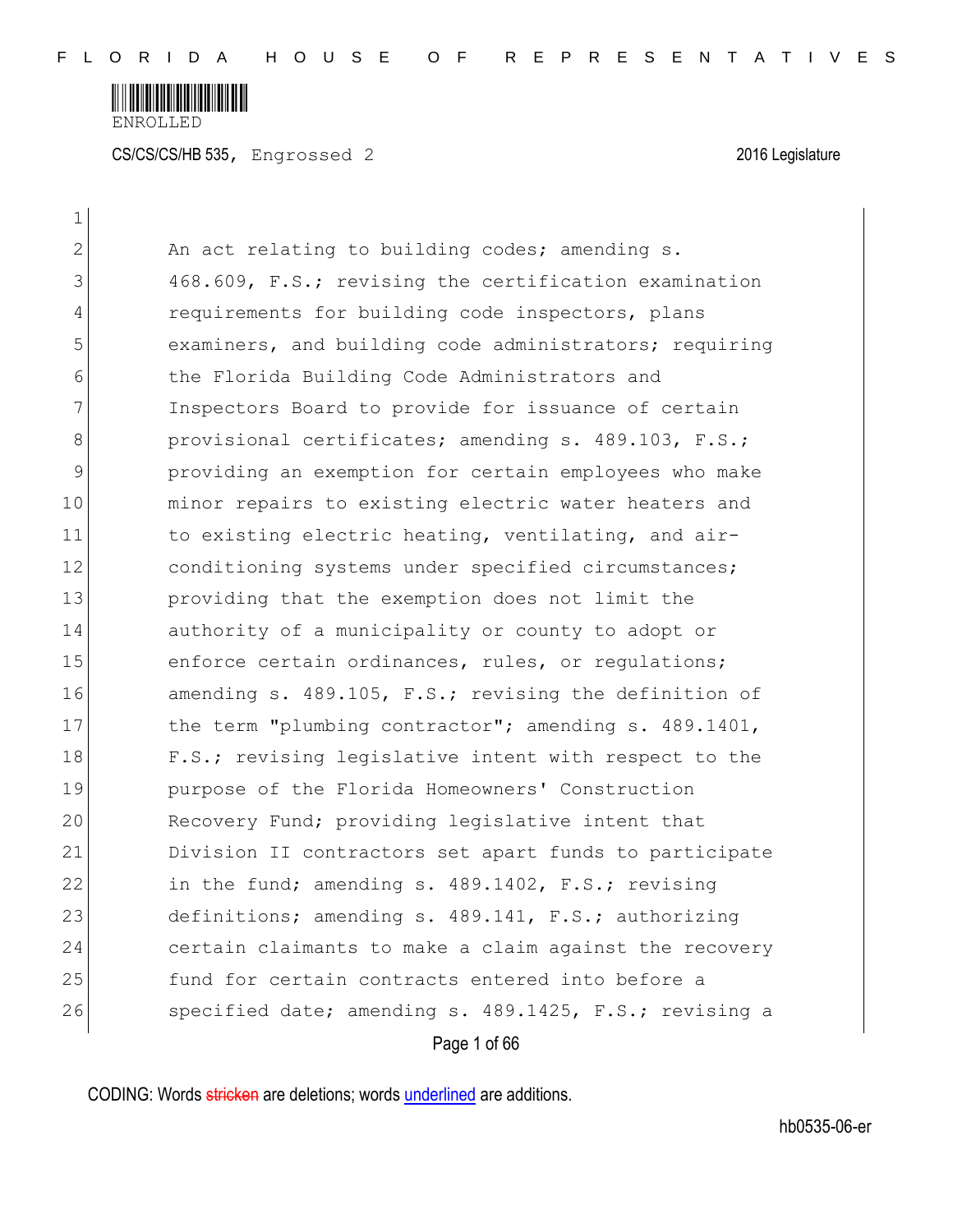

CS/CS/CS/HB 535, Engrossed 2 2016 Legislature

| 27 | notification provided by contractors to certain        |
|----|--------------------------------------------------------|
| 28 | residential property owners to state that payment from |
| 29 | the recovery fund is limited; amending s. 489.143,     |
| 30 | F.S.; revising provisions concerning payments from the |
| 31 | recovery fund; specifying claim amounts for certain    |
| 32 | contracts entered into on or after specified dates;    |
| 33 | providing aggregate caps for payments; amending s.     |
| 34 | 489.503, F.S.; exempting certain low-voltage landscape |
| 35 | lighting from licensed electrical contractor           |
| 36 | installation requirements; amending s. 514.011, F.S.;  |
| 37 | defining the term "temporary pool"; amending s.        |
| 38 | 514.0115, F.S.; prohibiting a portable pool from being |
| 39 | regulated as a public pool in certain circumstances;   |
| 40 | prohibiting a temporary pool from being regulated as a |
| 41 | public pool; amending s. 553.77, F.S.; conforming a    |
| 42 | cross-reference; amending s. 514.031, F.S.;            |
| 43 | prohibiting a portable pool from being used as a       |
| 44 | public pool unless it is exempt under s. 514.0115,     |
| 45 | F.S.; amending s. 515.27, F.S.; revising minimum       |
| 46 | requirements for a residential swimming pool to pass   |
| 47 | final inspection and receive a certificate of          |
| 48 | completion to include specified swimming pool alarms;  |
| 49 | amending s. 553.512, F.S.; revising the membership of  |
| 50 | the Accessibility Advisory Council; amending s.        |
| 51 | 553.721, F.S.; directing the Florida Building Code     |
| 52 | Compliance and Mitigation Program to fund, from        |
|    | Page 2 of 66                                           |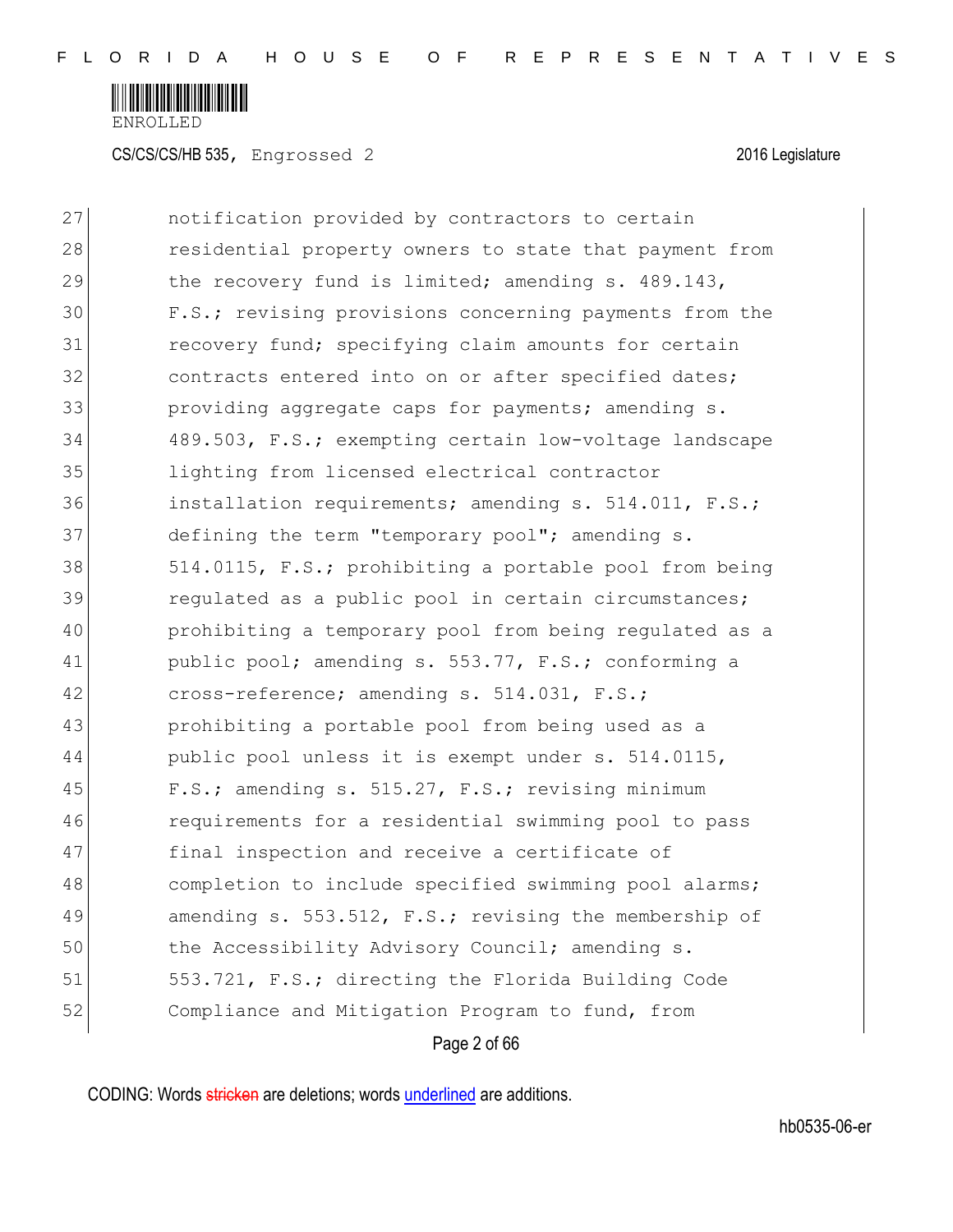

Page 3 of 66 53 existing resources, the recommendations made by the 54 Building Code System Uniform Implementation Evaluation 55 Workgroup; providing a limitation; requiring that a 56 specified amount of funds from the surcharge be used 57 to fund certain Florida Fire Prevention Code informal 58 interpretations; requiring the State Fire Marshal to 59 adopt rules; amending s. 553.73, F.S.; authorizing 60 local boards created to address specified issues to 61 61 combine the appeals boards to create a single, local 62 board; authorizing the local board to grant 63 alternatives or modifications through specified 64 **procedures;** providing quorum requirements; authorizing 65 the appeal to a local administrative board of 66 specified decisions made by a local fire official; 67 specifying the decisions of the local building 68 official and the local fire official which are subject 69 to review; providing requirements for fire service 70 access elevators and elevator lobbies in certain 71 buildings; specifying standards for standpipes in 72 high-rise buildings; amending s. 553.775, F.S.; 73 revising membership on a panel that hears requests to 74 review decisions of local building officials; amending 75 S. 553.79, F.S.; providing grounds for disciplinary 76 action against a plans reviewer or building code 77 administrator; authorizing a building official to 78 issue a permit for the construction of the foundation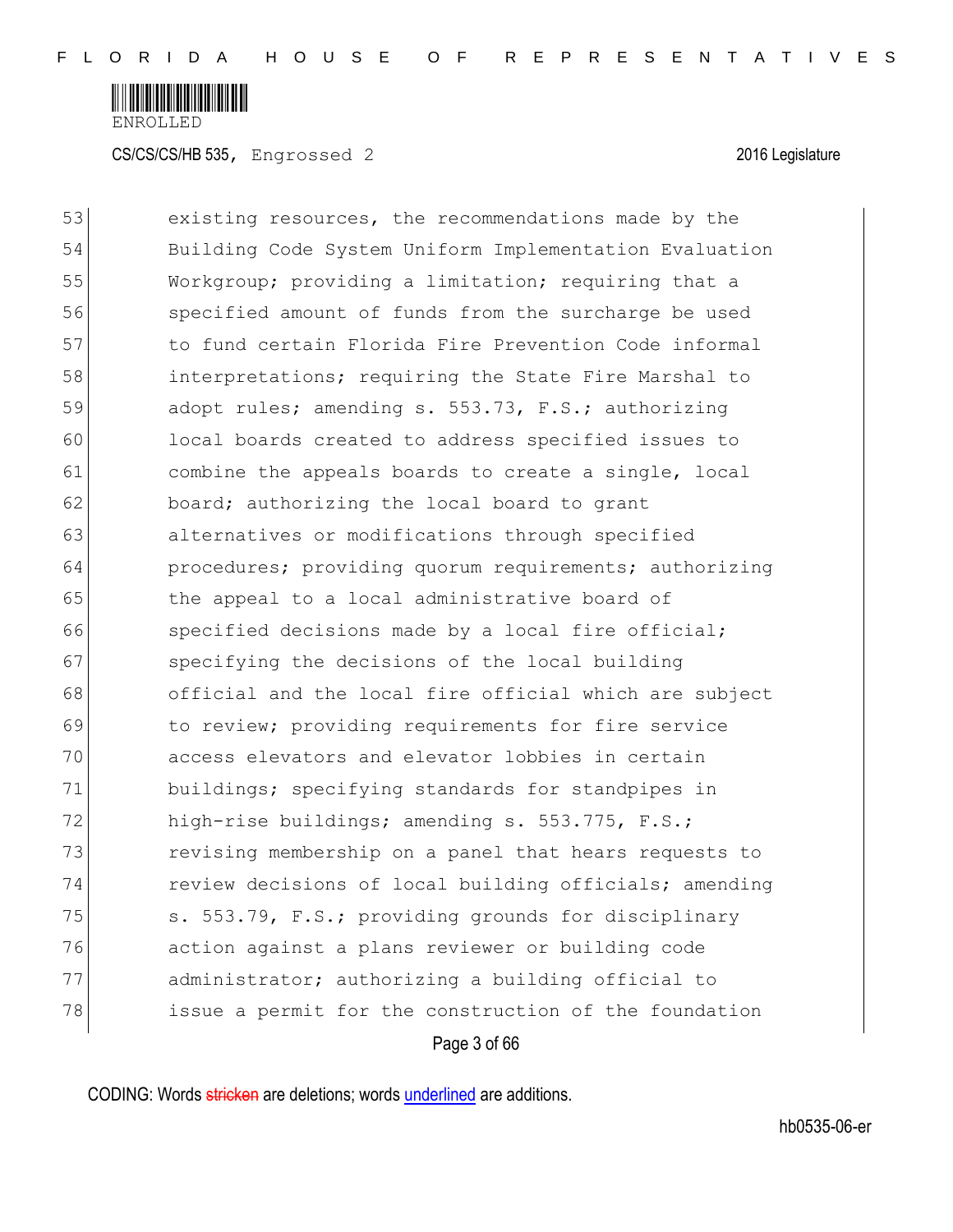

79 or any other part of a building or structure before 80 the construction documents for the entire building or 81 structure have been submitted; providing that the 82 holder of such permit begins building at the holder's 83 681 681 own risk and without assurance that a permit for the 84 entire structure will be granted; creating s. 85 553.7931, F.S.; defining the term "applicable local 86 governmental entity"; requiring the owner, lessee, or 87 occupant of a property to register an alarm system 88 and under certain circumstances; requiring contractors and 89 alarm system monitoring companies to provide notice to 90 an owner, lessee, or occupant that registration of the 91 alarm system may be required; exempting a contractor 92 or alarm system monitoring company from specified 93 fines and penalties; prohibiting local governmental 94 entities from requiring notarization of an alarm 95 system registration form; providing for preemption; 96 amending s. 553.80, F.S.; prohibiting a local 97 enforcement agency from charging additional fees 98 related to the recording of a contractor's license or 99 workers' compensation insurance; amending s. 553.842, 100 F.S.; specifying additional approved evaluation 101 entities; amending s. 553.844, F.S.; excluding certain 102 work associated with the prevention of degradation of 103 a residence from certain building permit requirements; 104 reviving, readopting, and amending s. 553.844(4),

Page 4 of 66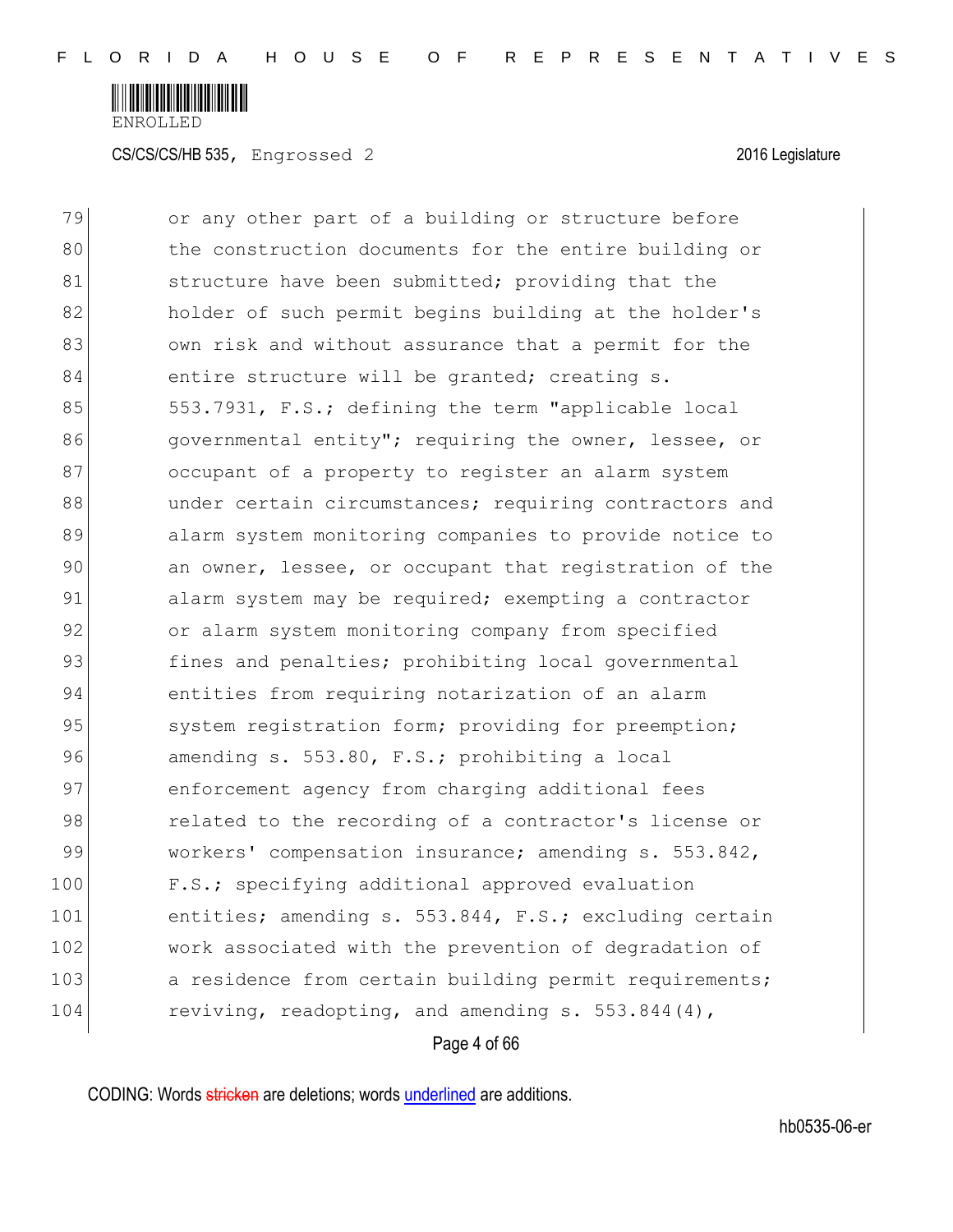

CS/CS/CS/HB 535, Engrossed 2 2016 Legislature

Page 5 of 66 105 F.S.; deleting an obsolete provision providing for 106 expiration of requirements for the adoption of certain 107 mitigation techniques by the Florida Building 108 Commission within the Florida Building Code for 109 certain structures; revising such requirements; 110 amending s. 553.883, F.S.; exempting certain devices 111 from certain smoke alarm battery requirements; 112 amending s. 553.908, F.S.; providing for the amendment 113 of portions of the Florida Building Code, Energy 114 Conservation, related to certain buildings and 115 dwelling units after a specified date; delaying the 116 effective date of certain portions of the Florida 117 Building Code, Energy Conservation, related to blower 118 door testing; providing for the amendment of portions 119 of the Florida Building Code, Mechanical, and Florida 120 Building Code, Residential, related to air 121 infiltration rates in a dwelling after a specified 122 date; amending s. 553.998, F.S.; specifying the types 123 of individuals from whom local enforcement agencies 124 Shall accept duct and air infiltration tests and may 125 accept inspections; amending s. 633.202, F.S.; 126 requiring all new high-rise and existing high-rise 127 buildings to maintain a minimum radio signal strength 128 for fire department communications; providing a 129 transitory period for compliance; requiring existing 130 apartment buildings that are not in compliance to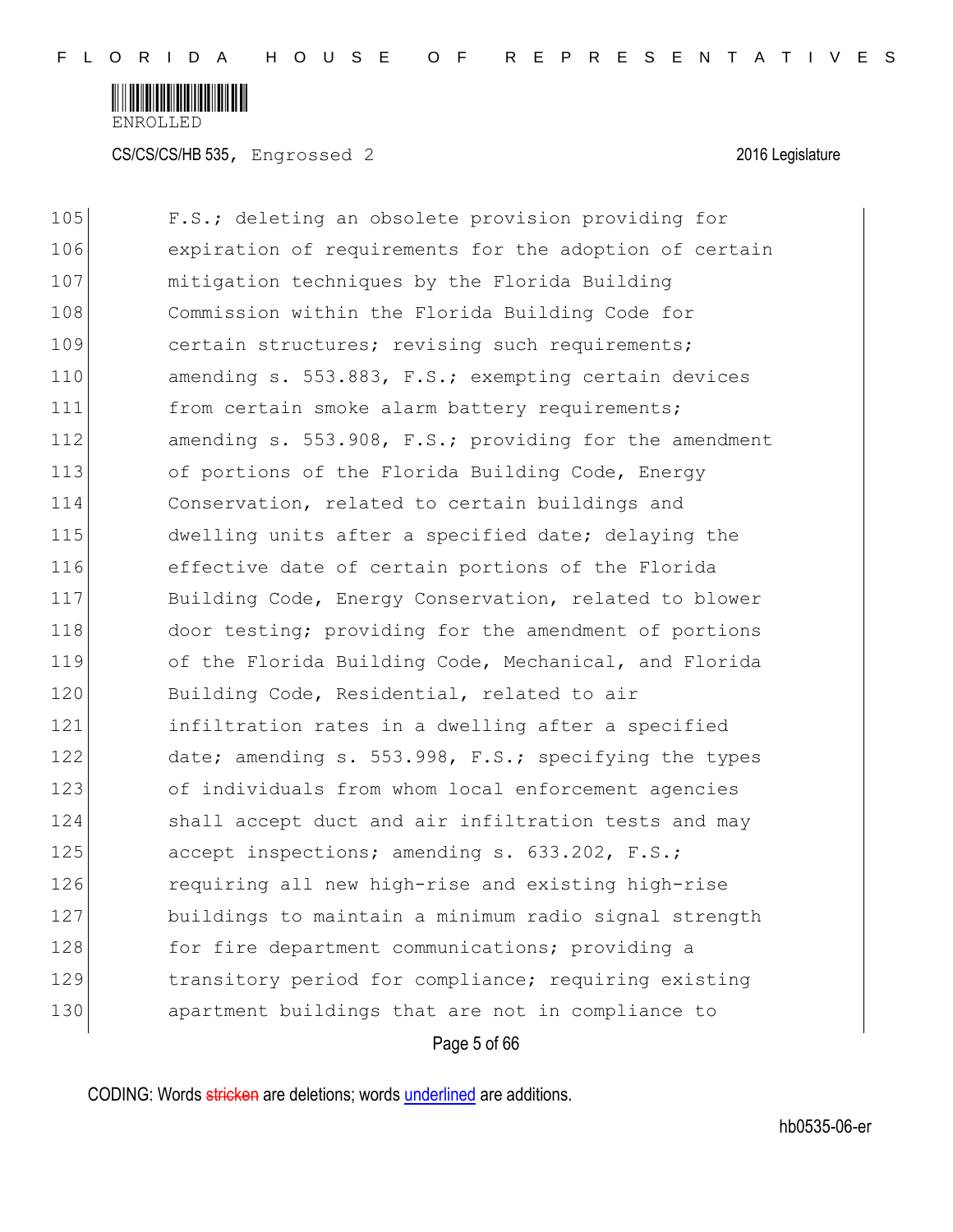

CS/CS/CS/HB 535, Engrossed 2 2016 Legislature

131 initiate an application for an appropriate permit by a 132 specified date; requiring areas of refuge to be 133 required as determined by the Florida Building Code, 134 Accessibility; amending s. 633.208, F.S.; authorizing 135 fire officials to consider certain systems acceptable 136 When identifying low-cost alternatives; amending s. 137 633.336, F.S.; authorizing a licensed fire protection 138 contractor to subcontract for advanced technical 139 services under certain circumstances; creating the 140 Calder Sloan Swimming Pool Electrical-Safety Task 141 Force within the commission; specifying the purpose of 142 the task force; requiring a report to the Governor and 143 Legislature; providing for membership; requiring the 144 commission to provide staff, information, and other 145 assistance to the task force; providing that members 146 of the task force serve without compensation; 147 **providing for meetings; providing for expiration of** 148 the task force; creating the Construction Industry 149 Workforce Task Force within the University of Florida 150 M. E. Rinker, Sr., School of Construction Management; 151 specifying the goals of the task force; providing for 152 membership; requiring the school to provide assistance 153 to the task force; providing for meetings; requiring a 154 **report to the Governor and Legislature;** providing an 155 appropriation from specified funds available to the 156 Department of Business and Professional Requlation;

Page 6 of 66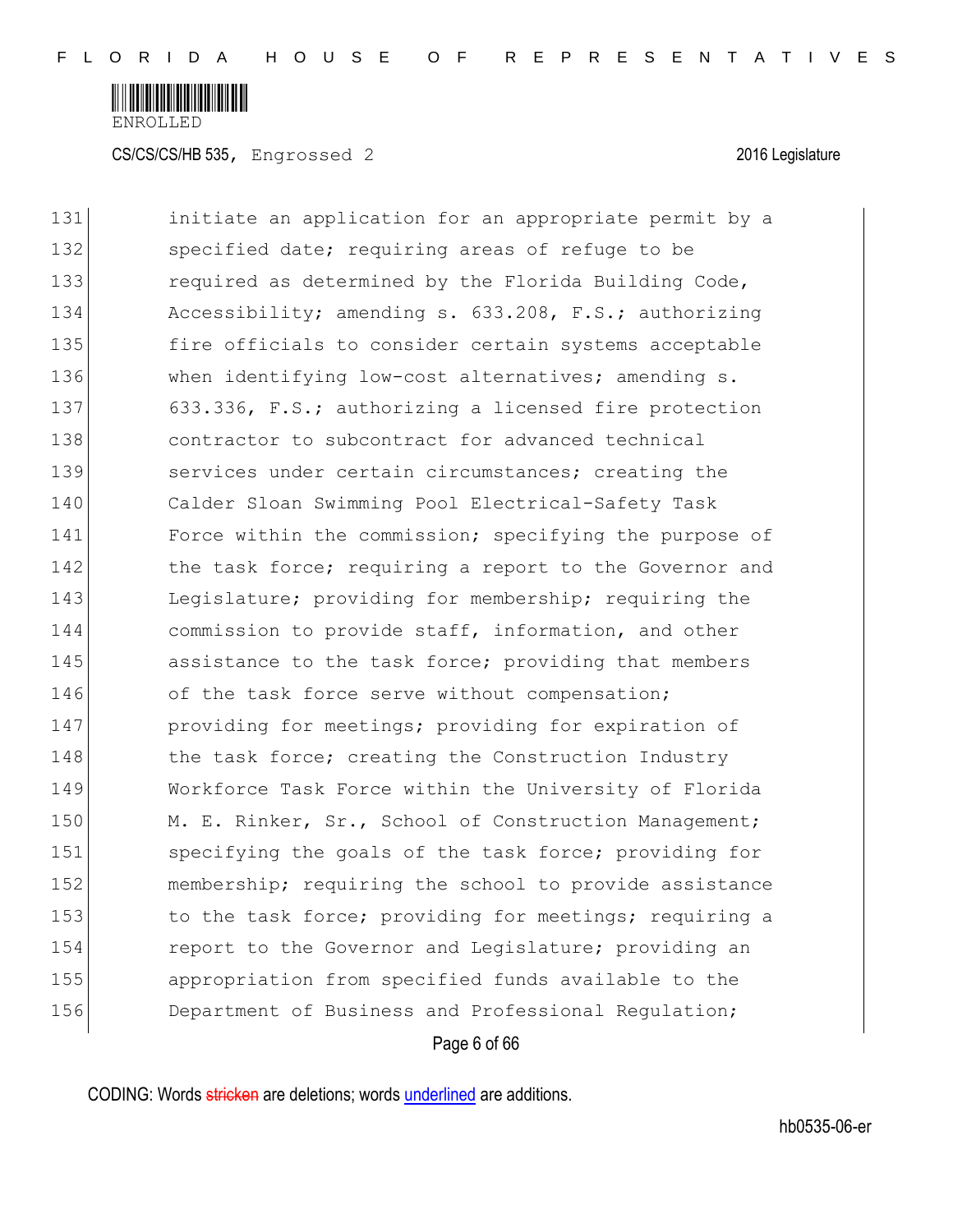

| 157 | providing for expiration of the task force; requiring         |
|-----|---------------------------------------------------------------|
| 158 | the commission to amend the Florida Building Code to          |
| 159 | define the term "fire separation distance," to specify        |
| 160 | openings and roof overhang projection requirements, to        |
| 161 | adopt a specific energy rating index as an option for         |
| 162 | compliance, to provide for Climate Zone indices, to           |
| 163 | provide exceptions to shower lining requirements, and         |
| 164 | to provide minimum fire separation distances;                 |
| 165 | requiring a restaurant, cafeteria, or similar dining          |
| 166 | facility to have sprinklers only under specified              |
| 167 | circumstances; amending ss. 125.56 and 553.79, F.S.;          |
| 168 | requiring counties and local enforcement agencies,            |
| 169 | respectively, to post all types of building permit            |
| 170 | applications on their websites; specifying the format         |
| 171 | in which completed applications must be submitted and         |
| 172 | the format in which payments, attachments, and                |
| 173 | drawings may be submitted; providing effective dates.         |
| 174 |                                                               |
| 175 | Be It Enacted by the Legislature of the State of Florida:     |
| 176 |                                                               |
| 177 | Section 1. Subsections $(2)$ , $(3)$ , and $(7)$ of section   |
| 178 | 468.609, Florida Statutes, are amended to read:               |
| 179 | 468.609<br>Administration of this part; standards for         |
| 180 | certification; additional categories of certification.-       |
| 181 | A person may take the examination for certification as<br>(2) |
| 182 | a building code inspector or plans examiner pursuant to this  |
|     | Page 7 of 66                                                  |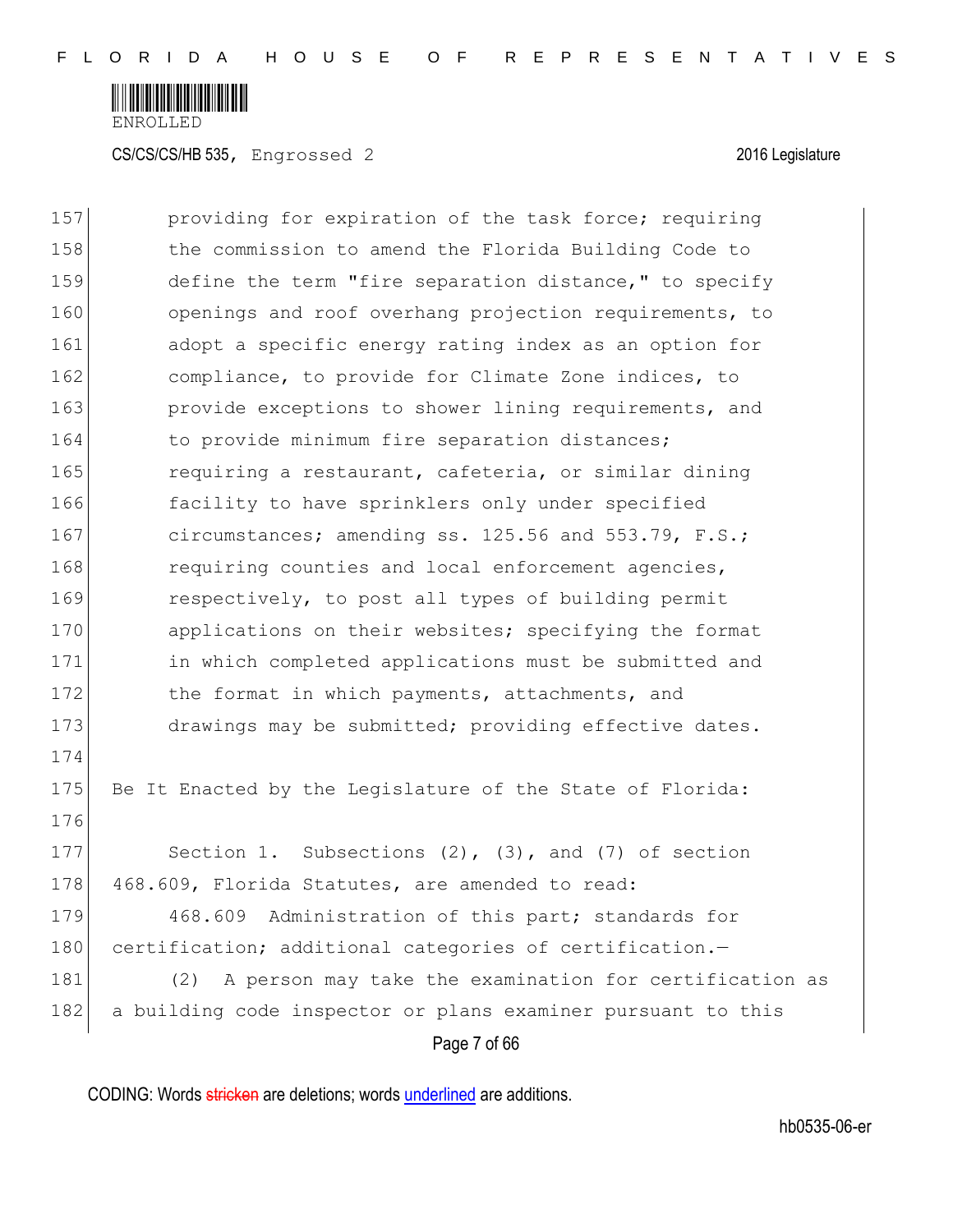

CS/CS/CS/HB 535, Engrossed 2 2016 Legislature

183 part if the person:

184 (a) Is at least 18 years of age.

185 (b) Is of good moral character.

186 (c) Meets eligibility requirements according to one of the 187 following criteria:

188 1. Demonstrates 5 years' combined experience in the field 189 of construction or a related field, building code inspection, or 190 plans review corresponding to the certification category sought;

191 2. Demonstrates a combination of postsecondary education 192 in the field of construction or a related field and experience 193 which totals 4 years, with at least 1 year of such total being 194 experience in construction, building code inspection, or plans 195 review;

196 3. Demonstrates a combination of technical education in 197 the field of construction or a related field and experience 198 which totals 4 years, with at least 1 year of such total being 199 experience in construction, building code inspection, or plans 200 review:

201 4. Currently holds a standard certificate as issued by the 202 board, or a firesafety  $f$ ire safety inspector license issued 203 pursuant to chapter 633, has a minimum of  $3 \frac{1}{2}$  years' verifiable 204 full-time experience in inspection or plan review, and has 205 | satisfactorily completed completes a building code inspector or 206 plans examiner training program that provides at least 100 hours 207 but not more  $\theta$  not less than 200 hours of cross-training in the 208 certification category sought. The board shall establish by rule

Page 8 of 66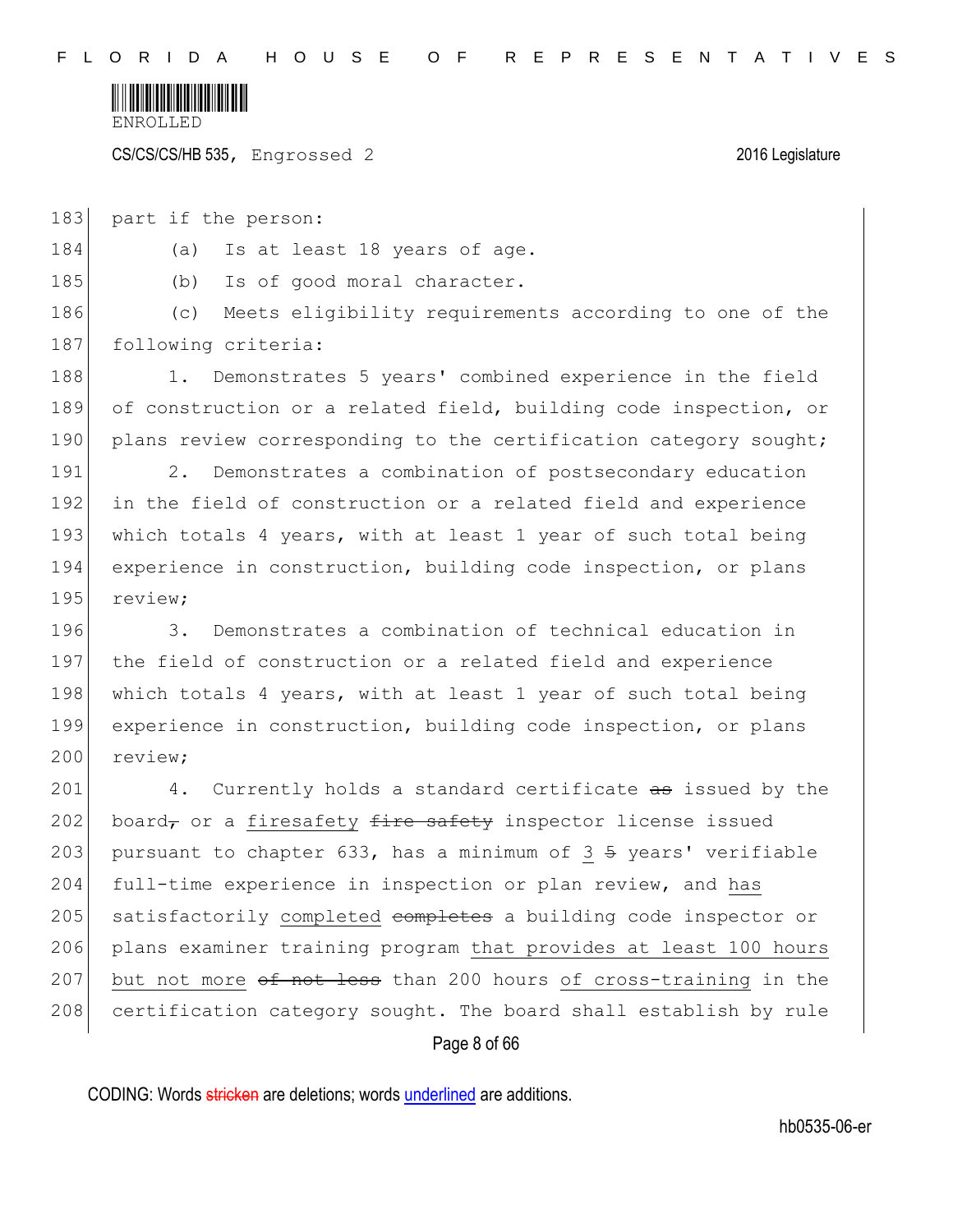

CS/CS/CS/HB 535, Engrossed 2 2016 Legislature

Page 9 of 66 209 criteria for the development and implementation of the training 210 programs. The board shall accept all classroom training offered 211 by an approved provider if the content substantially meets the 212 intent of the classroom component of the training program;  $\theta$ 213 5. Demonstrates a combination of the completion of an 214 approved training program in the field of building code 215 inspection or plan review and a minimum of 2 years' experience 216 in the field of building code inspection, plan review, fire code 217 inspections and fire plans review of new buildings as a 218 firesafety inspector certified under s. 633.216, or 219 construction. The approved training portion of this requirement 220 shall include proof of satisfactory completion of a training 221 program that provides at least 200 hours but not more of not 222  $\left| \right|$  less than 300 hours of cross-training that which is approved by 223 the board in the chosen category of building code inspection or 224 plan review in the certification category sought with at least 225 not less than 20 hours but not more than 30 hours of instruction 226 in state laws, rules, and ethics relating to professional 227 standards of practice, duties, and responsibilities of a 228 certificateholder. The board shall coordinate with the Building 229 Officials Association of Florida, Inc., to establish by rule the 230 development and implementation of the training program. However, 231 the board shall accept all classroom training offered by an 232 approved provider if the content substantially meets the intent 233 of the classroom component of the training program; or 234 6. Currently holds a standard certificate issued by the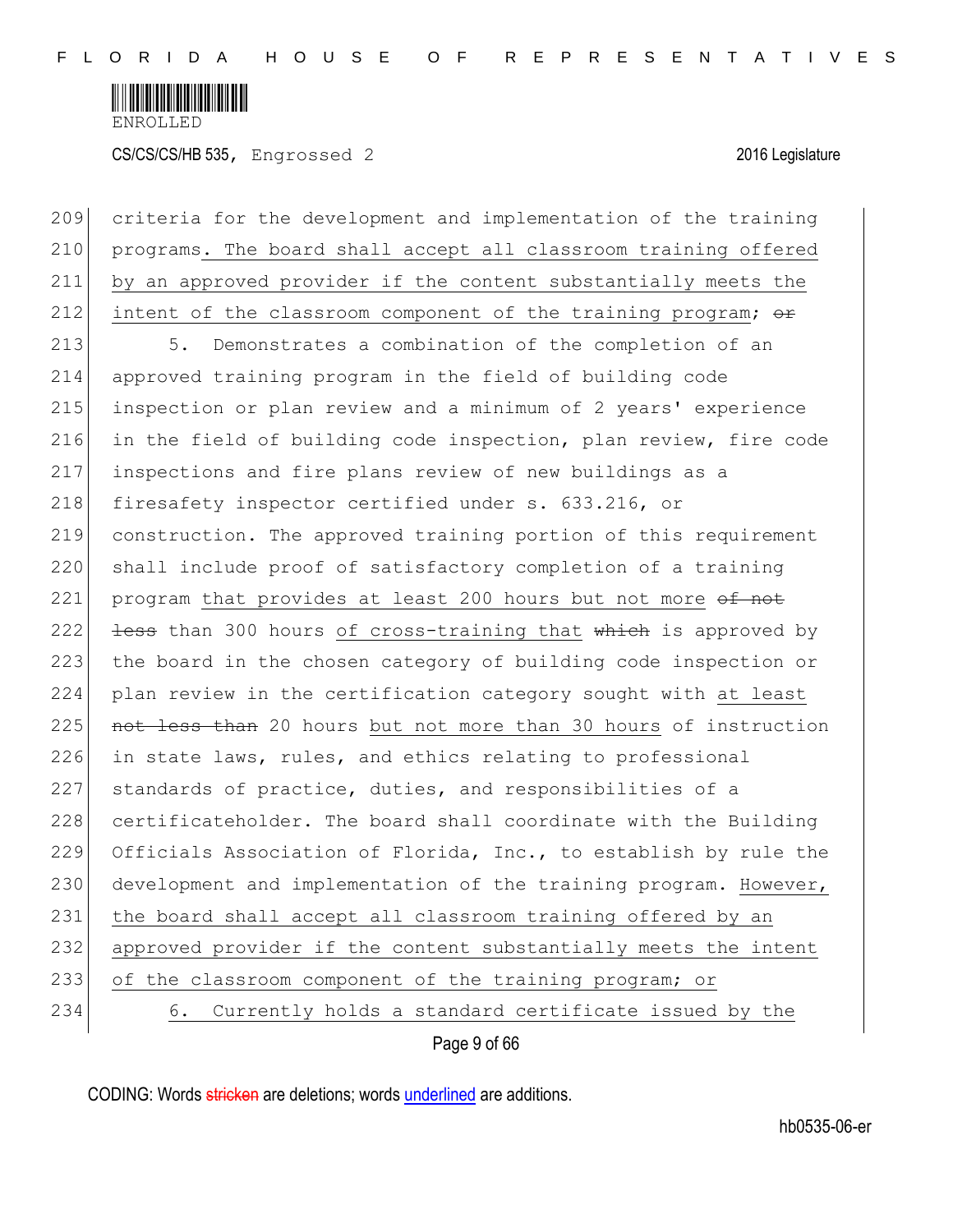

CS/CS/CS/HB 535, Engrossed 2 2016 Legislature

| 235 | board or a firesafety inspector license issued pursuant to       |
|-----|------------------------------------------------------------------|
| 236 | chapter 633 and:                                                 |
| 237 | Has at least 5 years' verifiable full-time experience<br>а.      |
| 238 | as an inspector or plans examiner in a standard certification    |
| 239 | category currently held or has a minimum of 5 years' verifiable  |
| 240 | full-time experience as a firesafety inspector licensed pursuant |
| 241 | to chapter 633.                                                  |
| 242 | Has satisfactorily completed a building code inspector<br>b.     |
| 243 | or plans examiner classroom training course or program that      |
| 244 | provides at least 200 but not more than 300 hours in the         |
| 245 | certification category sought, except for one-family and two-    |
| 246 | family dwelling training programs, which must provide at least   |
| 247 | 500 but not more than 800 hours of training as prescribed by the |
| 248 | board. The board shall establish by rule criteria for the        |
| 249 | development and implementation of classroom training courses and |
| 250 | programs in each certification category.                         |
| 251 | A person may take the examination for certification as<br>(3)    |
| 252 | a building code administrator pursuant to this part if the       |
| 253 | person:                                                          |
| 254 | Is at least 18 years of age.<br>(a)                              |
| 255 | Is of good moral character.<br>(b)                               |
| 256 | Meets eligibility requirements according to one of the<br>(C)    |
| 257 | following criteria:                                              |
| 258 | Demonstrates 10 years' combined experience as an<br>1.           |
| 259 | architect, engineer, plans examiner, building code inspector,    |
| 260 | registered or certified contractor, or construction              |
|     | Page 10 of 66                                                    |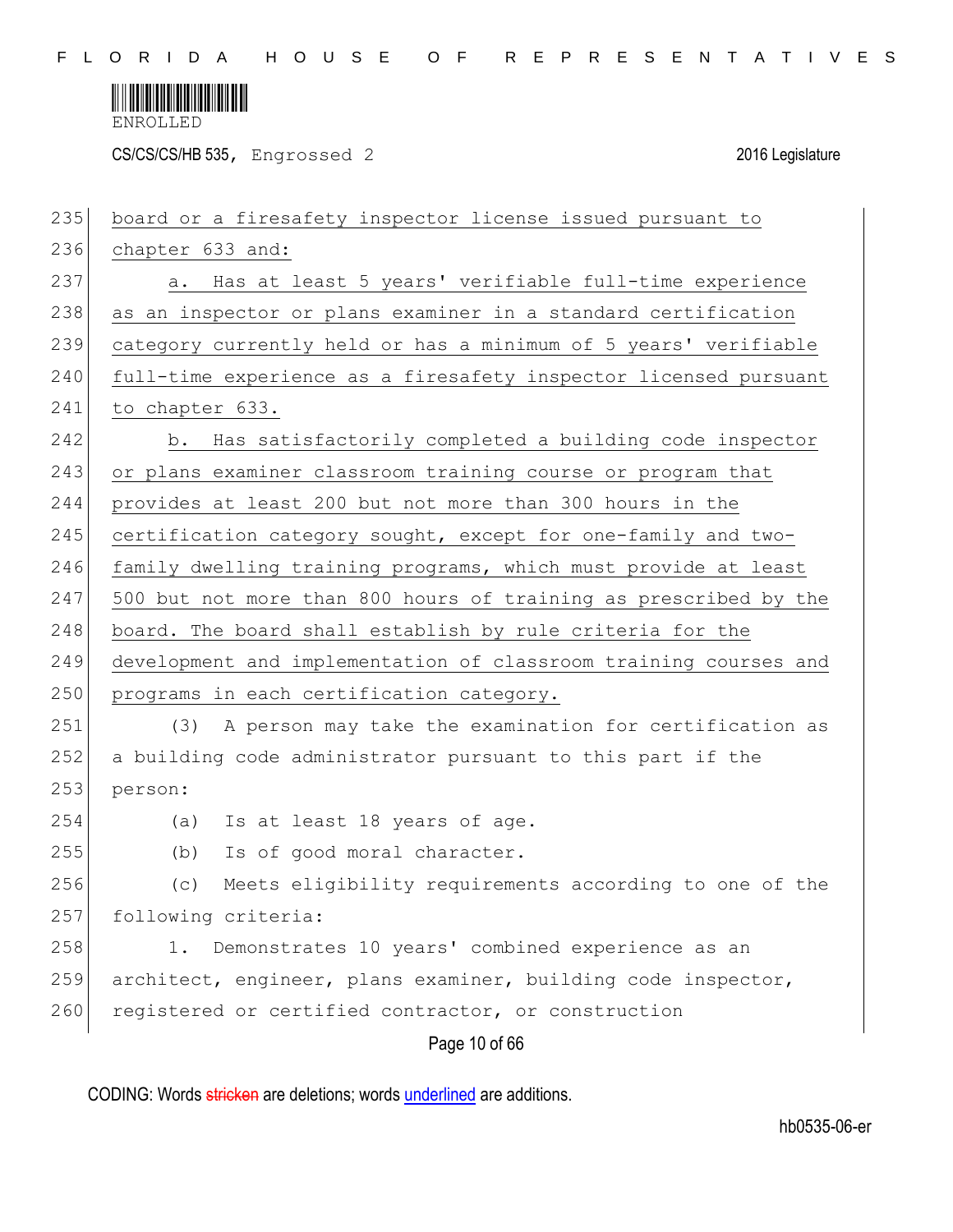

261 superintendent, with at least 5 years of such experience in 262 supervisory positions; or

263 2. Demonstrates a combination of postsecondary education 264 in the field of construction or related field, no more than 5 265 years of which may be applied, and experience as an architect, 266 engineer, plans examiner, building code inspector, registered or 267 certified contractor, or construction superintendent which 268 totals 10 years, with at least 5 years of such total being 269 experience in supervisory positions. In addition, the applicant 270 must have completed training consisting of at least 20 hours, 271 but not more than 30 hours, of instruction in state laws, rules, 272 and ethics relating to the professional standards of practice, 273 duties, and responsibilities of a certificateholder.

274  $(7)$  (a) The board shall  $\theta$  may provide for the issuance of 275 provisional certificates valid for 1 year, as specified by board 276 rule, to any newly employed or promoted building code inspector 277 or plans examiner who meets the eligibility requirements 278 described in subsection (2) and any newly employed or promoted 279 building code administrator who meets the eligibility 280 requirements described in subsection (3). The provisional 281 license may be renewed by the board for just cause; however, a 282 provisional license is not valid for a period longer than 3 283 years.

284 (b) A No building code administrator, plans examiner, or 285 building code inspector may not have a provisional certificate 286 extended beyond the specified period by renewal or otherwise.

Page 11 of 66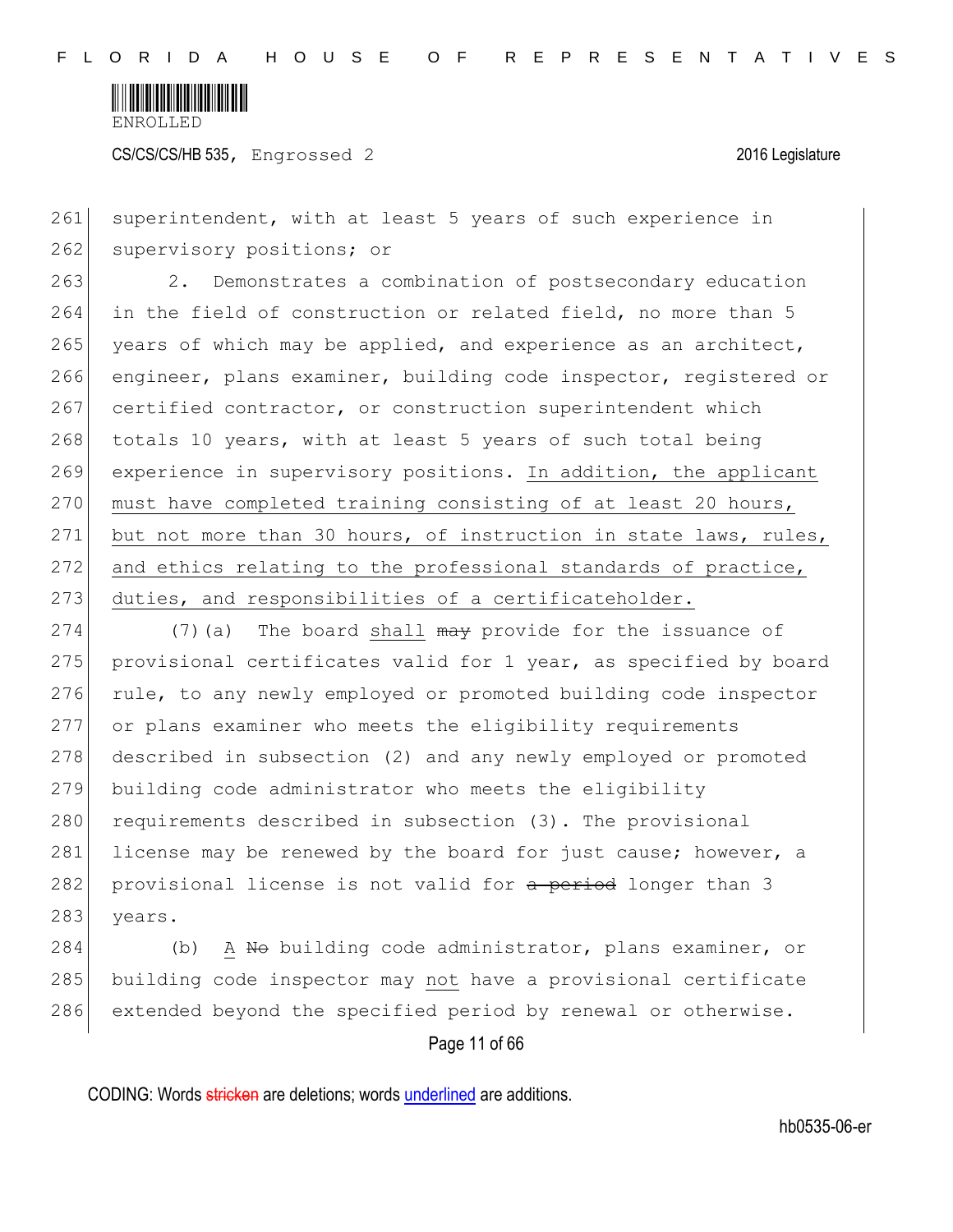

287 (c) The board shall may provide for appropriate levels of 288 provisional certificates and may issue these certificates with 289 such special conditions or requirements relating to the place of 290 employment of the person holding the certificate, the 291 supervision of such person on a consulting or advisory basis, or 292 other matters as the board may deem necessary to protect the 293 public safety and health.

294 (d) A newly employed or hired person may perform the duties of a plans examiner or building code inspector for 120 days if a provisional certificate application has been submitted if such person is under the direct supervision of a certified building code administrator who holds a standard certification and who has found such person qualified for a provisional certificate. Direct supervision and the determination of qualifications may also be provided by a building code administrator who holds a limited or provisional certificate in a county having a population of fewer than 75,000 and in a 304 municipality located within such county.

305 Section 2. Subsection (23) is added to section 489.103, 306 Florida Statutes, to read:

| 307 | 489.103 Exemptions.-This part does not apply to:                 |
|-----|------------------------------------------------------------------|
| 308 | An employee of an apartment community or apartment<br>(23)       |
| 309 | community management company who makes minor repairs to existing |
| 310 | electric water heaters or to existing electric heating,          |
| 311 | ventilating, and air-conditioning systems if:                    |
| 312 | The employee:<br>(a)                                             |

### Page 12 of 66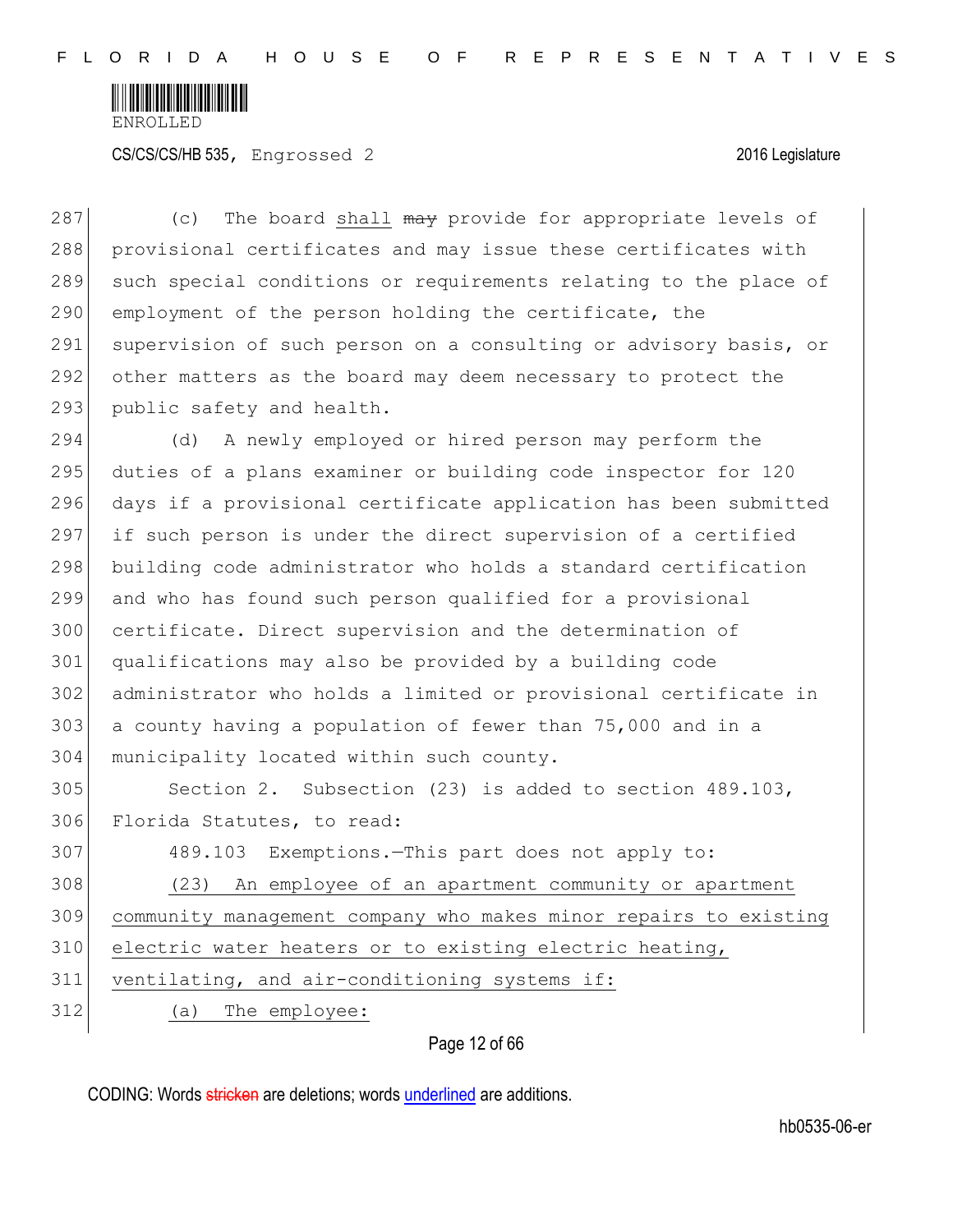

CS/CS/CS/HB 535, Engrossed 2 2016 Legislature

| 313 | Does not hold himself or herself or his or her employer<br>1.    |
|-----|------------------------------------------------------------------|
| 314 | out to be licensed or qualified by a licensee.                   |
| 315 | Does not perform any acts, other than acts authorized<br>2.      |
| 316 | by this subsection, that constitute contracting.                 |
| 317 | Receives compensation from and is under the supervision<br>3.    |
| 318 | and control of an employer who deducts the FICA and withholding  |
| 319 | tax and who provides workers' compensation, as prescribed by     |
| 320 | law.                                                             |
| 321 | Holds a current certificate for apartment maintenance<br>4.      |
| 322 | technicians issued by the National Apartment Association and     |
| 323 | accredited by the American National Standards Institute.         |
| 324 | Requirements for obtaining such certificate must include at      |
| 325 | least:                                                           |
| 326 | One year of apartment or rental housing maintenance<br>а.        |
| 327 | experience.                                                      |
| 328 | Successful completion of at least 90 hours of courses<br>b.      |
| 329 | or online content that covers electrical maintenance and repair; |
| 330 | plumbing maintenance and repair; heating, ventilating, or air-   |
| 331 | conditioning system maintenance and repair; appliance            |
| 332 | maintenance and repair; and interior and exterior maintenance    |
| 333 | and repair.                                                      |
| 334 | Completion of all examination requirements.<br>$\circ$ .         |
| 335 | The equipment:<br>(b)                                            |
| 336 | Is already installed on the property owned by the<br>1.          |
| 337 | apartment community or managed by the apartment community        |
| 338 | management company.                                              |
|     |                                                                  |

# Page 13 of 66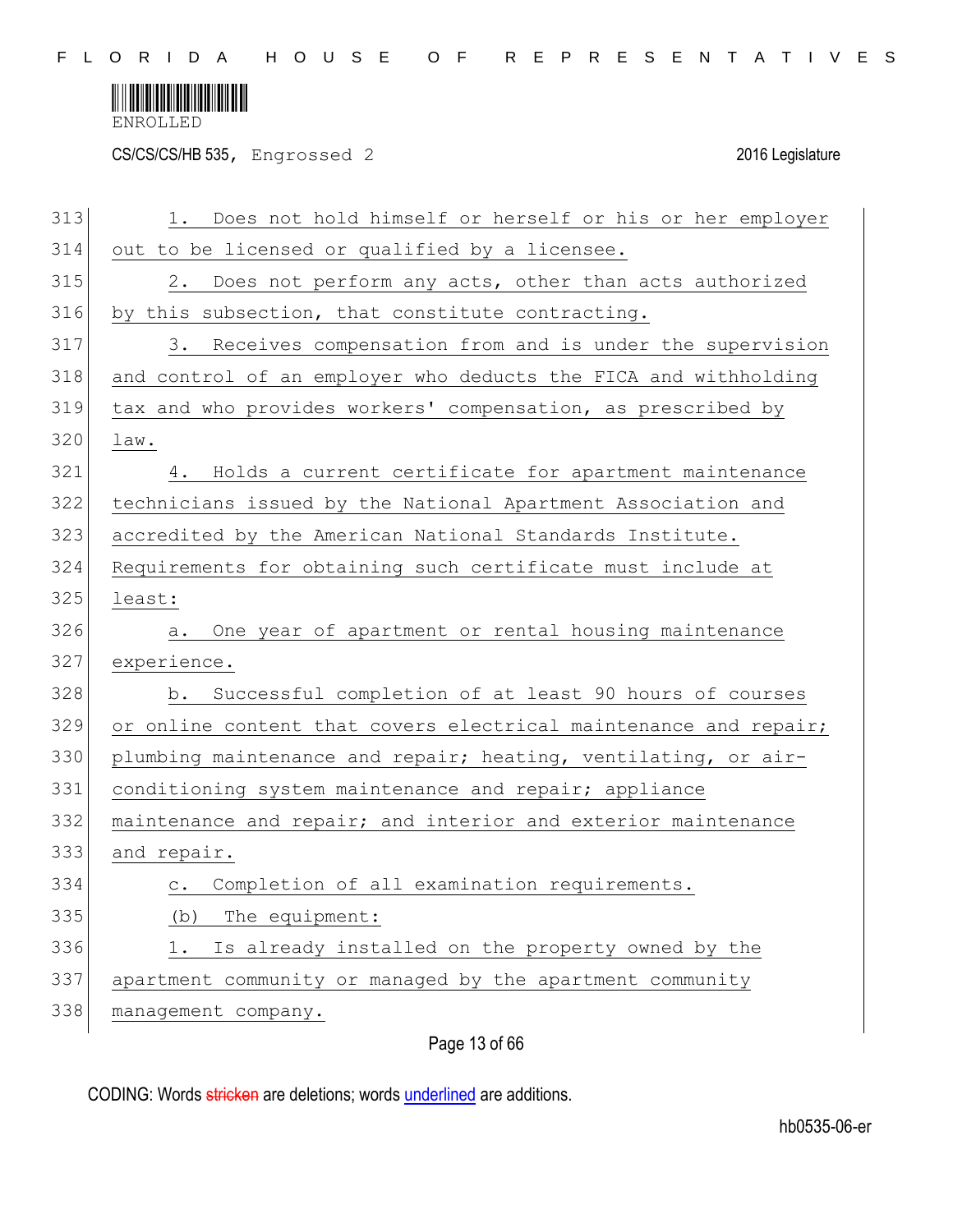

CS/CS/CS/HB 535, Engrossed 2 2016 Legislature

| 339 | Is not being modified except to replace components<br>2.         |
|-----|------------------------------------------------------------------|
| 340 | necessary to return the equipment to its original condition and  |
| 341 | the partial disassembly associated with the replacement.         |
| 342 | 3. Is a type of equipment commonly installed in similar          |
| 343 | locations.                                                       |
| 344 | Is repaired with new parts that are functionally<br>4.           |
| 345 | identical to the parts being replaced.                           |
| 346 | (c) An individual repair does not involve replacement            |
| 347 | parts that cost more than \$1,000. An individual repair may not  |
| 348 | be so extensive as to be a functional replacement of the         |
| 349 | electric water heater or the existing electric heating,          |
| 350 | ventilating, or air-conditioning system being repaired. For      |
| 351 | purposes of this paragraph, an individual repair may not be part |
| 352 | of a larger or major project that is divided into parts to avoid |
| 353 | this restriction.                                                |
| 354 | (d)<br>The property owned by the apartment community or          |
| 355 | managed by the apartment community management company includes   |
| 356 | at least 100 apartments.                                         |
| 357 |                                                                  |
| 358 | This subsection does not limit the authority of a municipality   |
| 359 | or county to adopt or enforce an ordinance, rule, or regulation  |
| 360 | requiring licensure, certification, or registration of a person  |
| 361 | employed as an apartment maintenance technician or apartment     |
| 362 | repair worker or in any position that includes any part of the   |
| 363 | scope of work described in this subsection.                      |
| 364 | Section 3. Paragraph (m) of subsection (3) of section            |
|     | Page 14 of 66                                                    |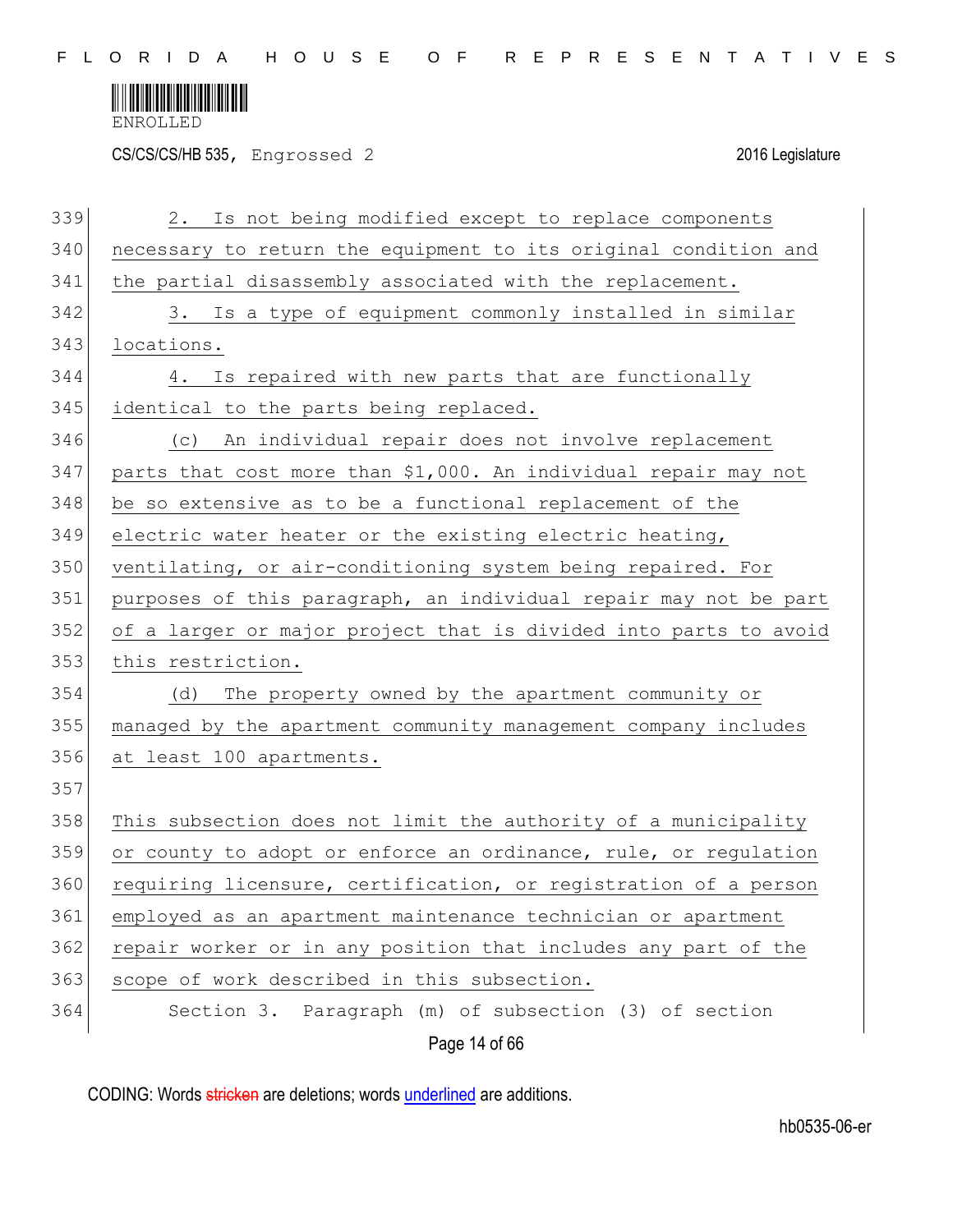

CS/CS/CS/HB 535, Engrossed 2 2016 Legislature

365 489.105, Florida Statutes, is amended to read: 366 489.105 Definitions.—As used in this part: 367 (3) "Contractor" means the person who is qualified for, 368 and is only responsible for, the project contracted for and 369 means, except as exempted in this part, the person who, for 370 compensation, undertakes to, submits a bid to, or does himself 371 or herself or by others construct, repair, alter, remodel, add 372 to, demolish, subtract from, or improve any building or 373 structure, including related improvements to real estate, for 374 others or for resale to others; and whose job scope is 375 substantially similar to the job scope described in one of the 376 paragraphs of this subsection. For the purposes of regulation 377 under this part, the term "demolish" applies only to demolition 378 of steel tanks more than 50 feet in height; towers more than 50 379 feet in height; other structures more than 50 feet in height; 380 and all buildings or residences. Contractors are subdivided into 381 two divisions, Division I, consisting of those contractors 382 defined in paragraphs (a)-(c), and Division II, consisting of 383 those contractors defined in paragraphs  $(d) - (q)$ : 384 (m) "Plumbing contractor" means a contractor whose

385 services are unlimited in the plumbing trade and includes 386 contracting business consisting of the execution of contracts 387 requiring the experience, financial means, knowledge, and skill 388 to install, maintain, repair, alter, extend, or, if not 389 prohibited by law, design plumbing. A plumbing contractor may 390 install, maintain, repair, alter, extend, or, if not prohibited

Page 15 of 66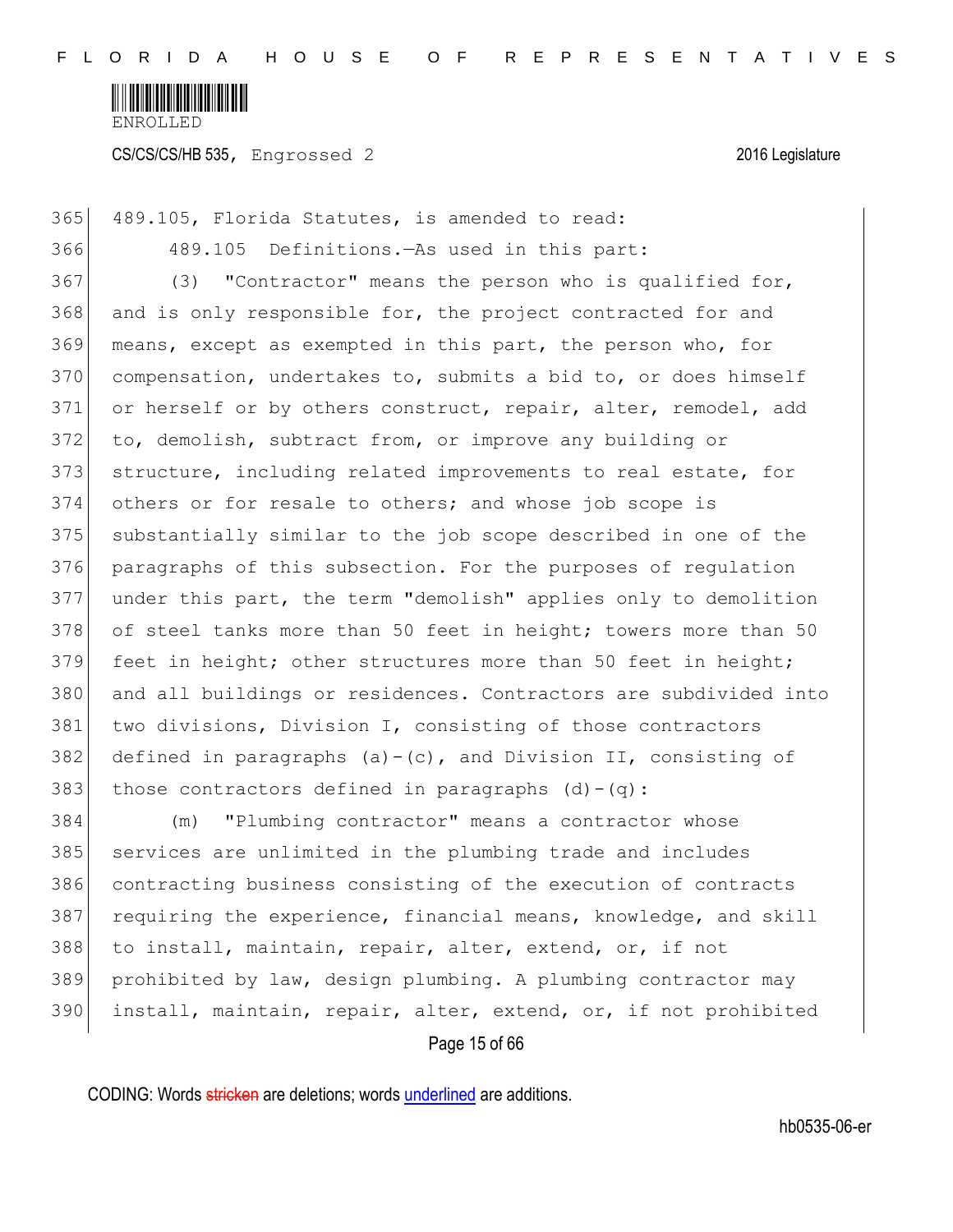

391 by law, design the following without obtaining an additional 392 local regulatory license, certificate, or registration: sanitary 393 drainage or storm drainage facilities, water and sewer plants 394 and substations, venting systems, public or private water supply 395 systems, septic tanks, drainage and supply wells, swimming pool 396 piping, irrigation systems, and solar heating water systems and 397 all appurtenances, apparatus, or equipment used in connection 398 therewith, including boilers and pressure process piping and 399 including the installation of water, natural gas, liquefied 400 petroleum gas and related venting, and storm and sanitary sewer 401 lines. The scope of work of the plumbing contractor also 402 includes the design, if not prohibited by law, and installation, 403 maintenance, repair, alteration, or extension of air-piping, 404 vacuum line piping, oxygen line piping, nitrous oxide piping, 405 and all related medical gas systems; fire line standpipes and 406 fire sprinklers if authorized by law; ink and chemical lines; 407 fuel oil and gasoline piping and tank and pump installation, 408 except bulk storage plants; and pneumatic control piping 409 systems, all in a manner that complies with all plans, 410 specifications, codes, laws, and regulations applicable. The 411 scope of work of the plumbing contractor applies to private 412 property and public property, including any excavation work 413 incidental thereto, and includes the work of the specialty 414 plumbing contractor. Such contractor shall subcontract, with a 415 qualified contractor in the field concerned, all other work 416 incidental to the work but which is specified as being the work

Page 16 of 66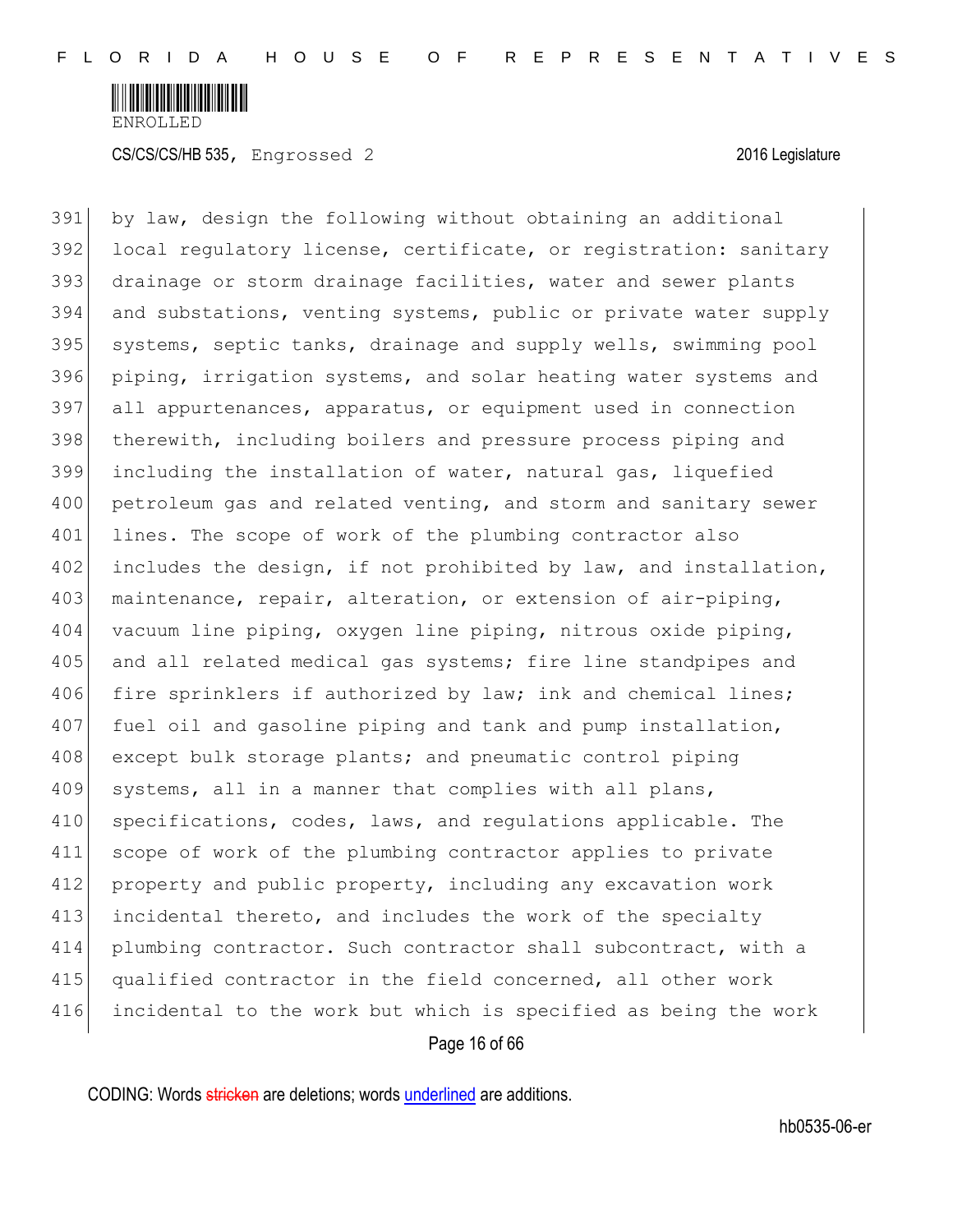

417 of a trade other than that of a plumbing contractor. This 418 definition does not limit the scope of work of any specialty 419 contractor certified pursuant to s.  $489.113(6)$ , and does not 420 require certification or registration under this part as a 421 category I liquefied petroleum gas dealer, LP gas installer, or 422 specialty installer who is licensed under chapter 527 or an  $\theta$ 423 any authorized employee of a public natural gas utility or of a 424 private natural gas utility regulated by the Public Service 425 Commission when disconnecting and reconnecting water lines in 426 the servicing or replacement of an existing water heater. A 427 plumbing contractor may perform drain cleaning and clearing and 428 install or repair rainwater catchment systems; however, a 429 mandatory licensing requirement is not established for the 430 performance of these specific services.

431 Section 4. Subsections (2) and (3) of section 489.1401, 432 Florida Statutes, are amended to read:

433 489.1401 Legislative intent.—

434 (2) It is the intent of the Legislature that the sole 435 purpose of the Florida Homeowners' Construction Recovery Fund is 436 to compensate an any aggrieved claimant who contracted for the 437 construction or improvement of the homeowner's residence located 438 within this state and who has obtained a final judgment in a  $\frac{1}{2}$ 439 court of competent jurisdiction, was awarded restitution by the 440 Construction Industry Licensing Board, or received an award in 441 arbitration against a licensee on grounds of financial 442 | mismanagement or misconduct, abandoning a construction project,

Page 17 of 66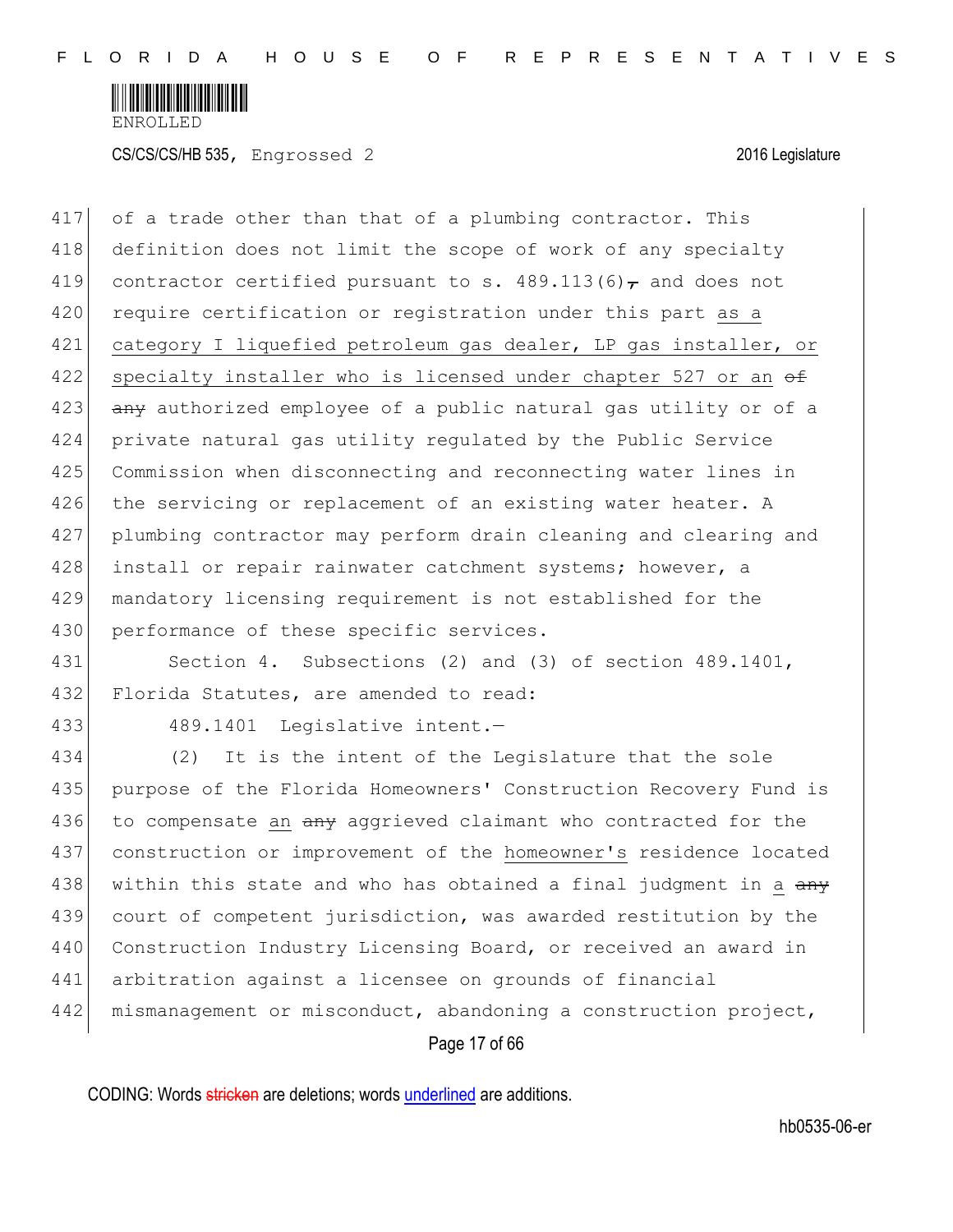

CS/CS/CS/HB 535, Engrossed 2 2016 Legislature

| 443 | or making a false statement with respect to a project. Such      |
|-----|------------------------------------------------------------------|
| 444 | grievance must arise and arising directly out of a any           |
| 445 | transaction conducted when the judgment debtor was licensed and  |
| 446 | must involve an act performed any of the activities enumerated   |
| 447 | in $under s. 489.129(1)(g)$ , (j), or (k) on the homeowner's     |
| 448 | residence.                                                       |
| 449 | (3) It is the intent of the Legislature that Division I          |
| 450 | and Division II contractors set apart funds for the specific     |
| 451 | objective of participating in the fund.                          |
| 452 | Section 5. Paragraphs (d), (i), $(k)$ , and (l) of subsection    |
| 453 | (1) of section 489.1402, Florida Statutes, are amended to read:  |
| 454 | 489.1402 Homeowners' Construction Recovery Fund;                 |
| 455 | $definitions. -$                                                 |
| 456 | The following definitions apply to ss. 489.140-<br>(1)           |
| 457 | 489.144:                                                         |
| 458 | "Contractor" means a Division I or Division II<br>(d)            |
| 459 | contractor performing his or her respective services described   |
| 460 | in s. $489.105(3)$ $489.105(3)$ $(a)$ - (e).                     |
| 461 | "Residence" means a single-family residence, an<br>(i)           |
| 462 | individual residential condominium or cooperative unit, or a     |
| 463 | residential building containing not more than two residential    |
| 464 | units in which the owner contracting for the improvement is      |
| 465 | residing or will reside 6 months or more each calendar year upon |
| 466 | completion of the improvement.                                   |
| 467 | "Same transaction" means a contract, or a any series<br>(k)      |
| 468 | of contracts, between a claimant and a contractor or qualified   |
|     | Page 18 of 66                                                    |

CODING: Words stricken are deletions; words underlined are additions.

hb0535-06-er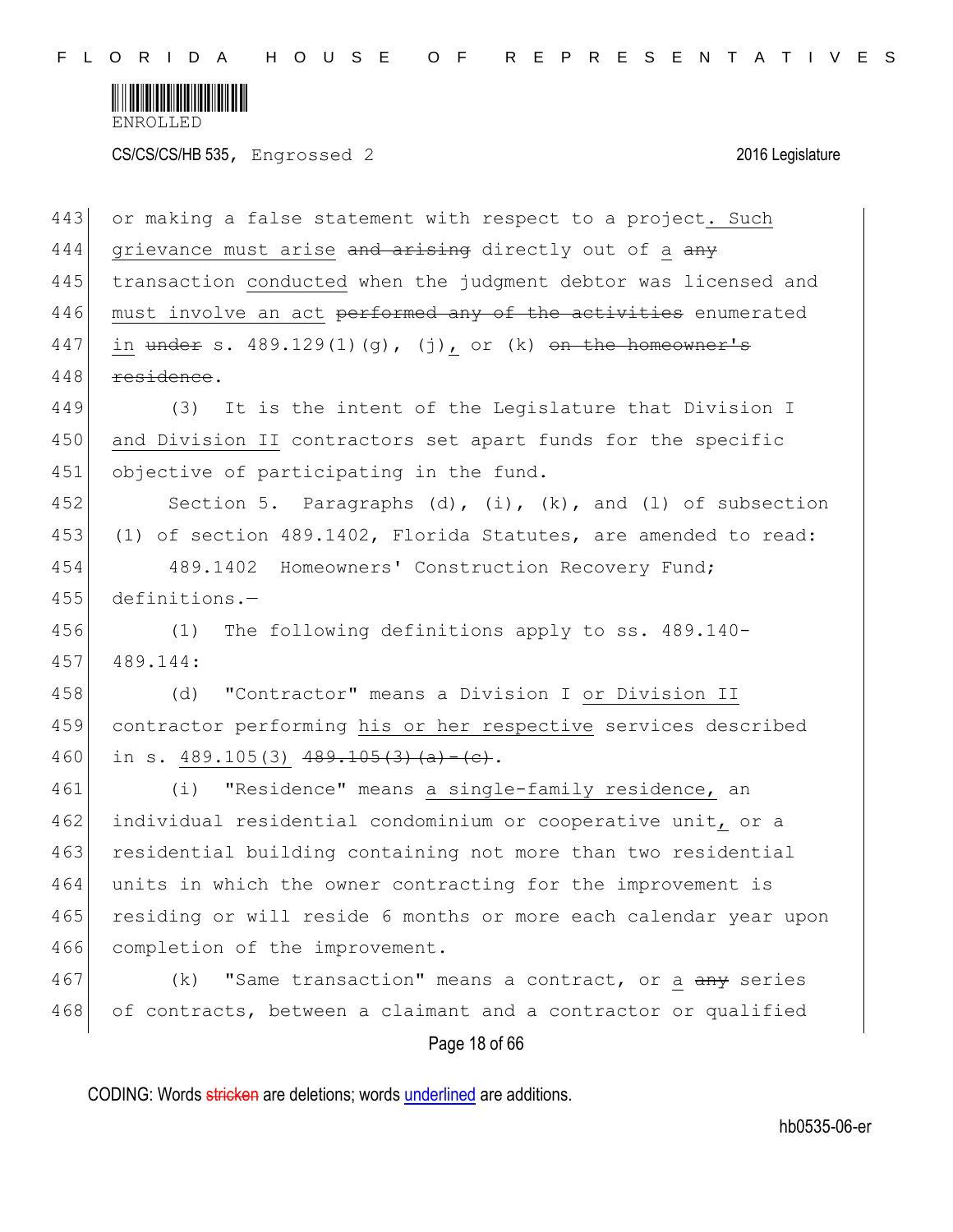

CS/CS/CS/HB 535, Engrossed 2 2016 Legislature

469 business, when such contract or contracts involve the same 470 property or contiguous properties and are entered into either at 471 one time or serially.

472 (1) "Valid and current license," for the purpose of s. 473 489.141(2)(d), means a  $\frac{1}{2}$  and issued pursuant to this part 474 to a licensee, including a license in an active, inactive, 475 delinquent, or suspended status.

476 Section 6. Subsections (1) and (2) of section 489.141, 477 Florida Statutes, are amended to read:

478 489.141 Conditions for recovery; eligibility.

479 (1) A Any claimant is eligible to seek recovery from the 480 recovery fund after making having made a claim and exhausting 481 the limits of any available bond, cash bond, surety, quarantee, 482 warranty, letter of credit, or policy of insurance if, provided 483 that each of the following conditions is satisfied:

 (a) The claimant has received a final judgment in a court 485 of competent jurisdiction in this state or has received an award in arbitration or the Construction Industry Licensing Board has issued a final order directing the licensee to pay restitution to the claimant. The board may waive this requirement if:

489 1. The claimant is unable to secure a final judgment 490 against the licensee due to the death of the licensee; or

491 2. The claimant has sought to have assets involving the 492 transaction that gave rise to the claim removed from the 493 bankruptcy proceedings so that the matter might be heard in a 494 court of competent jurisdiction in this state and, after due

Page 19 of 66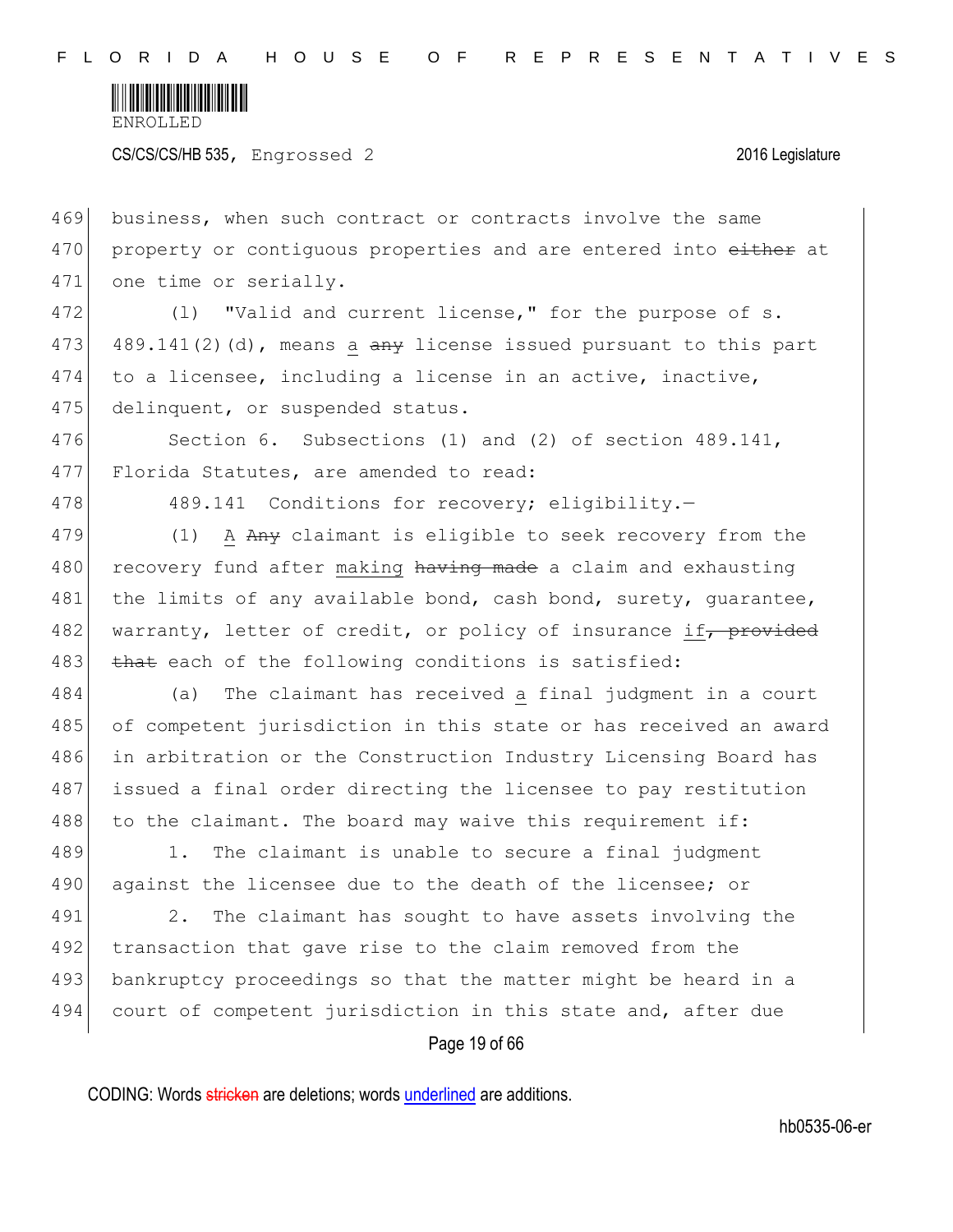

CS/CS/CS/HB 535, Engrossed 2 2016 Legislature

Page 20 of 66 495 diligence, the claimant is precluded by action of the bankruptcy 496 court from securing a final judgment against the licensee. 497 (b) The judgment, award, or restitution is based upon a 498 violation of s. 489.129(1)(g), (j), or (k) or s. 713.35. 499 (c) The violation was committed by a licensee. 500 (d) The judgment, award, or restitution order specifies 501 the actual damages suffered as a consequence of such violation. 502 (e) The contract was executed and the violation occurred 503 on or after July 1, 1993, and provided that: 504 1. The claimant has caused to be issued a writ of 505 execution upon such judgment, and the officer executing the writ 506 has made a return showing that no personal or real property of 507 the judgment debtor or licensee liable to be levied upon in 508 satisfaction of the judgment can be found or that the amount 509 realized on the sale of the judgment debtor's or licensee's 510 property pursuant to such execution was insufficient to satisfy 511 the judgment; 512 2. If the claimant is unable to comply with subparagraph 513 1. for a valid reason to be determined by the board, the 514 claimant has made all reasonable searches and inquiries to 515 ascertain whether the judgment debtor or licensee is possessed 516 of real or personal property or other assets subject to being 517 sold or applied in satisfaction of the judgment and by his or 518 her search has discovered no property or assets or has 519 discovered property and assets and has taken all necessary 520 action and proceedings for the application thereof to the

CODING: Words stricken are deletions; words underlined are additions.

hb0535-06-er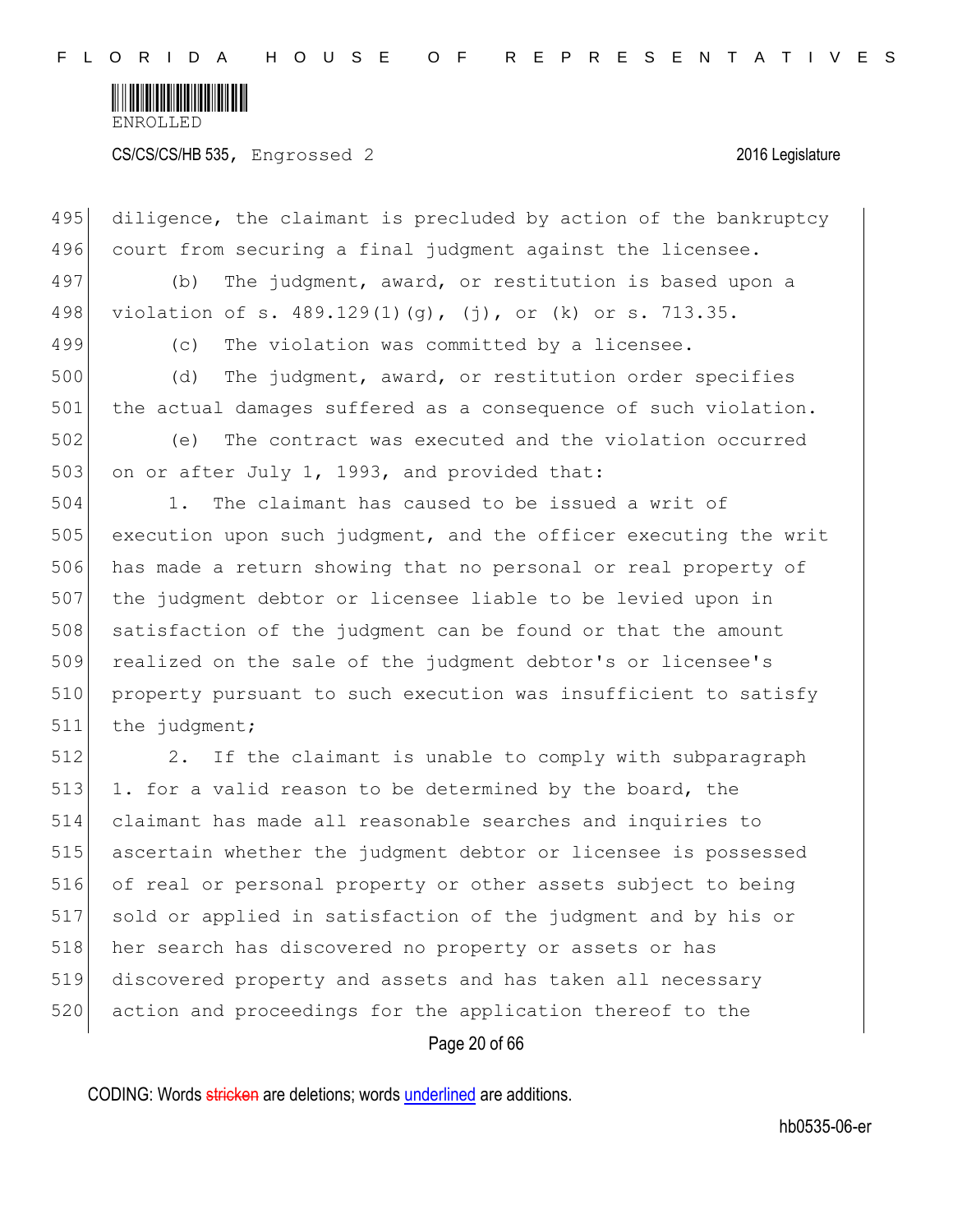

CS/CS/CS/HB 535, Engrossed 2 2016 Legislature

Page 21 of 66 521 judgment but the amount thereby realized was insufficient to 522 satisfy the judgment; and 523 3. The claimant has made a diligent attempt, as defined by 524 board rule, to collect the restitution awarded by the board. 525 (f) A claim for recovery is made within 1 year after the 526 conclusion of any civil, criminal, or administrative action or 527 award in arbitration based on the act. This paragraph applies to 528 any claim filed with the board after October 1, 1998. 529 (g) Any amounts recovered by the claimant from the 530 judgment debtor or licensee, or from any other source, have been 531 applied to the damages awarded by the court or the amount of 532 restitution ordered by the board. 533 (h) The claimant is not a person who is precluded by this 534 act from making a claim for recovery. 535 (2) A claimant is not qualified to make a claim for 536 recovery from the recovery fund<sub>r</sub> if: 537 (a) The claimant is the spouse of the judgment debtor or 538 licensee or a personal representative of such spouse; 539 (b) The claimant is a licensee who acted as the contractor 540 in the transaction that  $whieh$  is the subject of the claim; 541 (c) The claim is based upon a construction contract in 542 which the licensee was acting with respect to the property owned 543 or controlled by the licensee; 544 (d) The claim is based upon a construction contract in 545 which the contractor did not hold a valid and current license at 546 the time of the construction contract;

CODING: Words stricken are deletions; words underlined are additions.

hb0535-06-er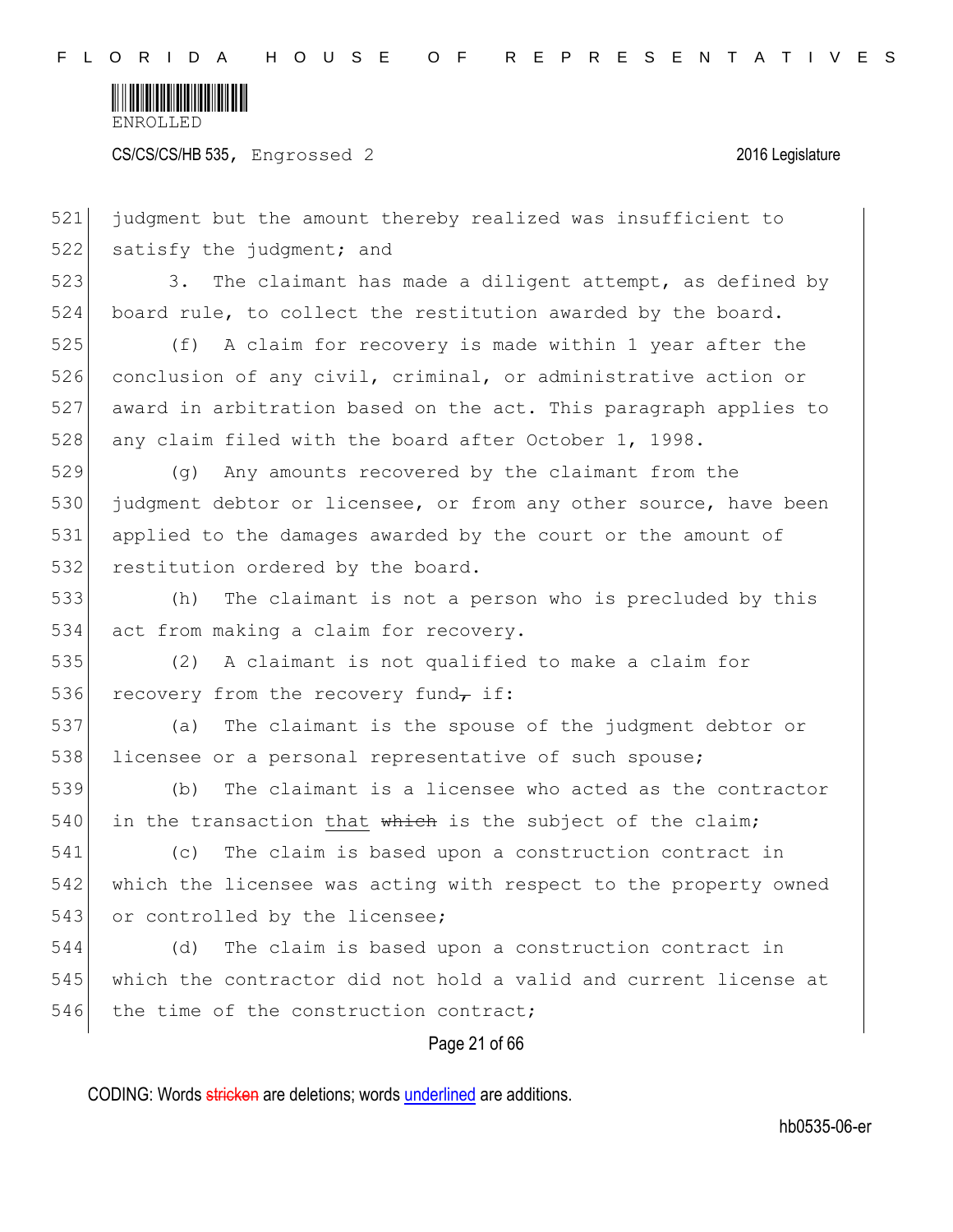

CS/CS/CS/HB 535, Engrossed 2 2016 Legislature

| 547 | The claimant was associated in a business relationship<br>(e)     |
|-----|-------------------------------------------------------------------|
| 548 | with the licensee other than the contract at issue; or            |
| 549 | (f) The claimant has suffered damages as the result of            |
| 550 | making improper payments to a contractor as defined in part I of  |
| 551 | chapter 713; or                                                   |
| 552 | $(f)$ $(g)$ The claimant had entered into a contract has          |
| 553 | contracted with a licensee to perform a scope of work described   |
| 554 | in s. 489.105(3)(d)-(q) before July 1, 2016 $489.105(3)$ (d)-(p). |
| 555 | Section 7. Subsection (1) of section 489.1425, Florida            |
| 556 | Statutes, is amended to read:                                     |
| 557 | 489.1425 Duty of contractor to notify residential property        |
| 558 | owner of recovery fund.-                                          |
| 559 | Each Any agreement or contract for repair,<br>(1)                 |
| 560 | restoration, improvement, or construction to residential real     |
| 561 | property must contain a written statement explaining the          |
| 562 | consumer's rights under the recovery fund, except where the       |
| 563 | value of all labor and materials does not exceed \$2,500. The     |
| 564 | written statement must be substantially in the following form:    |
| 565 |                                                                   |
| 566 | FLORIDA HOMEOWNERS' CONSTRUCTION                                  |
| 567 | RECOVERY FUND                                                     |
| 568 |                                                                   |
| 569 | PAYMENT, UP TO A LIMITED AMOUNT, MAY BE AVAILABLE FROM THE        |
| 570 | FLORIDA HOMEOWNERS' CONSTRUCTION RECOVERY FUND IF YOU LOSE MONEY  |
| 571 | ON A PROJECT PERFORMED UNDER CONTRACT, WHERE THE LOSS RESULTS     |
| 572 | FROM SPECIFIED VIOLATIONS OF FLORIDA LAW BY A LICENSED            |
|     | Page 22 of 66                                                     |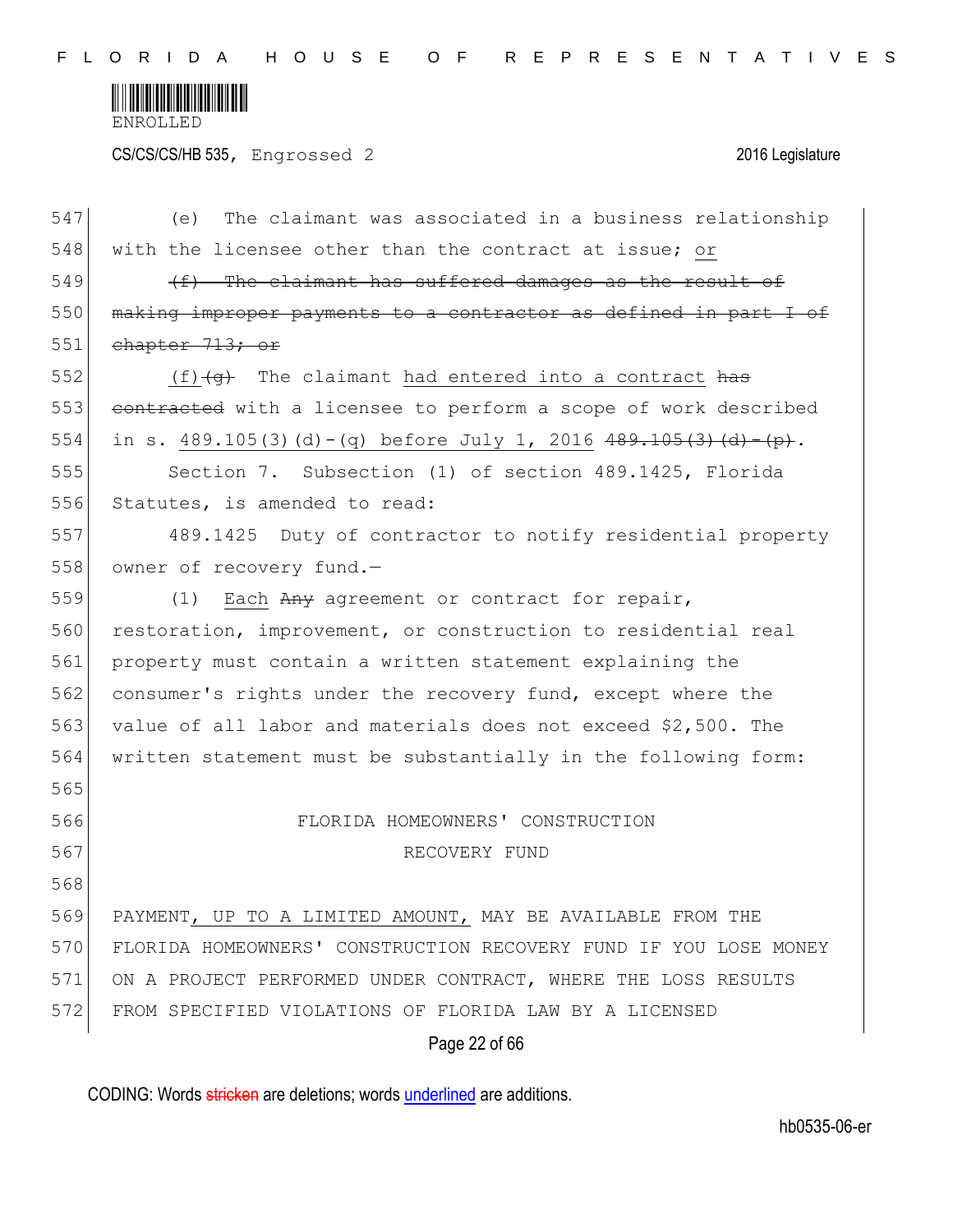

CS/CS/CS/HB 535, Engrossed 2 2016 Legislature

Page 23 of 66 573 CONTRACTOR. FOR INFORMATION ABOUT THE RECOVERY FUND AND FILING A 574 CLAIM, CONTACT THE FLORIDA CONSTRUCTION INDUSTRY LICENSING BOARD 575 AT THE FOLLOWING TELEPHONE NUMBER AND ADDRESS: 576 577 The statement must  $shaH$  be immediately followed by the board's 578 address and telephone number as established by board rule. 579 Section 8. Section 489.143, Florida Statutes, is amended 580 to read: 581 489.143 Payment from the fund. 582 (1) The fund shall be disbursed as provided in s. 489.141 583 on a final order of the board. 584 (2) A Any claimant who meets all of the conditions 585 prescribed in s. 489.141 may apply to the board to cause payment 586 to be made to a claimant from the recovery fund in an amount 587 equal to the judgment, award, or restitution order or \$25,000, 588 whichever is less, or an amount equal to the unsatisfied portion 589 of such person's judgment, award, or restitution order, but only 590 to the extent and amount of actual damages suffered by the 591 claimant, and only up to the maximum payment allowed for each 592 respective Division I and Division II claim. Payment from the 593 fund for other costs related to or pursuant to civil proceedings 594 such as postjudgment interest, attorney attorney's fees, court 595 costs, medical damages, and punitive damages is prohibited. The 596 recovery fund is not obligated to pay a  $a_{\text{H}}$  judgment, an award, 597 or a restitution order, or any portion thereof, which is not 598 expressly based on one of the grounds for recovery set forth in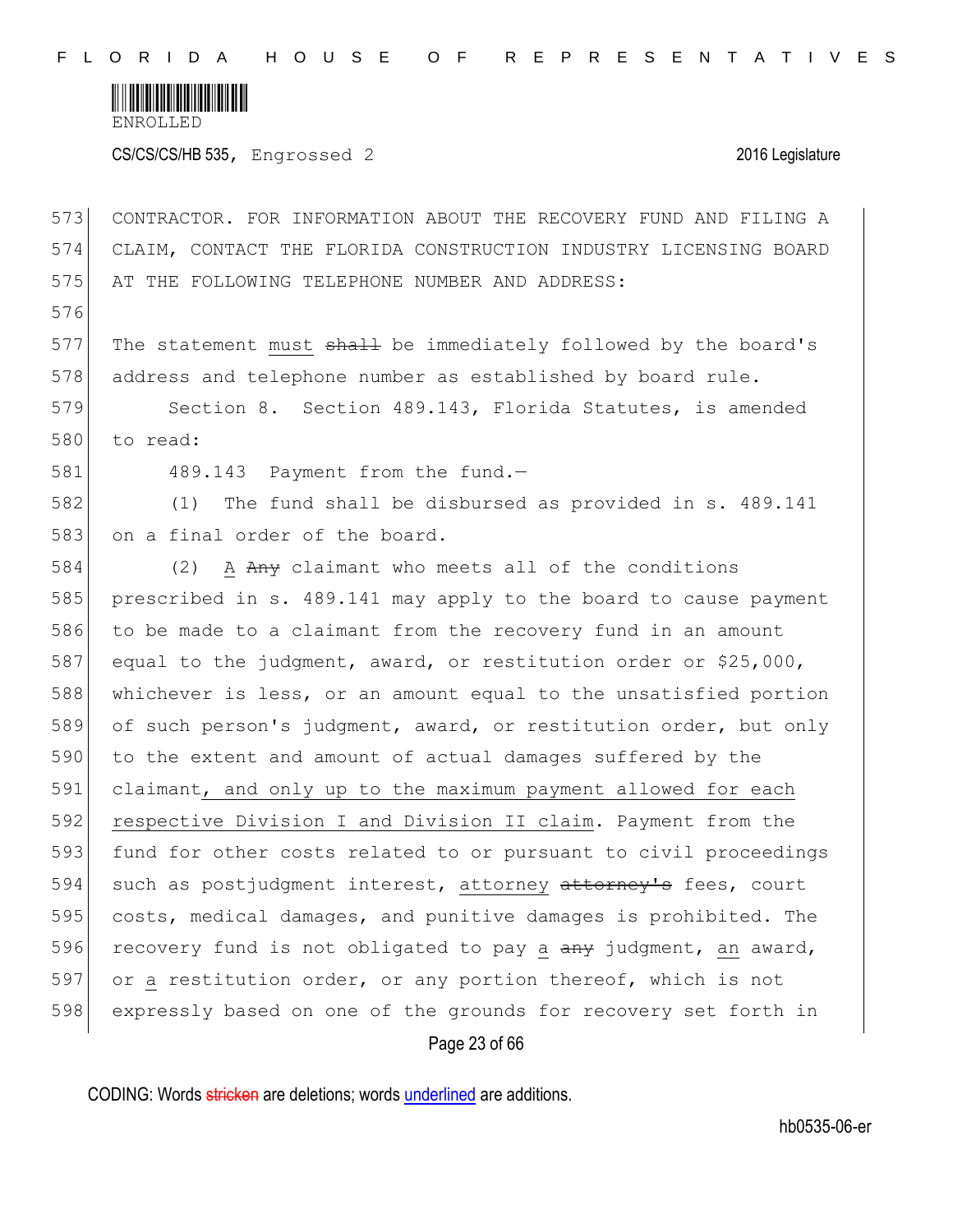

599 s. 489.141.

600 (3) Beginning January 1, 2005, for each Division I 601 contract entered into after July 1, 2004, payment from the 602 recovery fund is  $\frac{1}{2}$  be subject to a \$50,000 maximum payment 603 for each Division I claim. Beginning January 1, 2017, for each 604 Division II contract entered into on or after July 1, 2016, 605 payment from the recovery fund is subject to a \$15,000 maximum 606 payment for each Division II claim.

607 (4) $(4)$  Upon receipt by a claimant under subsection (2) of 608 payment from the recovery fund, the claimant shall assign his or 609 her additional right, title, and interest in the judgment, 610 award, or restitution order, to the extent of such payment, to 611 the board, and thereupon the board shall be subrogated to the 612 right, title, and interest of the claimant; and any amount 613 subsequently recovered on the judgment, award, or restitution 614 order, to the extent of the right, title, and interest of the 615 board therein, shall be for the purpose of reimbursing the 616 recovery fund.

617 (5) $(4)$  Payments for claims arising out of the same 618  $\vert$  transaction shall be limited, in the aggregate, to the lesser of 619 the judgment, award, or restitution order or the maximum payment 620 allowed for a Division I or Division II claim, regardless of the 621 number of claimants involved in the transaction.

622  $(6)$  (6) (5) For contracts entered into before July 1, 2004, 623 payments for claims against any one licensee may  $\frac{1}{2}$  not 624 exceed, in the aggregate,  $$100,000$  annually, up to a total

#### Page 24 of 66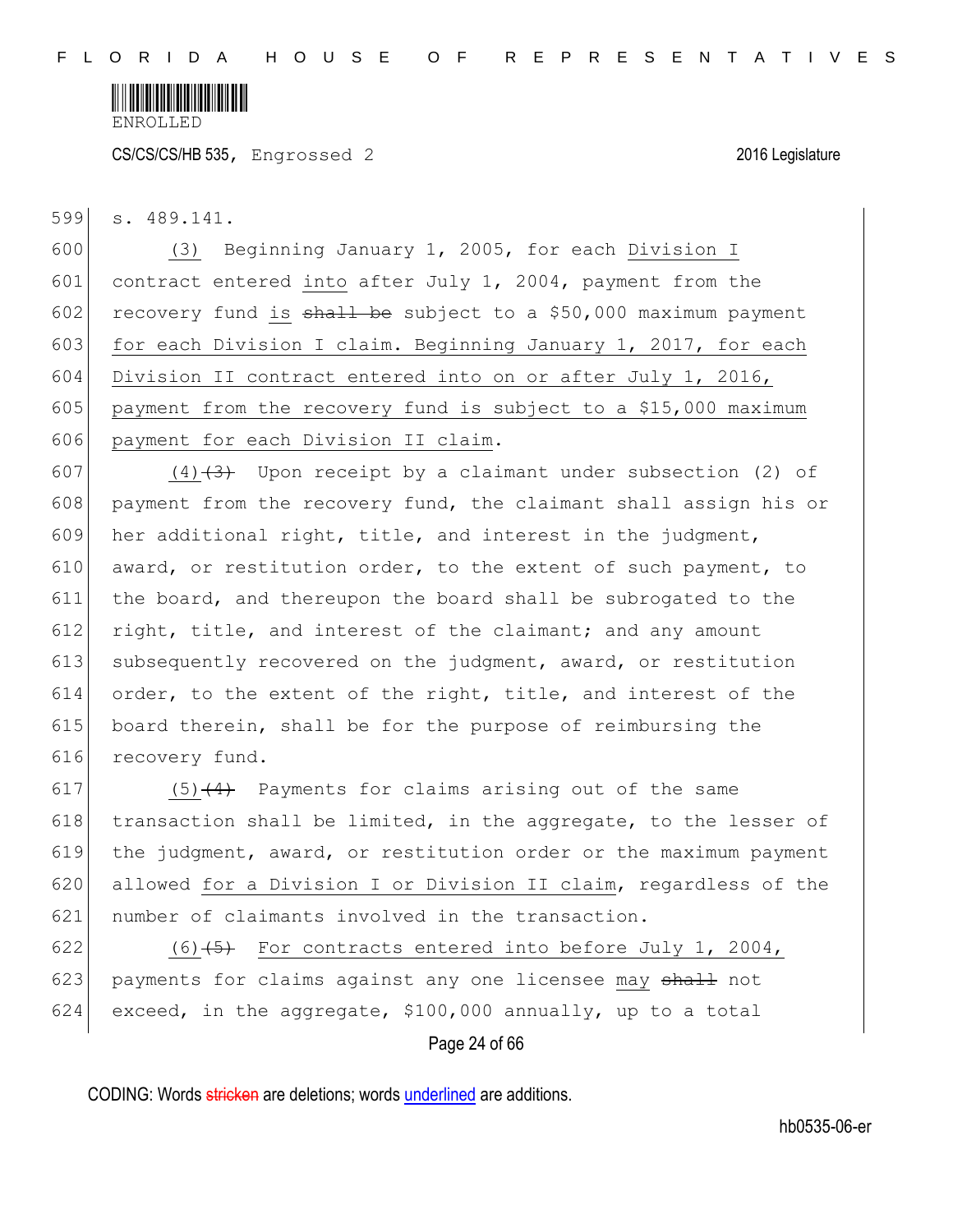

625 aggregate of \$250,000. For any claim approved by the board which 626 is in excess of the annual cap, the amount in excess of  $$100,000$ 627 up to the total aggregate cap of  $$250,000$  is eligible for 628 payment in the next and succeeding fiscal years, but only after 629 all claims for the then-current calendar year have been paid. 630 Payments may not exceed the aggregate annual or per claimant 631 limits under law. Beginning January 1, 2005, for each Division I 632 contract entered into after July 1, 2004, payment from the 633 recovery fund is subject only to a total aggregate cap of 634  $\mid$  \$500,000 for each Division I licensee. Beginning January 1, 635 2017, for each Division II contract entered into on or after 636 July 1, 2016, payment from the recovery fund is subject only to 637 a total aggregate cap of \$150,000 for each Division II licensee.

 $(7)$  (6) Claims shall be paid in the order filed, up to the aggregate limits for each transaction and licensee and to the limits of the amount appropriated to pay claims against the fund for the fiscal year in which the claims were filed. Payments may not exceed the total aggregate cap per license or per claimant 643 limits under this section.

644 (8) $(7)$  If the annual appropriation is exhausted with claims pending, such claims shall be carried forward to the next fiscal year. Any moneys in excess of pending claims remaining in the recovery fund at the end of the fiscal year shall be paid as provided in s. 468.631.

649 (9) $(8)$  Upon the payment of any amount from the recovery 650 fund in settlement of a claim in satisfaction of a judgment,

Page 25 of 66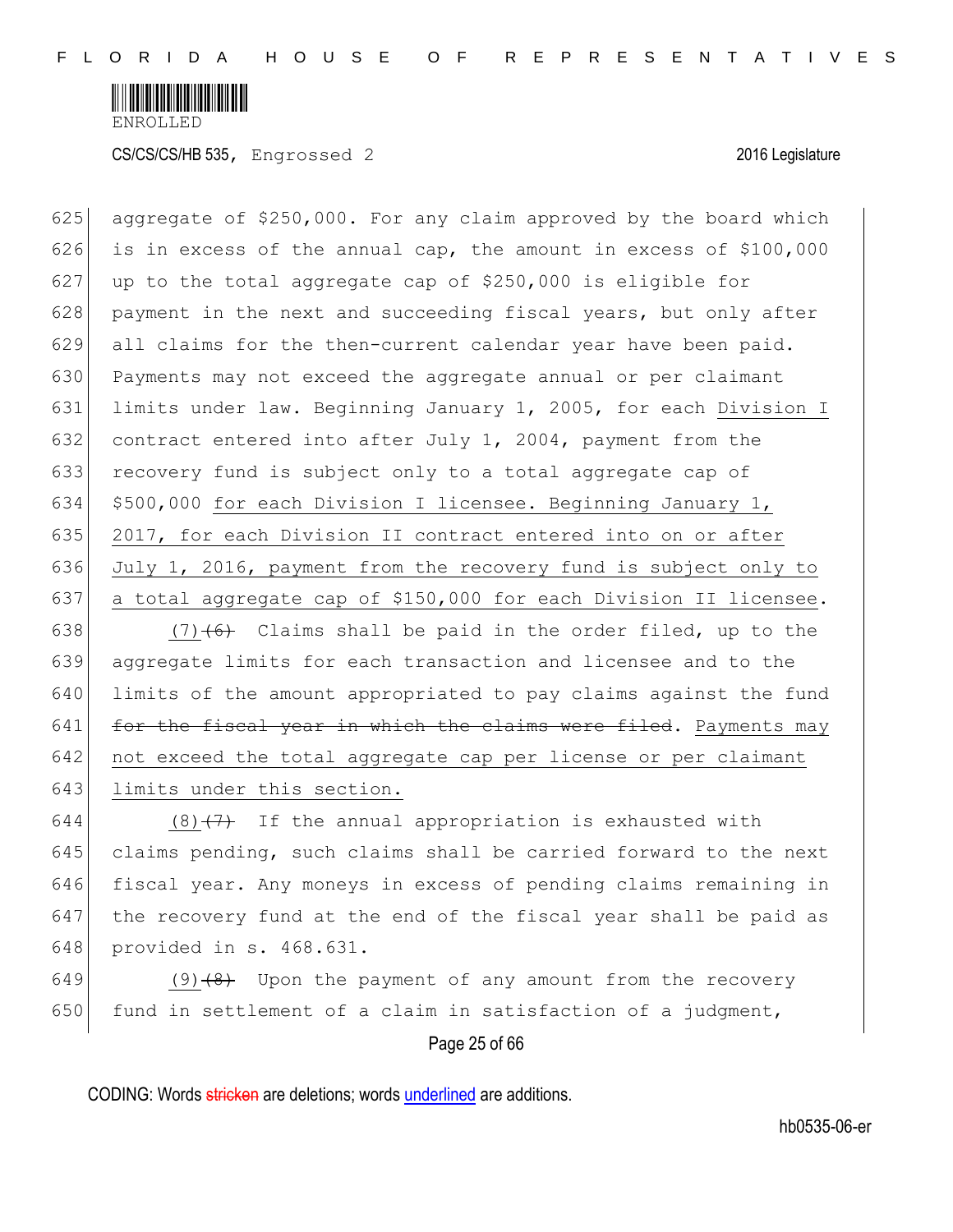

651 award, or restitution order against a licensee as described in 652 s. 489.141, the license of such licensee shall be automatically 653 suspended, without further administrative action, upon the date 654 of payment from the fund. The license of such licensee may  $shall$ 655 not be reinstated until he or she has repaid in full, plus 656 interest, the amount paid from the fund. A discharge of 657 bankruptcy does not relieve a person from the penalties and 658 disabilities provided in this section.

659 (10)<del>(9)</del> A Any firm, a corporation, a partnership, or an 660 association, or a  $\frac{a}{b}$  person acting in his or her individual 661 capacity, who aids, abets, solicits, or conspires with another 662  $\overline{any}$  person to knowingly present or cause to be presented a  $\overline{any}$ 663 false or fraudulent claim for the payment of a loss under this 664 act commits is quilty of a third-degree felony, punishable as 665 provided in s. 775.082 or s. 775.084 and by a fine of up to  $\theta$ 666 exceeding \$30,000, unless the value of the fraud exceeds that 667 amount,  $$30,000$  in which event the fine may not exceed double 668 the value of the fraud.

 $(11)$   $(10)$  Each payment All payments and disbursement disbursements from the recovery fund shall be made by the Chief Financial Officer upon a voucher signed by the secretary of the 672 department or the secretary's designee.

673 Section 9. Subsection (24) is added to section 489.503, 674 Florida Statutes, to read:

- 675 489.503 Exemptions.—This part does not apply to:
- 676 (24) A person who installs low-voltage landscape lighting

Page 26 of 66

CODING: Words stricken are deletions; words underlined are additions.

hb0535-06-er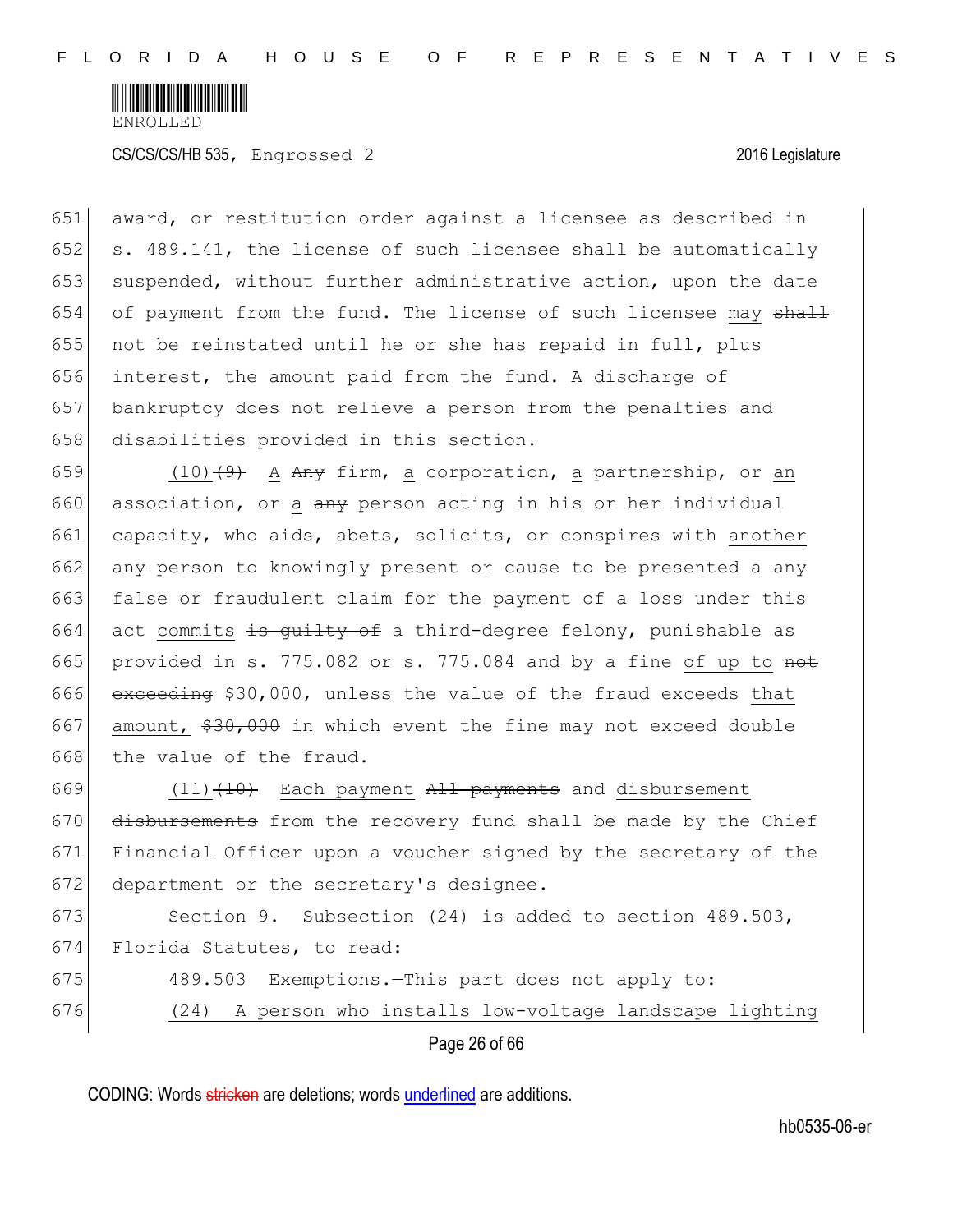

CS/CS/CS/HB 535, Engrossed 2 2016 Legislature

| 677 | that contains a factory-installed electrical cord with plug that  |
|-----|-------------------------------------------------------------------|
| 678 | does not require installation, wiring, or other modification to   |
| 679 | the electrical wiring of a structure.                             |
| 680 | Section 10. Subsection (6) is added to section 514.011,           |
| 681 | Florida Statutes, to read:                                        |
| 682 | 514.011 Definitions. As used in this chapter:                     |
| 683 | (6) "Temporary pool" means a pool intended to be used in          |
| 684 | conjunction with a sanctioned national or international swimming  |
| 685 | or diving competition event that does not exceed 30 consecutive   |
| 686 | days of use.                                                      |
| 687 | Section 11. Subsection (5) of section 514.0115, Florida           |
| 688 | Statutes, is renumbered as subsection $(7)$ , and new subsections |
| 689 | (5) and (6) are added to that section to read:                    |
| 690 | (5) A portable pool used exclusively for providing                |
| 691 | swimming lessons or related instruction in support of an          |
| 692 | established educational program sponsored or provided by a        |
| 693 | school district may not be regulated as a public pool.            |
| 694 | (6) A temporary pool may not be regulated as a public             |
| 695 | pool.                                                             |
| 696 | Section 12. Subsection (7) of section 553.77, Florida             |
| 697 | Statutes, is amended to read:                                     |
| 698 | 553.77 Specific powers of the commission.-                        |
| 699 | Building officials shall recognize and enforce<br>(7)             |
| 700 | variance orders issued by the Department of Health pursuant to    |
| 701 | s. 514.0115(7) 514.0115(5), including any conditions attached to  |
| 702 | the granting of the variance.                                     |
|     |                                                                   |

Page 27 of 66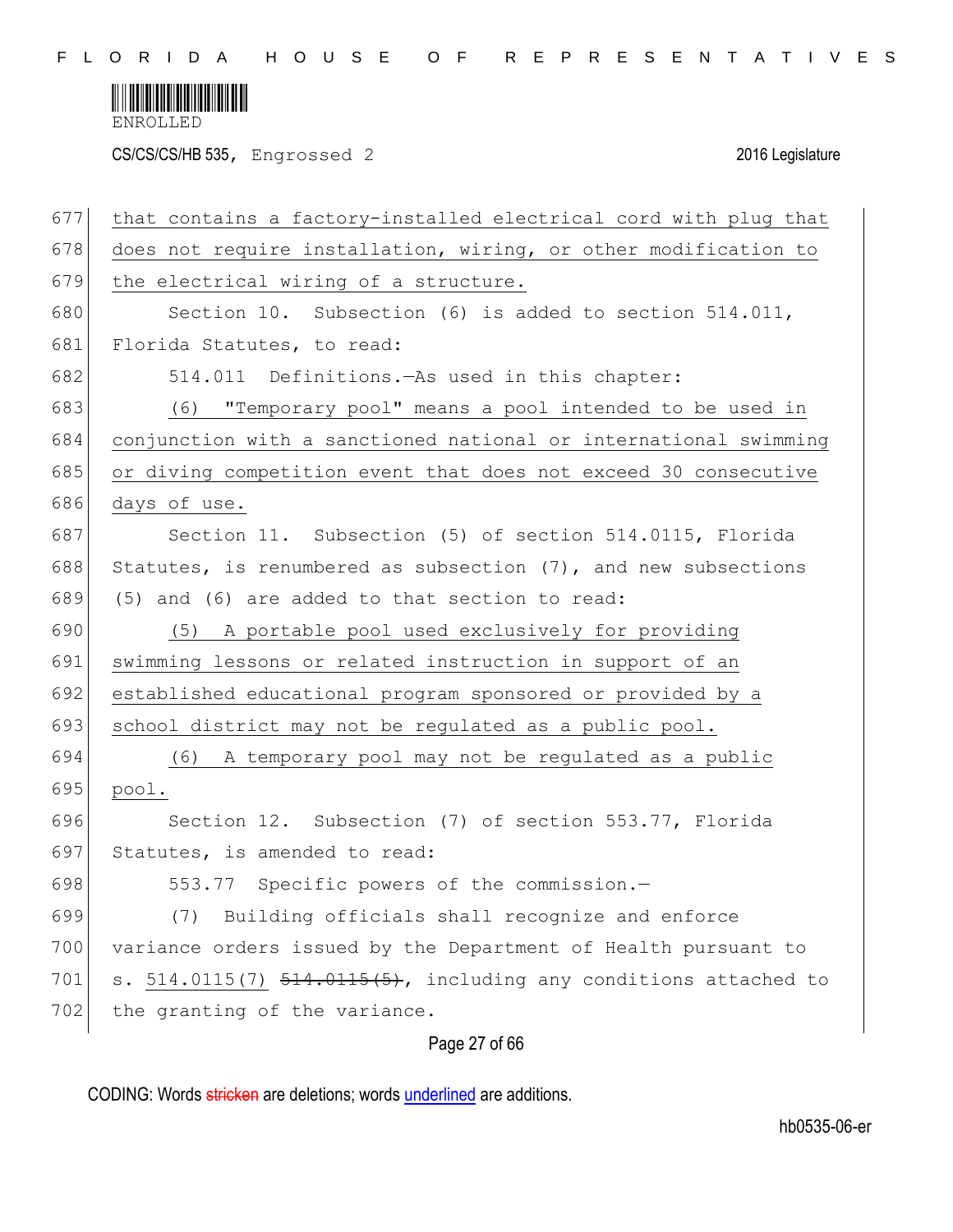

CS/CS/CS/HB 535, Engrossed 2 2016 Legislature

Page 28 of 66 703 Section 13. Subsection (5) of section 514.031, Florida 704 Statutes, is amended to read: 705 514.031 Permit necessary to operate public swimming pool.-706 (5) An owner or operator of a public swimming pool, 707 including, but not limited to, a spa, wading, or special purpose 708 pool, to which admittance is obtained by membership for a fee 709 shall post in a prominent location within the facility the most 710 recent pool inspection report issued by the department 711 pertaining to the health and safety conditions of such facility. 712 The report shall be legible and readily accessible to members or 713 potential members. The department shall adopt rules to enforce 714 this subsection. A portable pool may not be used as a public 715 pool unless it is exempt under s. 514.0115. 716 Section 14. Subsection (1) of section 515.27, Florida 717 Statutes, is amended to read: 718 515.27 Residential swimming pool safety feature options; 719 penalties.— 720 (1) In order to pass final inspection and receive a 721 certificate of completion, a residential swimming pool must meet 722 at least one of the following requirements relating to pool 723 safety features: 724 (a) The pool must be isolated from access to a home by an 725 enclosure that meets the pool barrier requirements of  $s. 515.29$ ; 726 (b) The pool must be equipped with an approved safety pool 727 cover; 728 (c) All doors and windows providing direct access from the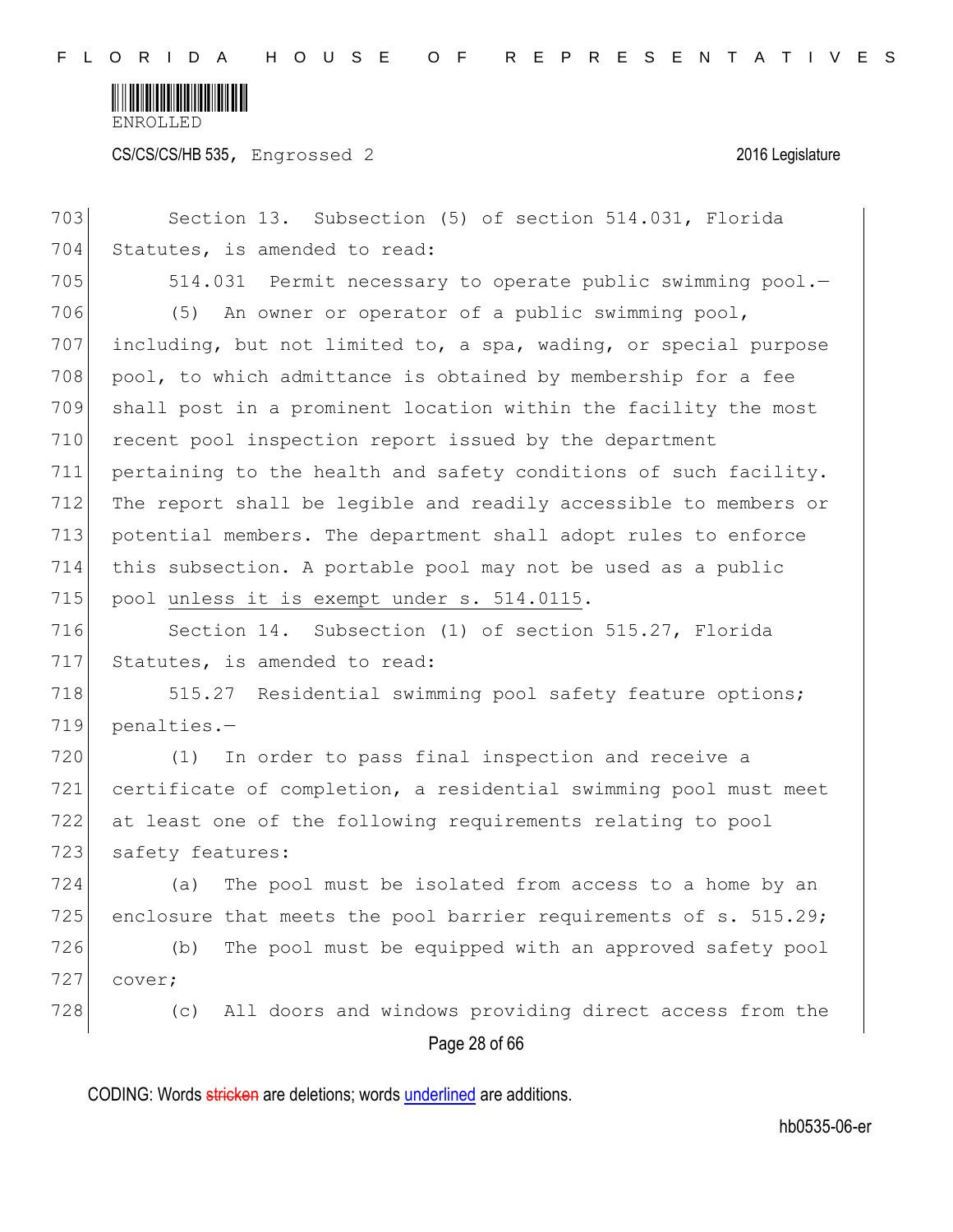

CS/CS/CS/HB 535, Engrossed 2 2016 Legislature

Page 29 of 66 home to the pool must be equipped with an exit alarm that has a 730 minimum sound pressure rating of 85 dB A at 10 feet;  $\theta$  (d) All doors providing direct access from the home to the pool must be equipped with a self-closing, self-latching device with a release mechanism placed no lower than 54 inches above the floor; or (e) A swimming pool alarm that, when placed in a pool, sounds an alarm upon detection of an accidental or unauthorized entrance into the water. Such pool alarm must meet and be independently certified to ASTM Standard F2208, titled "Standard 739 Safety Specification for Residential Pool Alarms," which 740 includes surface motion, pressure, sonar, laser, and infrared alarms. For purposes of this paragraph, the term "swimming pool alarm" does not include any swimming protection alarm device 743 designed for individual use, such as an alarm attached to a child that sounds when the child exceeds a certain distance or 745 becomes submerged in water. Section 15. Subsection (2) of section 553.512, Florida 747 Statutes, is amended to read: 748 553.512 Modifications and waivers; advisory council. (2) The Accessibility Advisory Council shall consist of the following seven members, who shall be knowledgeable in the 751 area of accessibility for persons with disabilities. The Secretary of Business and Professional Regulation shall appoint the following: a representative from the Advocacy Center for Persons with Disabilities, Inc.; a representative from the

CODING: Words stricken are deletions; words underlined are additions.

hb0535-06-er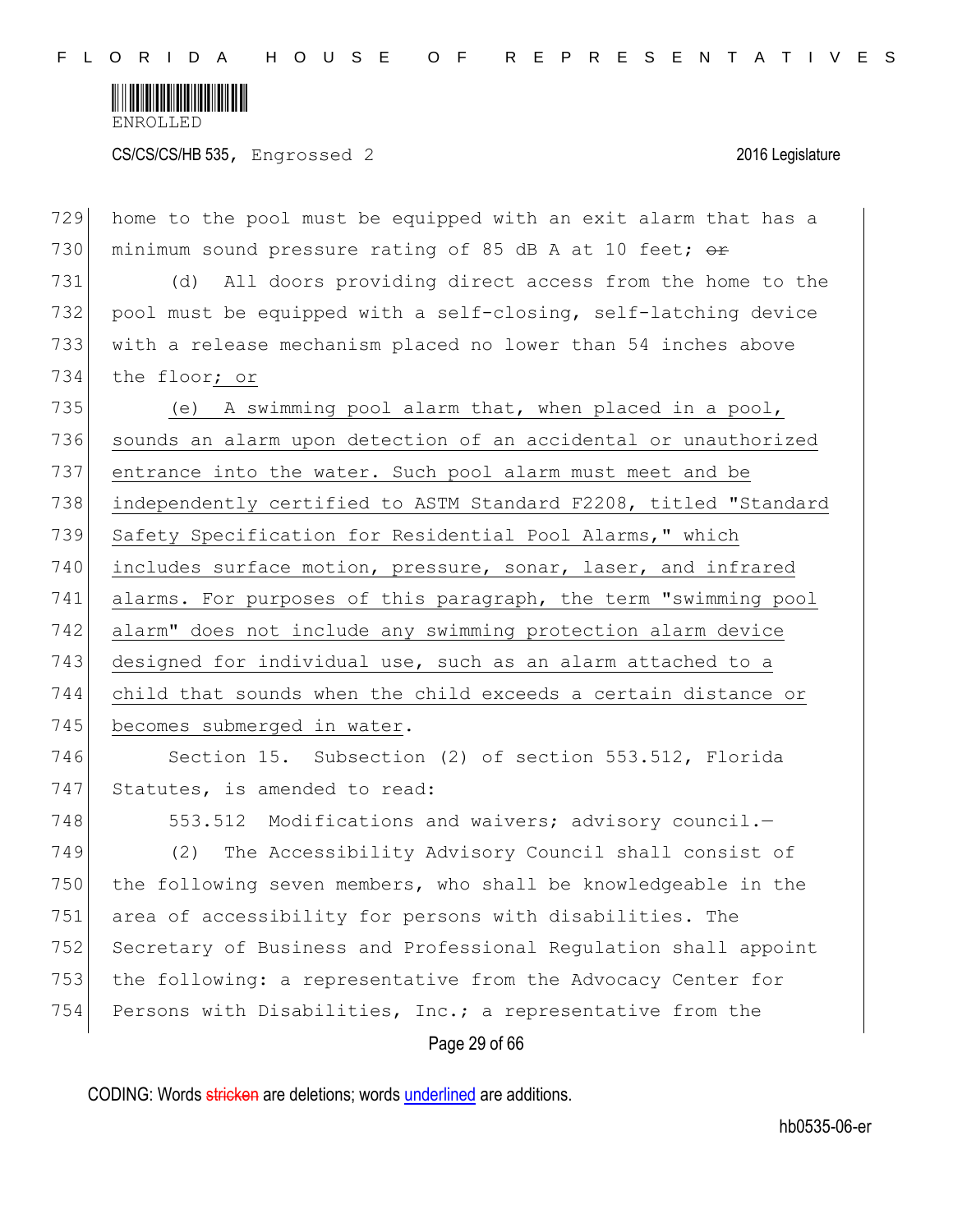

755 Division of Blind Services; a representative from the Division 756 of Vocational Rehabilitation; a representative from a statewide 757 organization representing the physically handicapped; a 758 representative from the hearing impaired; a representative from 759 the Pensacola Pen Wheels Inc. Employ the Handicapped Council 760 President, Florida Council of Handicapped Organizations; and a 761 representative of the Paralyzed Veterans of America. The terms 762 for the first three council members appointed subsequent to 763 October 1, 1991, shall be for 4 years, the terms for the next 764 two council members appointed shall be for 3 years, and the 765 terms for the next two members shall be for 2 years. Thereafter, 766 all council member appointments shall be for terms of 4 years. 767 No council member shall serve more than two 4-year terms 768 subsequent to October 1, 1991. Any member of the council may be 769 replaced by the secretary upon three unexcused absences. Upon 770 application made in the form provided, an individual waiver or 771 modification may be granted by the commission so long as such 772 modification or waiver is not in conflict with more stringent 773 standards provided in another chapter.

774 Section 16. Section 553.721, Florida Statutes, is amended 775 to read:

776 553.721 Surcharge.—In order for the Department of Business 777 and Professional Regulation to administer and carry out the 778 purposes of this part and related activities, there is created a 779 surcharge, to be assessed at the rate of 1.5 percent of the 780 permit fees associated with enforcement of the Florida Building

Page 30 of 66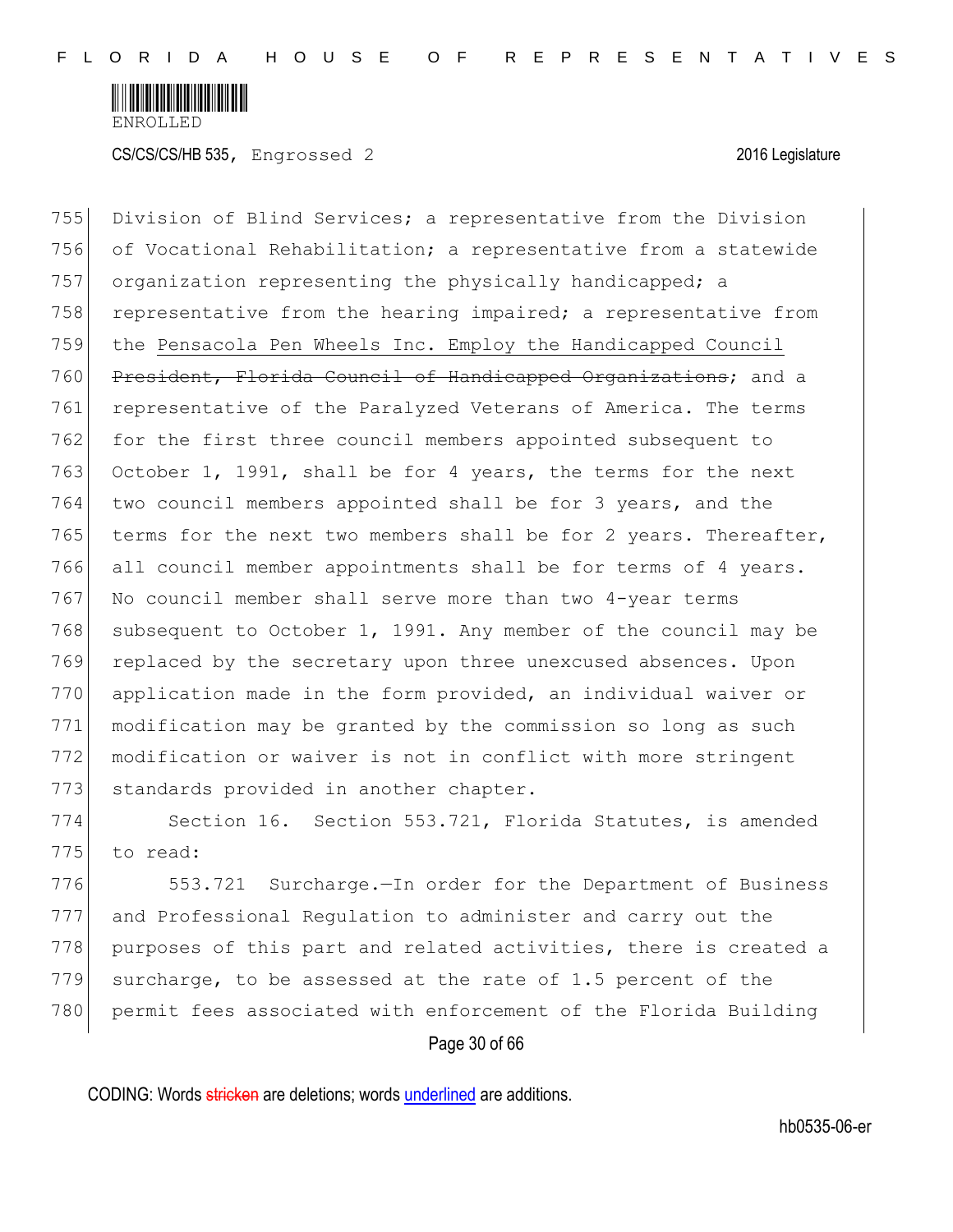

781 Code as defined by the uniform account criteria and specifically 782 the uniform account code for building permits adopted for local 783 government financial reporting pursuant to s. 218.32. The 784 minimum amount collected on any permit issued shall be \$2. The 785 unit of government responsible for collecting a permit fee 786 pursuant to s. 125.56(4) or s. 166.201 shall collect the 787 surcharge and electronically remit the funds collected to the 788 department on a quarterly calendar basis for the preceding 789 quarter and continuing each third month thereafter. The unit of 790 government shall retain 10 percent of the surcharge collected to 791 fund the participation of building departments in the national 792 and state building code adoption processes and to provide 793 education related to enforcement of the Florida Building Code. 794 All funds remitted to the department pursuant to this section 795 shall be deposited in the Professional Requlation Trust Fund. 796 Funds collected from the surcharge shall be allocated to fund 797 the Florida Building Commission and the Florida Building Code 798 Compliance and Mitigation Program under s. 553.841. Funds 799 allocated to the Florida Building Code Compliance and Mitigation 800 Program shall be \$925,000 each fiscal year. The Florida Building 801 Code Compliance and Mitigation Program shall fund the 802 recommendations made by the Building Code System Uniform 803 Implementation Evaluation Workgroup, dated April 8, 2013, from 804 existing resources, not to exceed \$30,000 in the 2016-2017 805 fiscal year. Funds collected from the surcharge shall also be 806 used to fund Florida Fire Prevention Code informal

Page 31 of 66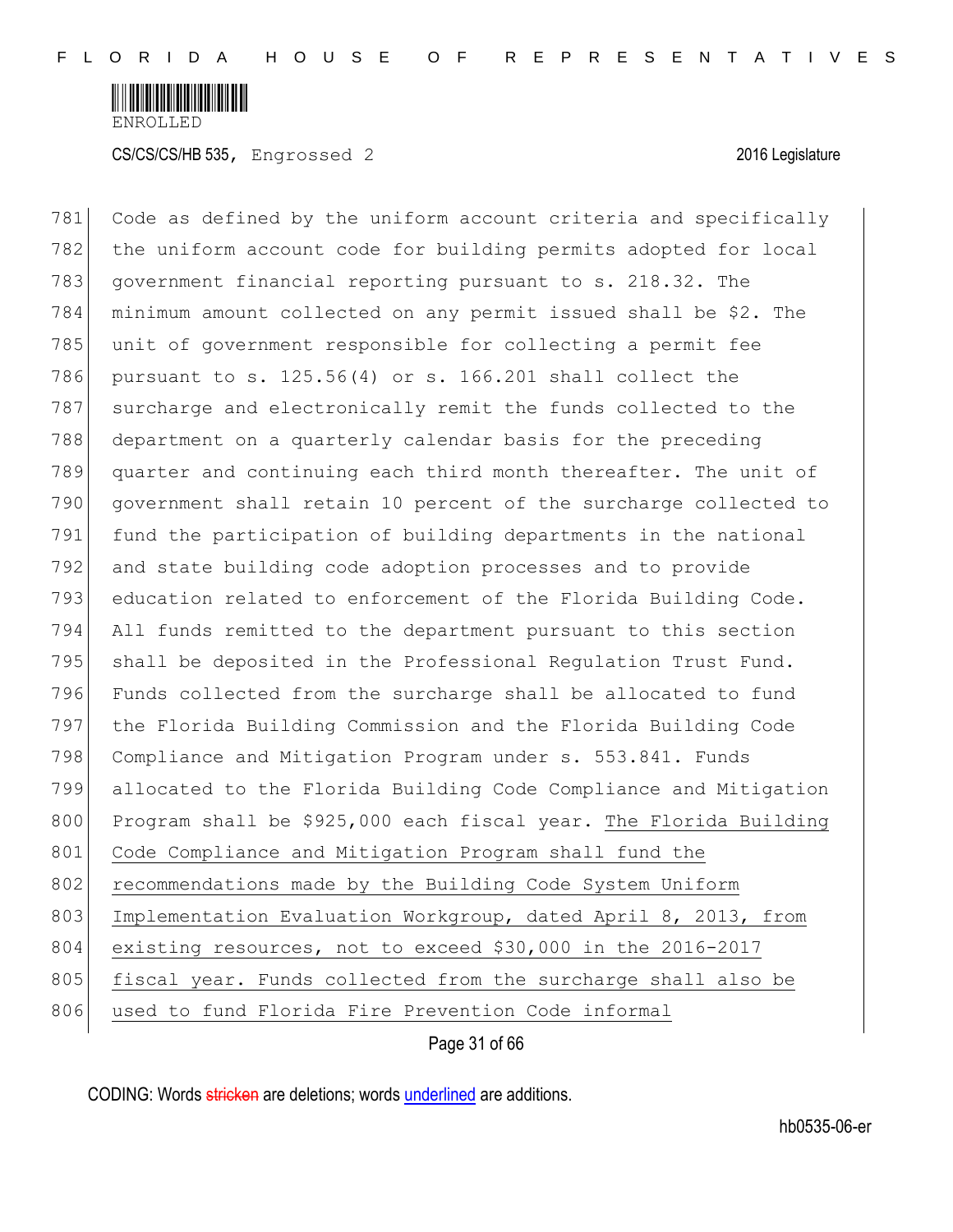

CS/CS/CS/HB 535, Engrossed 2 2016 Legislature

807 interpretations managed by the State Fire Marshal and shall be 808 limited to \$15,000 each fiscal year. The State Fire Marshal 809 shall adopt rules to address the implementation and expenditure 810 of the funds allocated to fund the Florida Fire Prevention Code 811 informal interpretations under this section. The funds collected 812 from the surcharge may not be used to fund research on 813 techniques for mitigation of radon in existing buildings. Funds 814 used by the department as well as funds to be transferred to the 815 Department of Health and the State Fire Marshal shall be as 816 prescribed in the annual General Appropriations Act. The 817 department shall adopt rules governing the collection and 818 remittance of surcharges pursuant to chapter 120.

819 Section 17. Subsections (11) and (15) of section 553.73, 820 Florida Statutes, are amended, and subsection (19) is added to 821 that section, to read:

822 553.73 Florida Building Code.-

823 (11)(a) In the event of a conflict between the Florida 824 Building Code and the Florida Fire Prevention Code and the Life 825 Safety Code as applied to a specific project, the conflict shall 826 be resolved by agreement between the local building code 827 enforcement official and the local fire code enforcement 828 official in favor of the requirement of the code which offers 829 the greatest degree of lifesafety or alternatives which would 830 provide an equivalent degree of lifesafety and an equivalent 831 method of construction. Local boards created to address issues 832 arising under the Florida Building Code or the Florida Fire

Page 32 of 66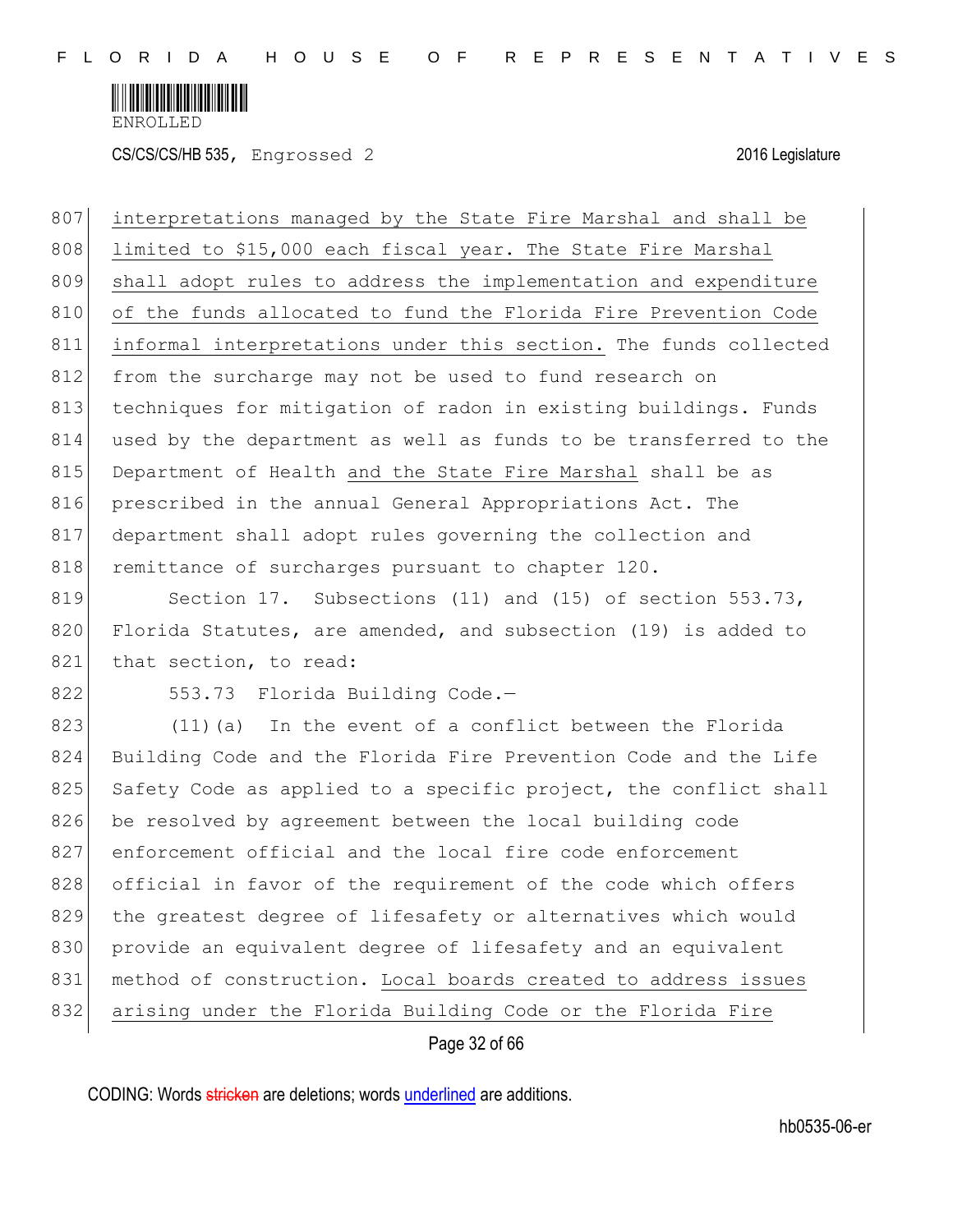

CS/CS/CS/HB 535, Engrossed 2 2016 Legislature

833 Prevention Code may combine the appeals boards to create a 834 single, local board having jurisdiction over matters arising 835 under either code or both codes. The combined local appeals 836 board may grant alternatives or modifications through procedures 837 outlined in NFPA 1, Section 1.4, but may not waive the 838 requirements of the Florida Fire Prevention Code. To meet the 839 quorum requirement for convening the combined local appeals 840 board, at least one member of the board who is a fire protection 841 contractor, a fire protection design professional, a fire 842 department operations professional, or a fire code enforcement 843 professional must be present.

844 (b) Any decision made by the local fire official regarding 845 application, interpretation, or enforcement of the Florida Fire 846 Prevention Code or by and the local building official regarding 847 application, interpretation, or enforcement of the Florida 848 Building Code, or the appropriate application of either code or 849 both codes in the case of a conflict between the codes, may be 850 appealed to a local administrative board designated by the 851 municipality, county, or special district having firesafety 852 responsibilities. If the decision of the local fire official and 853 the local building official is to apply the provisions of either 854 the Florida Building Code or the Florida Fire Prevention Code 855 and the Life Safety Code, the board may not alter the decision 856 unless the board determines that the application of such code is 857 not reasonable. If the decision of the local fire official and 858 the local building official is to adopt an alternative to the

Page 33 of 66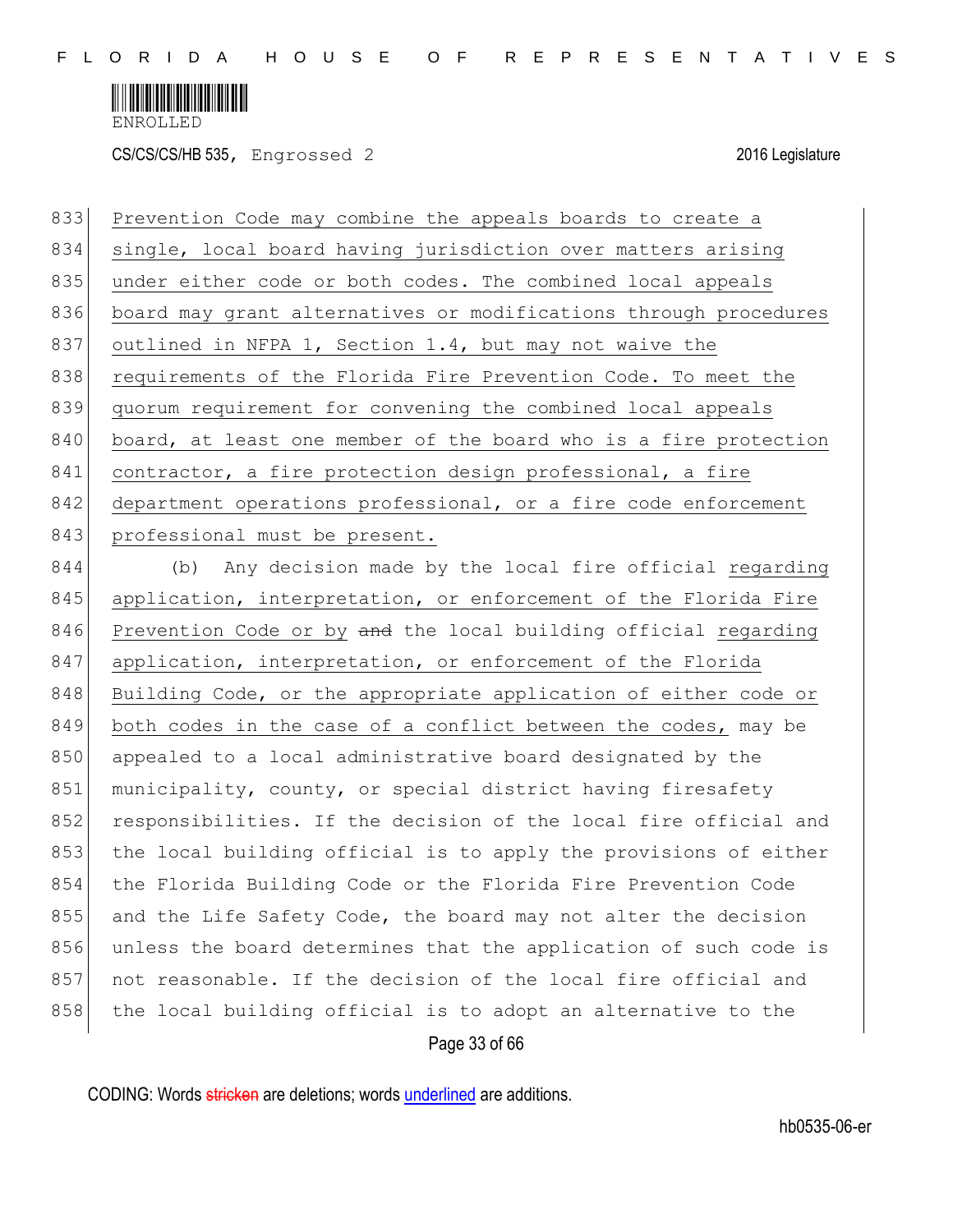

859 codes, the local administrative board shall give due regard to 860 the decision rendered by the local officials and may modify that 861 decision if the administrative board adopts a better 862 alternative, taking into consideration all relevant 863 circumstances. In any case in which the local administrative 864 board adopts alternatives to the decision rendered by the local 865 fire official and the local building official, such alternatives 866 shall provide an equivalent degree of lifesafety and an 867 equivalent method of construction as the decision rendered by 868 the local officials.

869 (c) If the local building official and the local fire 870 official are unable to agree on a resolution of the conflict 871 between the Florida Building Code and the Florida Fire 872 Prevention Code and the Life Safety Code, the local 873 administrative board shall resolve the conflict in favor of the 874 code which offers the greatest degree of lifesafety or 875 alternatives which would provide an equivalent degree of 876 lifesafety and an equivalent method of construction.

877 (d) All decisions of the local administrative board, or,  $878$  if none exists, the decisions of the local building official and 879 the local fire official in regard to the application, 880 enforcement, or interpretation of the Florida Fire Prevention 881 Code, or conflicts between the Florida Fire Prevention Code and 882 the Florida Building Code, are subject to review by a joint 883 committee composed of members of the Florida Building Commission 884 and the Fire Code Advisory Council. If the joint committee is

Page 34 of 66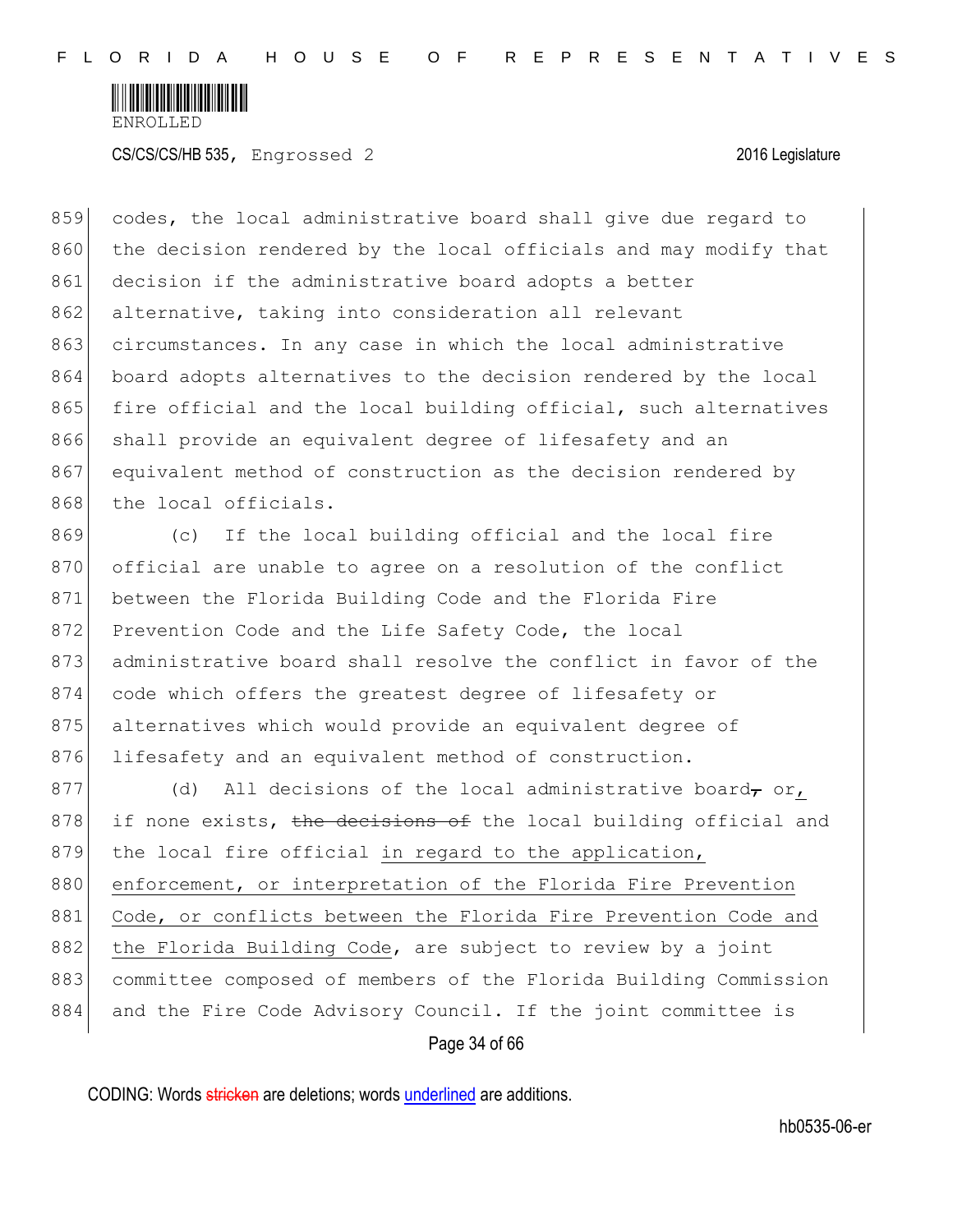

|     | Page 35 of 66                                                     |
|-----|-------------------------------------------------------------------|
| 910 | than 120 feet measured from the elevation of street-level access  |
| 909 | service access elevators in all buildings with a height greater   |
| 908 | The Florida Building Code shall require two fire<br>(19)          |
| 907 | relating to roof-mounted mechanical units.                        |
| 906 | compliance with the provisions of the Florida Building Code       |
| 905 | is being replaced or moved during reroofing and is not in         |
| 904 | Florida Building Code except during reroofing when the equipment  |
| 903 | a roof be installed in compliance with the requirements of the    |
| 902 | existing mechanical equipment located on or above the surface of  |
| 901 | An agency or local government may not require that<br>(15)        |
| 900 | inspection during normal business hours.                          |
| 899 | by building and fire code sections and shall be available for     |
| 898 | and 633.228. Decisions of general application shall be indexed    |
| 897 | Building Commission pursuant to paragraph (1) (d) and ss. 633.104 |
| 896 | not limit the authority of the State Fire Marshal or the Florida  |
| 895 | shall be in writing and shall be binding upon a person but do     |
| 894 | fire official and all decisions of the administrative board       |
| 893 | All decisions of the local building official and local<br>(f)     |
| 892 | building construction and firesafety standards.                   |
| 891 | extent possible, be composed of members with expertise in         |
| 890 | The local administrative board shall, to the greatest<br>(e)      |
| 889 | are subject to review as set forth in s. 553.775.                 |
| 888 | administrative board related solely to the Florida Building Code  |
| 887 | provisions of paragraph (1)(d). Decisions of the local            |
| 886 | specific project, the matter shall be resolved pursuant to the    |
| 885 | unable to resolve conflicts between the codes as applied to a     |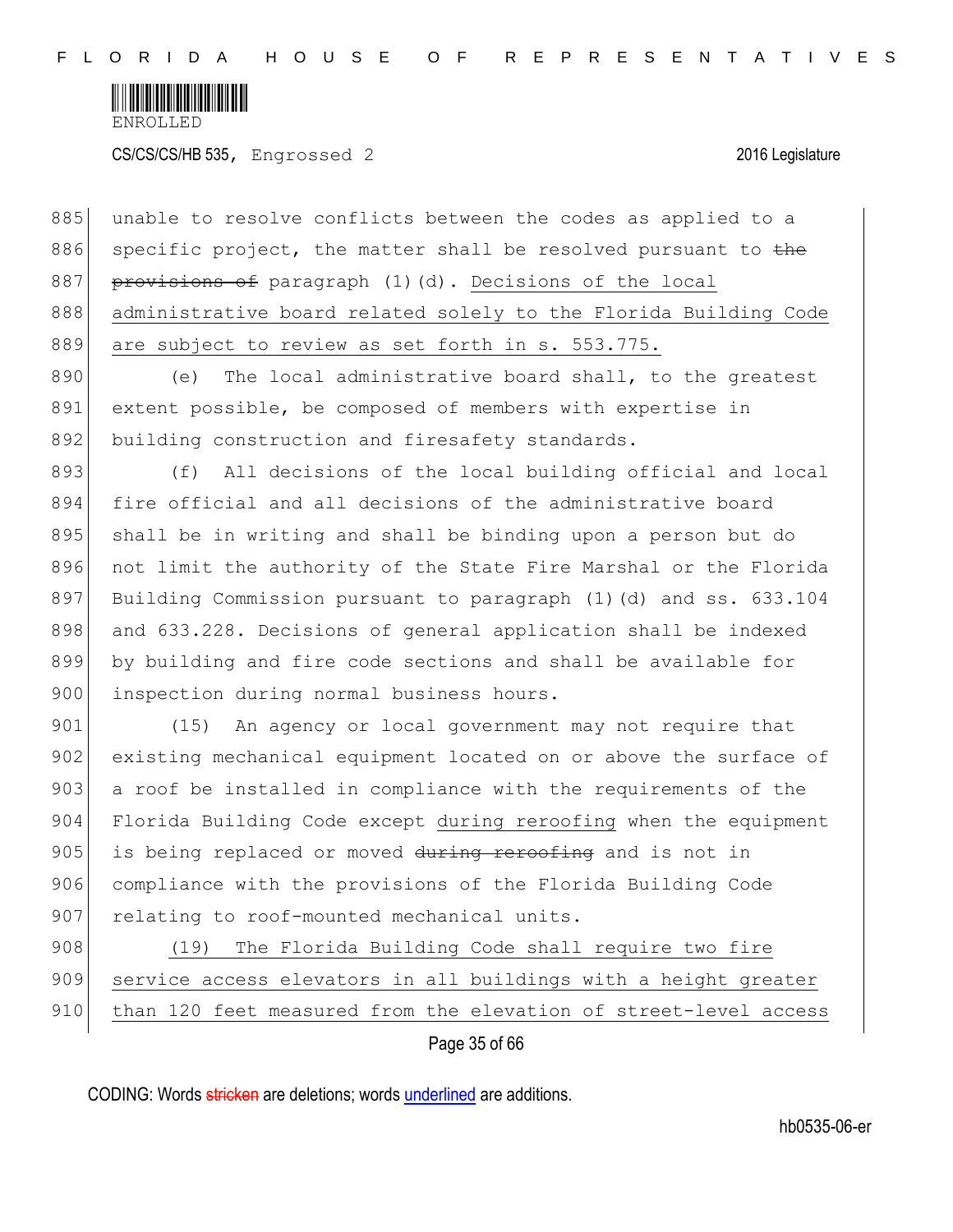

CS/CS/CS/HB 535, Engrossed 2 2016 Legislature

| 911 | to the level of the highest occupiable floor. All remaining      |
|-----|------------------------------------------------------------------|
| 912 | elevators, if any, shall be provided with Phase I and II         |
| 913 | emergency operations. Where a fire service access elevator is    |
| 914 | required, a 1-hour fire-rated fire service access elevator lobby |
| 915 | with direct access from the fire service access elevator is not  |
| 916 | required if the fire service access elevator opens into an exit  |
| 917 | access corridor that is no less than 6 feet wide for its entire  |
| 918 | length and is at least 150 square feet with the exception of     |
| 919 | door openings, and has a minimum 1-hour fire rating with three-  |
| 920 | quarter hour fire and smoke rated openings; and during a fire    |
| 921 | event the fire service access elevator is pressurized and floor- |
| 922 | to-floor smoke control is provided. However, where transient     |
| 923 | residential occupancies occur at floor levels more than 420 feet |
| 924 | above the level of fire service access, a 1-hour fire-rated      |
| 925 | service access elevator lobby with direct access from the fire   |
| 926 | service access elevator is required. Standpipes in high-rise     |
| 927 | buildings of Florida Building Code-Building Occupancy Group R1   |
| 928 | or R2 must be located in stairwells and are subject only to the  |
| 929 | requirements of the Florida Fire Prevention Code and NFPA 14,    |
| 930 | Standard for the Installation of Standpipes and Hose Systems,    |
| 931 | adopted by the State Fire Marshal.                               |
| 932 | Section 18. Paragraph (c) of subsection (3) of section           |
| 933 | 553.775, Florida Statutes, is amended to read:                   |
| 934 | 553.775<br>Interpretations.-                                     |
| 935 | The following procedures may be invoked regarding<br>(3)         |
| 936 | interpretations of the Florida Building Code or the Florida      |
|     | Page 36 of 66                                                    |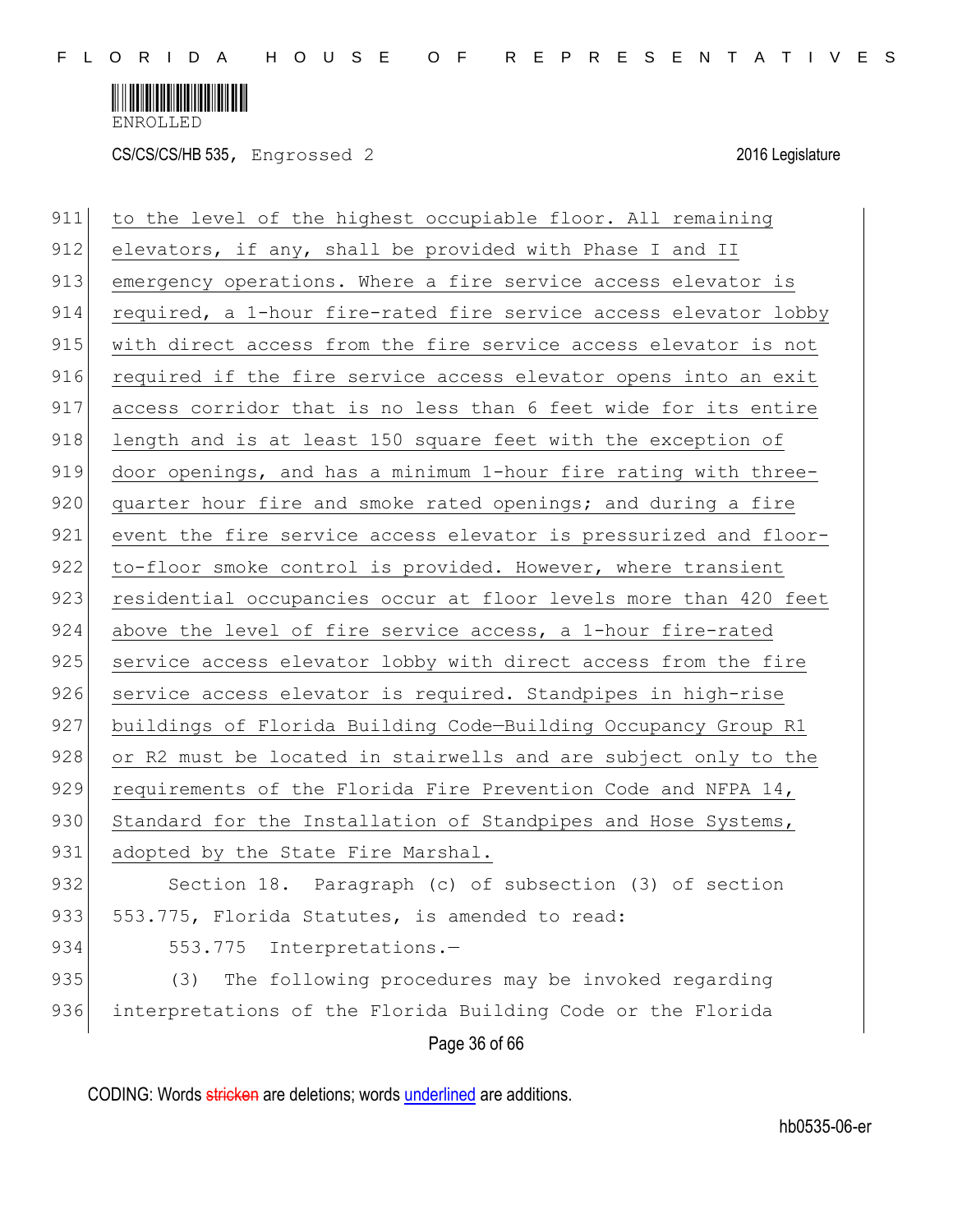

937 Accessibility Code for Building Construction:

938 (c) The commission shall review decisions of local 939 building officials and local enforcement agencies regarding 940 interpretations of the Florida Building Code or the Florida 941 Accessibility Code for Building Construction after the local 942 board of appeals has considered the decision, if such board 943 exists, and if such appeals process is concluded within 25 944 business days.

945 1. The commission shall coordinate with the Building 946 Officials Association of Florida, Inc., to designate a panel 947 **panels** composed of seven  $f{div}e$  members to hear requests to review 948 decisions of local building officials. Five The members must be 949 licensed as building code administrators under part XII of 950 chapter 468, one member must be licensed as an architect under 951 chapter 481, and one member must be licensed as an engineer 952 under chapter 471. Each member and must have experience 953 interpreting or and enforcing provisions of the Florida Building 954 Code and the Florida Accessibility Code for Building 955 Construction.

956 2. Requests to review a decision of a local building 957 official interpreting provisions of the Florida Building Code or 958 | the Florida Accessibility Code for Building Construction may be 959 initiated by any substantially affected person, including an 960 owner or builder subject to a decision of a local building 961 official or an association of owners or builders having members 962 who are subject to a decision of a local building official. In

Page 37 of 66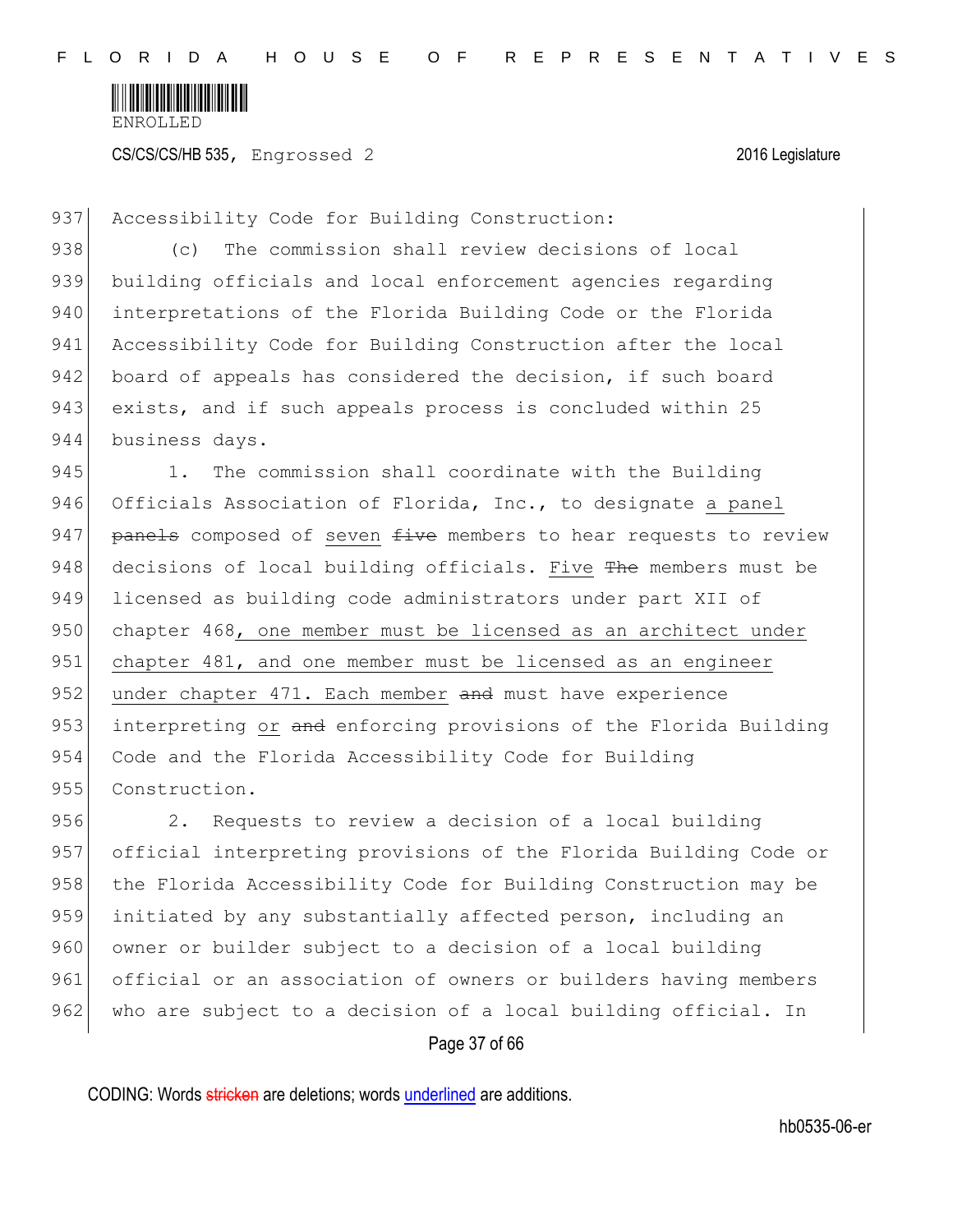

963 order to initiate review, the substantially affected person must 964 file a petition with the commission. The commission shall adopt 965 a form for the petition, which shall be published on the 966 Building Code Information System. The form shall, at a minimum, 967 require the following:

968 a. The name and address of the county or municipality in 969 which provisions of the Florida Building Code or the Florida 970 Accessibility Code for Building Construction are being 971 interpreted.

972 b. The name and address of the local building official who 973 has made the interpretation being appealed.

974 c. The name, address, and telephone number of the 975 petitioner; the name, address, and telephone number of the 976 petitioner's representative, if any; and an explanation of how 977 the petitioner's substantial interests are being affected by the 978 local interpretation of the Florida Building Code or the Florida 979 Accessibility Code for Building Construction.

980 d. A statement of the provisions of the Florida Building 981 Code or the Florida Accessibility Code for Building Construction 982 which are being interpreted by the local building official.

983 e. A statement of the interpretation given to provisions 984 of the Florida Building Code or the Florida Accessibility Code 985 for Building Construction by the local building official and the 986 manner in which the interpretation was rendered.

987 f. A statement of the interpretation that the petitioner 988 contends should be given to the provisions of the Florida

Page 38 of 66

CODING: Words stricken are deletions; words underlined are additions.

hb0535-06-er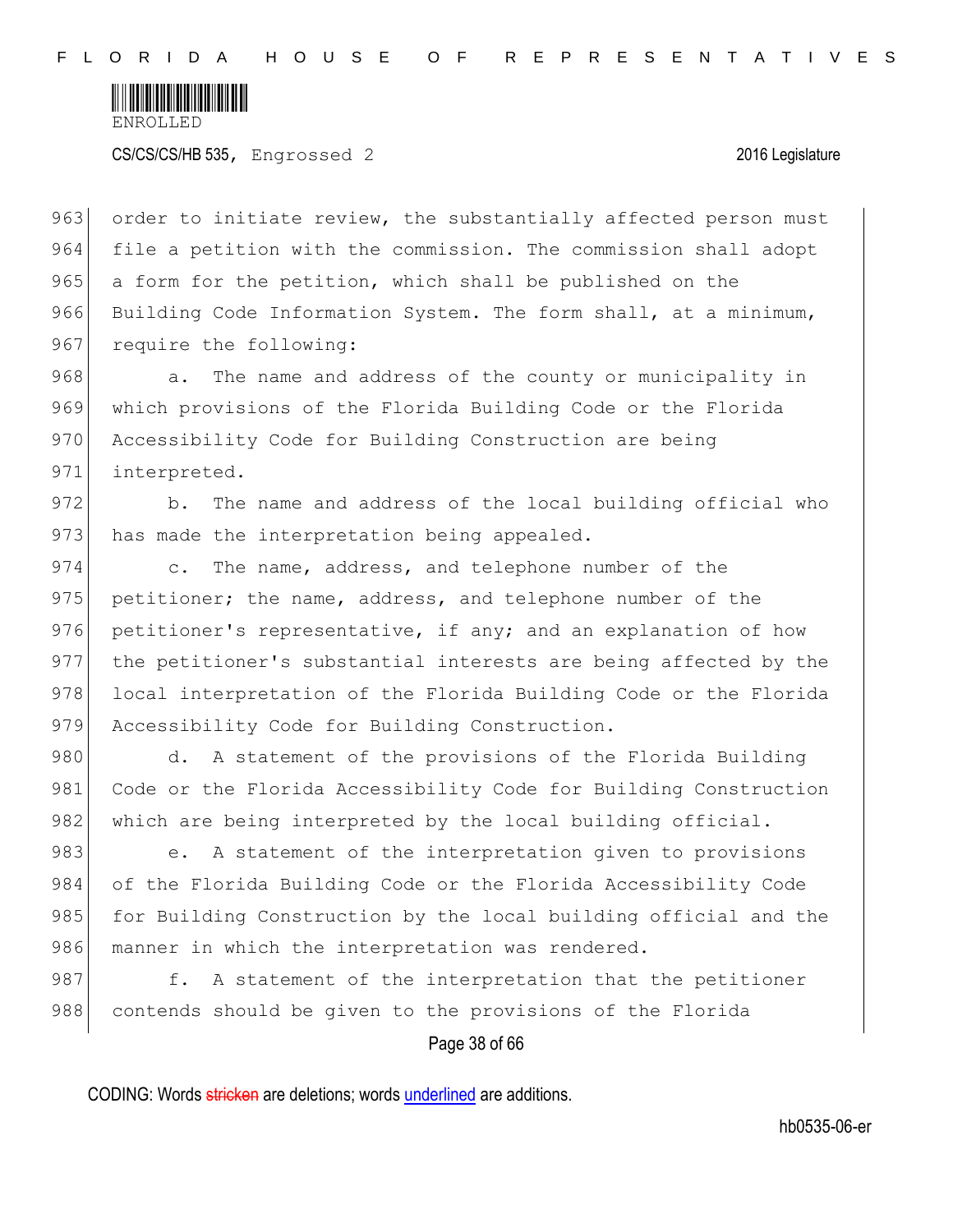

CS/CS/CS/HB 535, Engrossed 2 2016 Legislature

989 Building Code or the Florida Accessibility Code for Building 990 Construction and a statement supporting the petitioner's 991 interpretation.

992 g. Space for the local building official to respond in 993 writing. The space shall, at a minimum, require the local 994 building official to respond by providing a statement admitting 995 or denying the statements contained in the petition and a 996 statement of the interpretation of the provisions of the Florida 997 Building Code or the Florida Accessibility Code for Building 998 Construction which the local jurisdiction or the local building 999 official contends is correct, including the basis for the 1000 interpretation.

1001 3. The petitioner shall submit the petition to the local 1002 building official, who shall place the date of receipt on the 1003 petition. The local building official shall respond to the 1004 petition in accordance with the form and shall return the 1005 petition along with his or her response to the petitioner within 1006 5 days after receipt, exclusive of Saturdays, Sundays, and legal 1007 holidays. The petitioner may file the petition with the 1008 commission at any time after the local building official 1009 provides a response. If no response is provided by the local 1010 building official, the petitioner may file the petition with the 1011 commission 10 days after submission of the petition to the local 1012 building official and shall note that the local building 1013 official did not respond.

1014 4. Upon receipt of a petition that meets the requirements

#### Page 39 of 66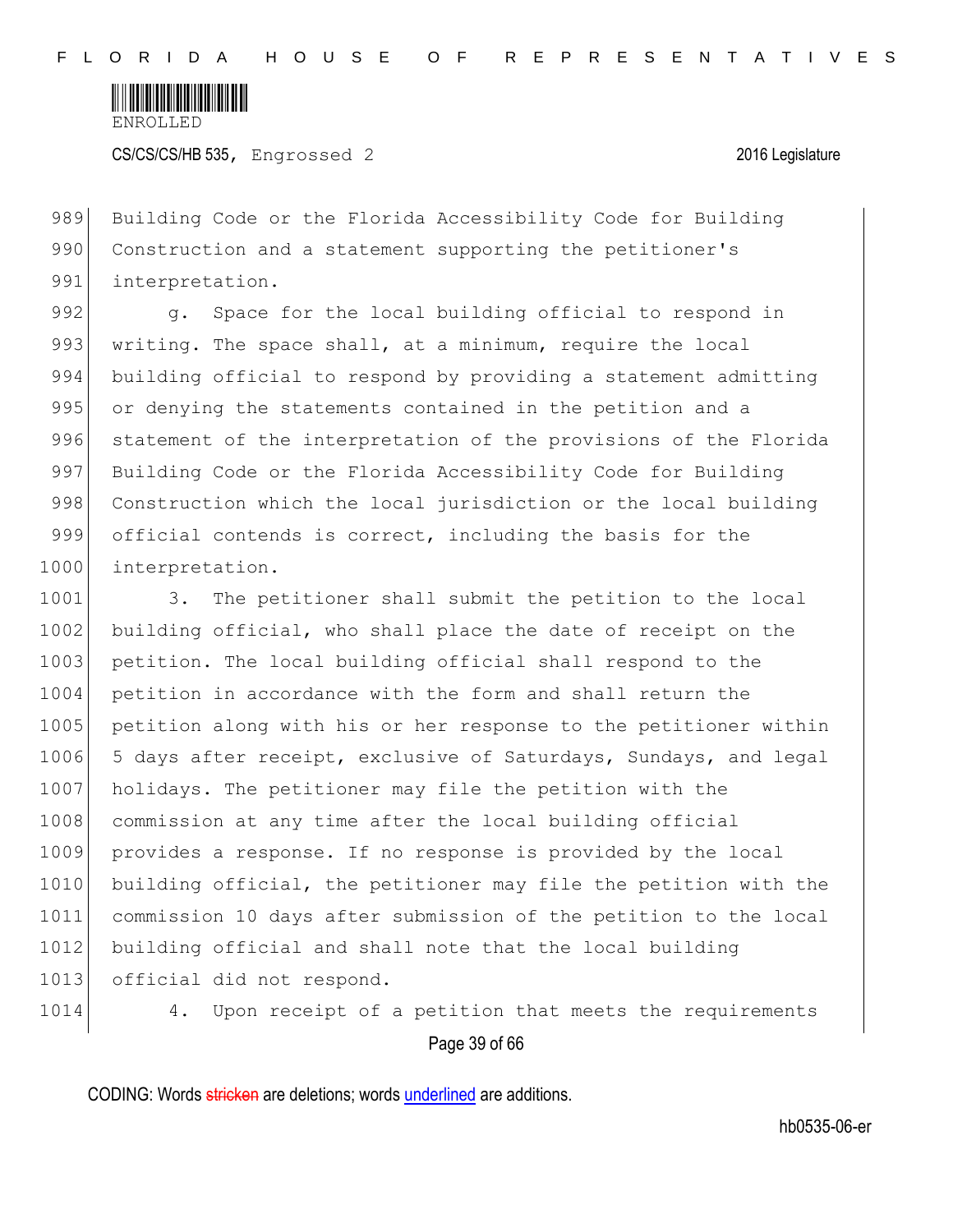

1015 of subparagraph 2., the commission shall immediately provide 1016 copies of the petition to the a panel, and the commission shall 1017 publish the petition, including any response submitted by the 1018 local building official, on the Building Code Information System 1019 in a manner that allows interested persons to address the issues 1020 by posting comments.

1021 5. The panel shall conduct proceedings as necessary to 1022 resolve the issues; shall give due regard to the petitions, the 1023 response, and to comments posed on the Building Code Information 1024 System; and shall issue an interpretation regarding the 1025 provisions of the Florida Building Code or the Florida 1026 Accessibility Code for Building Construction within 21 days 1027 after the filing of the petition. The panel shall render a 1028 determination based upon the Florida Building Code or the 1029 Florida Accessibility Code for Building Construction or, if the 1030 code is ambiguous, the intent of the code. The panel's 1031 interpretation shall be provided to the commission, which shall 1032 publish the interpretation on the Building Code Information 1033 System and in the Florida Administrative Register. The 1034 interpretation shall be considered an interpretation entered by 1035 the commission, and shall be binding upon the parties and upon 1036 all jurisdictions subject to the Florida Building Code or the 1037 Florida Accessibility Code for Building Construction, unless it 1038 is superseded by a declaratory statement issued by the Florida 1039 Building Commission or by a final order entered after an appeal 1040 proceeding conducted in accordance with subparagraph 7.

Page 40 of 66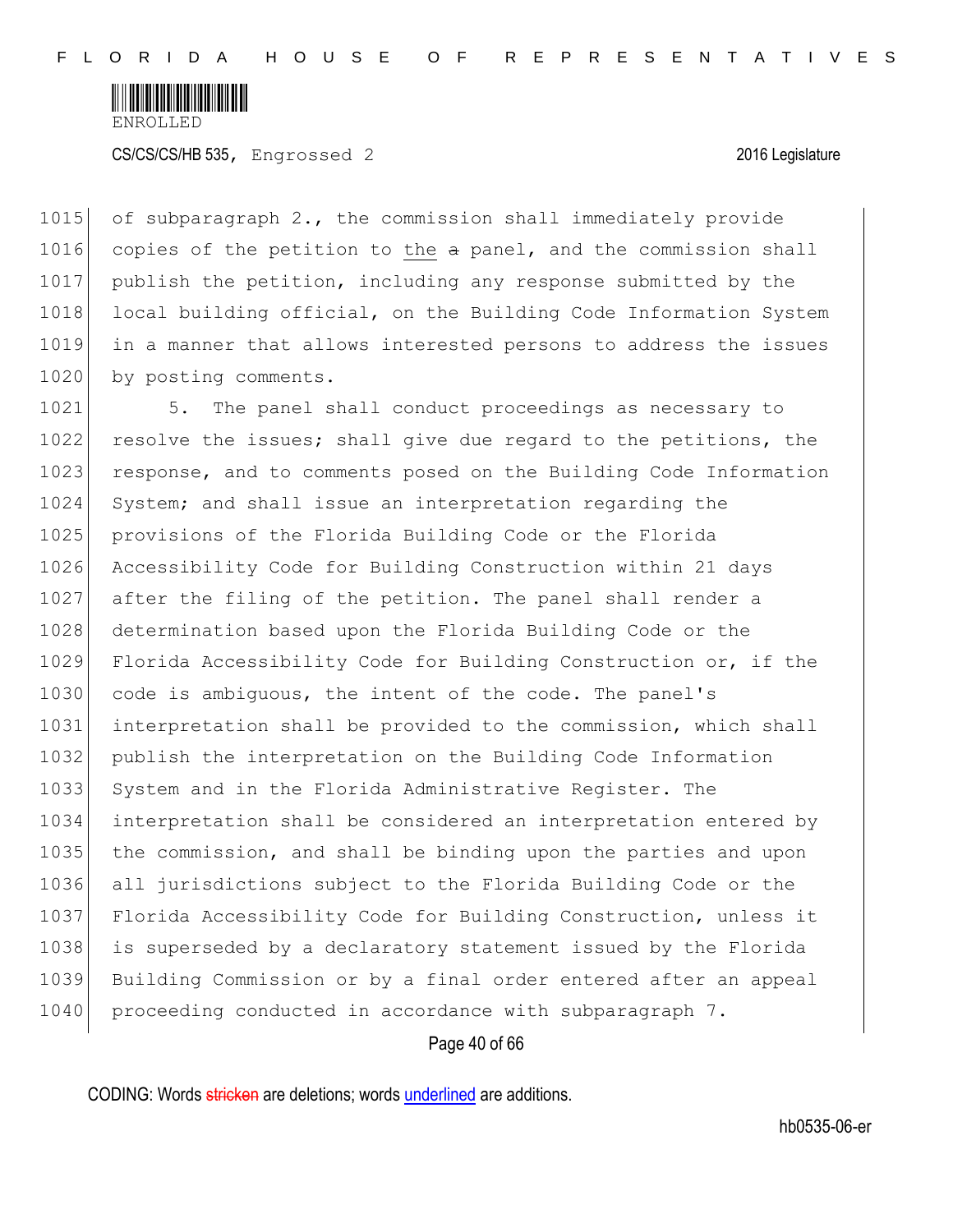

1041 6. It is the intent of the Legislature that review 1042 proceedings be completed within 21 days after the date that a 1043 petition seeking review is filed with the commission, and the 1044 time periods set forth in this paragraph may be waived only upon 1045 consent of all parties.

1046 7. Any substantially affected person may appeal an 1047 interpretation rendered by the  $\alpha$  hearing officer panel by filing 1048 a petition with the commission. Such appeals shall be initiated 1049 in accordance with chapter 120 and the uniform rules of 1050 procedure and must be filed within 30 days after publication of 1051 the interpretation on the Building Code Information System or in 1052 the Florida Administrative Register. Hearings shall be conducted 1053 pursuant to chapter 120 and the uniform rules of procedure. 1054 Decisions of the commission are subject to judicial review 1055 pursuant to s. 120.68. The final order of the commission is 1056 binding upon the parties and upon all jurisdictions subject to 1057 the Florida Building Code or the Florida Accessibility Code for 1058 Building Construction.

1059 8. The burden of proof in any proceeding initiated in 1060 accordance with subparagraph 7. is on the party who initiated 1061 the appeal.

1062 9. In any review proceeding initiated in accordance with 1063 this paragraph, including any proceeding initiated in accordance 1064 with subparagraph 7., the fact that an owner or builder has 1065 proceeded with construction may not be grounds for determining 1066 an issue to be moot if the issue is one that is likely to arise

Page 41 of 66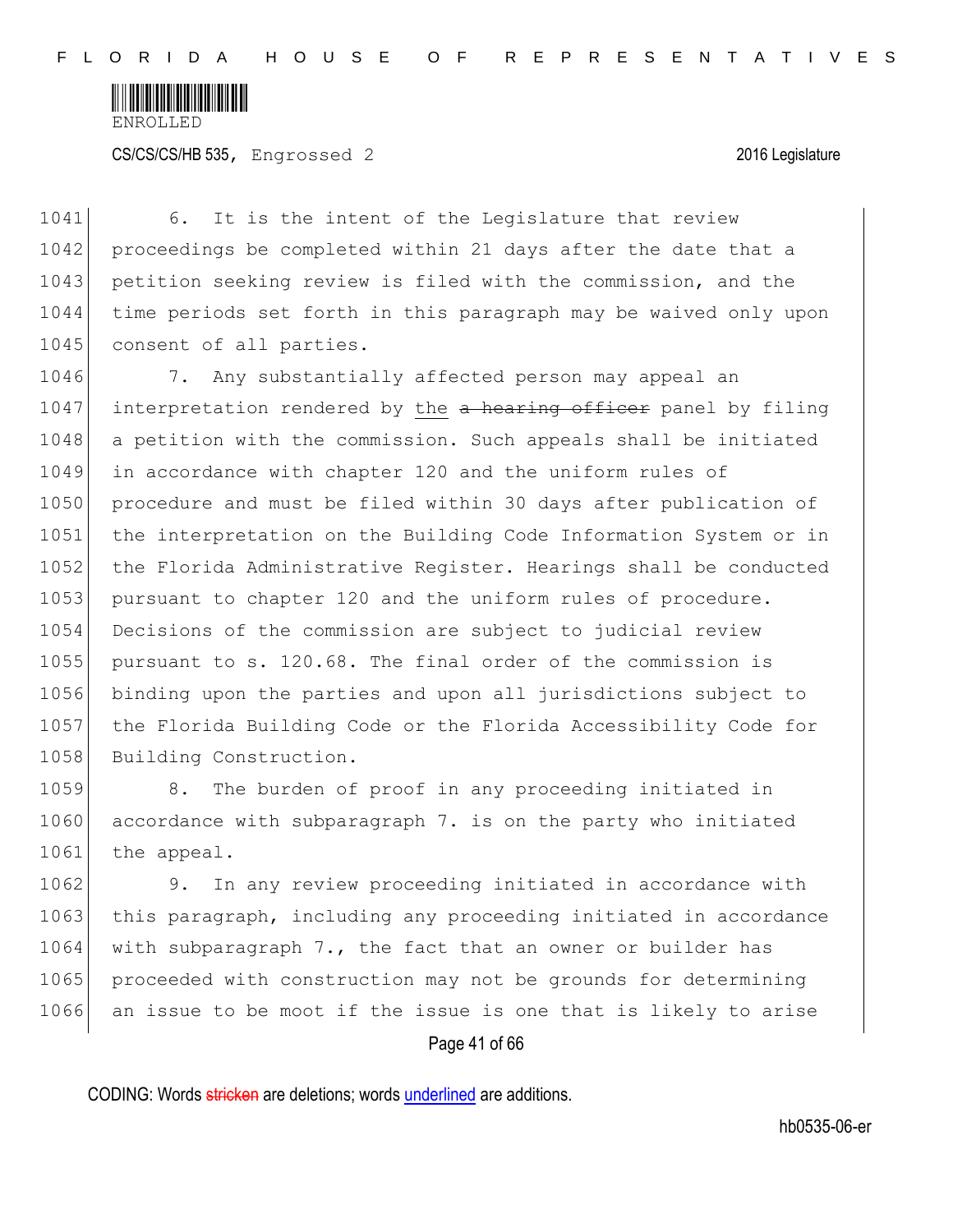

CS/CS/CS/HB 535, Engrossed 2 2016 Legislature

1067 in the future.

1069 This paragraph provides the exclusive remedy for addressing 1070 requests to review local interpretations of the Florida Building 1071 Code or the Florida Accessibility Code for Building Construction 1072 and appeals from review proceedings.

1073 Section 19. Subsections (1) and (6) of section 553.79, 1074 Florida Statutes, are amended to read:

1068

1075 553.79 Permits; applications; issuance; inspections.

1076 (1) After the effective date of the Florida Building Code 1077 adopted as herein provided, it shall be unlawful for any person, 1078 firm, corporation, or governmental entity to construct, erect, 1079 alter, modify, repair, or demolish any building within this 1080 state without first obtaining a permit therefor from the 1081 appropriate enforcing agency or from such persons as may, by 1082 appropriate resolution or regulation of the authorized state or 1083 local enforcing agency, be delegated authority to issue such 1084 permits, upon the payment of such reasonable fees adopted by the 1085 enforcing agency. The enforcing agency is empowered to revoke 1086 any such permit upon a determination by the agency that the 1087 construction, erection, alteration, modification, repair, or 1088 demolition of the building for which the permit was issued is in 1089 violation of, or not in conformity with, the provisions of the 1090 Florida Building Code. Whenever a permit required under this 1091 section is denied or revoked because the plan, or the 1092 construction, erection, alteration, modification, repair, or

Page 42 of 66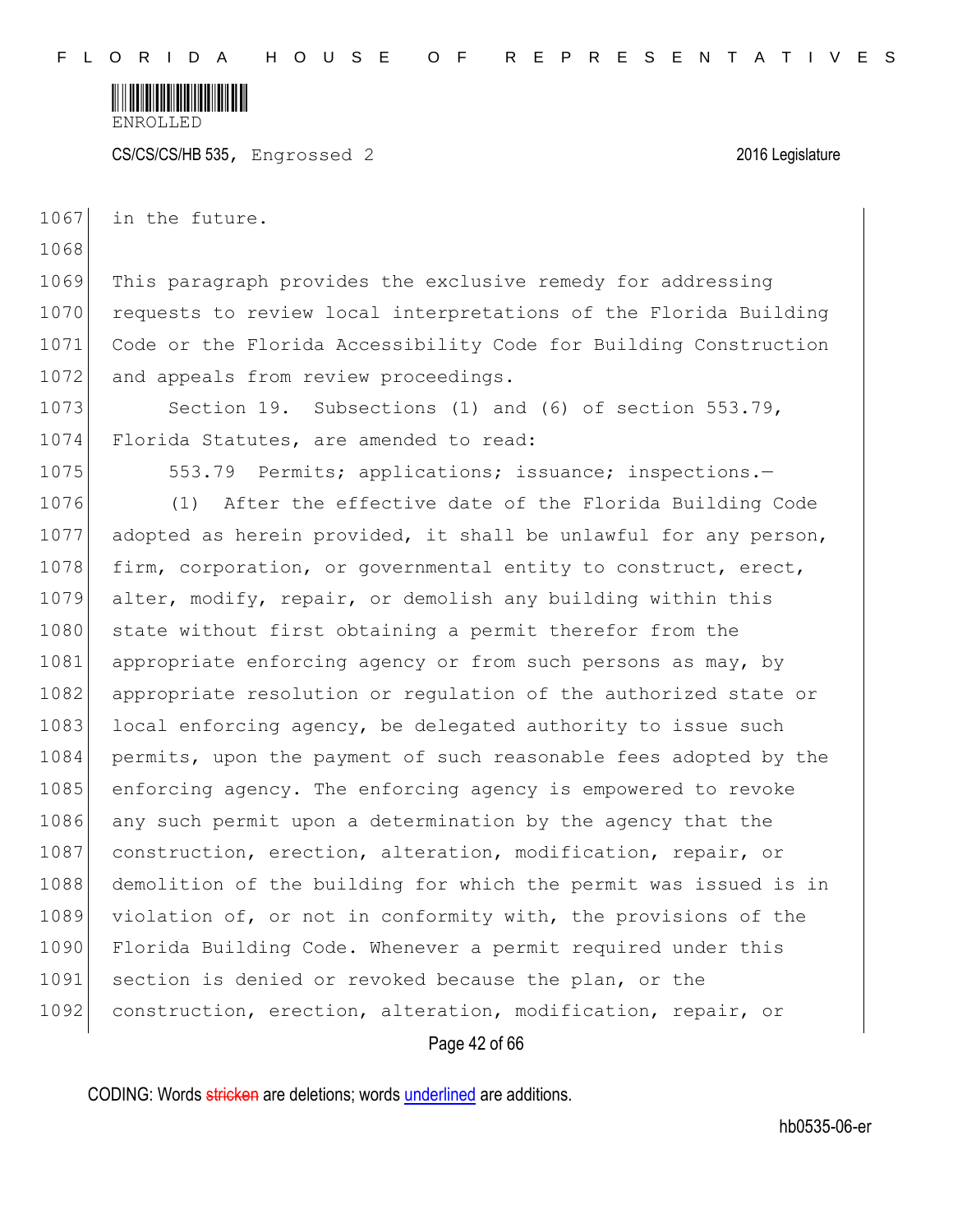

1093 demolition of a building, is found by the local enforcing agency 1094 to be not in compliance with the Florida Building Code, the 1095 local enforcing agency shall identify the specific plan or 1096 project features that do not comply with the applicable codes, 1097 identify the specific code chapters and sections upon which the 1098 finding is based, and provide this information to the permit 1099 applicant. A plans reviewer or building code administrator who 1100 is responsible for issuing a denial, revocation, or modification 1101 request but fails to provide to the permit applicant a reason 1102 for denying, revoking, or requesting a modification, based on 1103 compliance with the Florida Building Code or local ordinance, is 1104 subject to disciplinary action against his or her license 1105 pursuant to s.  $468.621(1)(j)$ . Installation, replacement, 1106 removal, or metering of any load management control device is 1107 exempt from and shall not be subject to the permit process and 1108 fees otherwise required by this section.

1109 (6) A permit may not be issued for any building 1110 construction, erection, alteration, modification, repair, or 1111 addition unless the applicant for such permit complies with the 1112 requirements for plan review established by the Florida Building 1113 Commission within the Florida Building Code. However, the code 1114 shall set standards and criteria to authorize preliminary 1115 construction before completion of all building plans review, 1116 including, but not limited to, special permits for the 1117 foundation only, and such standards shall take effect concurrent 1118 with the first effective date of the Florida Building Code.

Page 43 of 66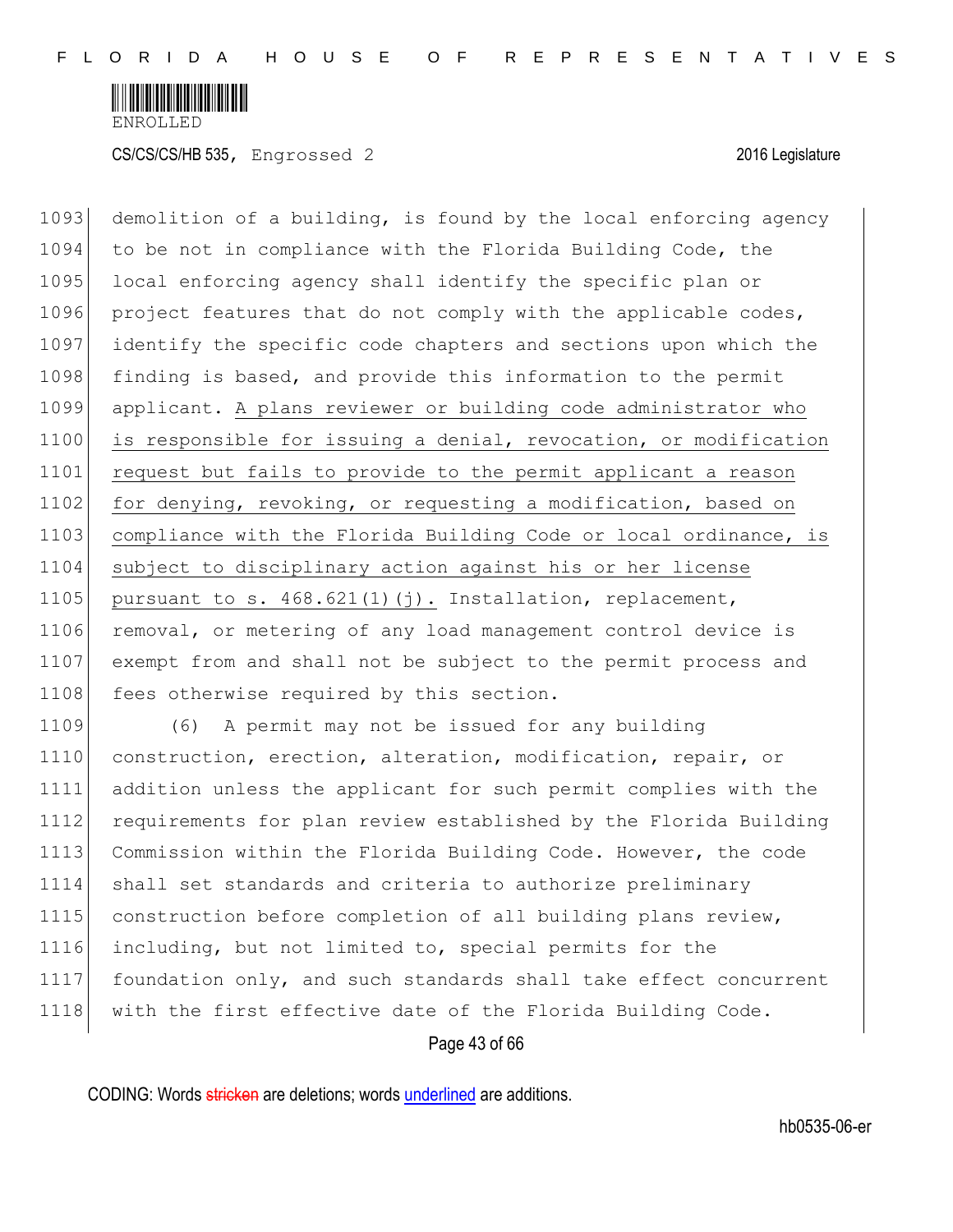

CS/CS/CS/HB 535, Engrossed 2 2016 Legislature

| 1119 | After submittal of the appropriate construction documents, the   |
|------|------------------------------------------------------------------|
| 1120 | building official may issue a permit for the construction of     |
| 1121 | foundations or any other part of a building or structure before  |
| 1122 | the construction documents for the entire building or structure  |
| 1123 | have been submitted. The holder of such permit for the           |
| 1124 | foundation or other parts of a building or structure shall       |
| 1125 | proceed at the holder's own risk and without assurance that a    |
| 1126 | permit for the entire structure will be granted. Corrections may |
| 1127 | be required to meet the requirements of the technical codes.     |
| 1128 | Section 20. Section 553.7931, Florida Statutes, is created       |
| 1129 | to read:                                                         |
| 1130 | 553.7931 Alarm system registrations.-                            |
| 1131 | (1) As used in this section, the term "applicable local          |
| 1132 | governmental entity" means the local enforcement agency or local |
| 1133 | law enforcement agency responsible for the administration of     |
| 1134 | alarm system registration in a jurisdiction.                     |
| 1135 | The owner, lessee, or occupant, or an authorized<br>(a)          |
| 1136 | representative thereof, of a property must register his or her   |
| 1137 | alarm system with the applicable local governmental entity if    |
| 1138 | such entity requires registration of alarm systems.              |
| 1139 | (b) 1. A contractor as defined in s. 553.793 or an alarm         |
| 1140 | system monitoring company that installs a monitored alarm system |
| 1141 | shall provide written notice, on paper or electronically, to an  |
| 1142 | owner, lessee, or occupant, or an authorized representative      |
| 1143 | thereof, before activating or reactivating an alarm system, that |
| 1144 | the applicable local governmental entity may require the         |
|      |                                                                  |

Page 44 of 66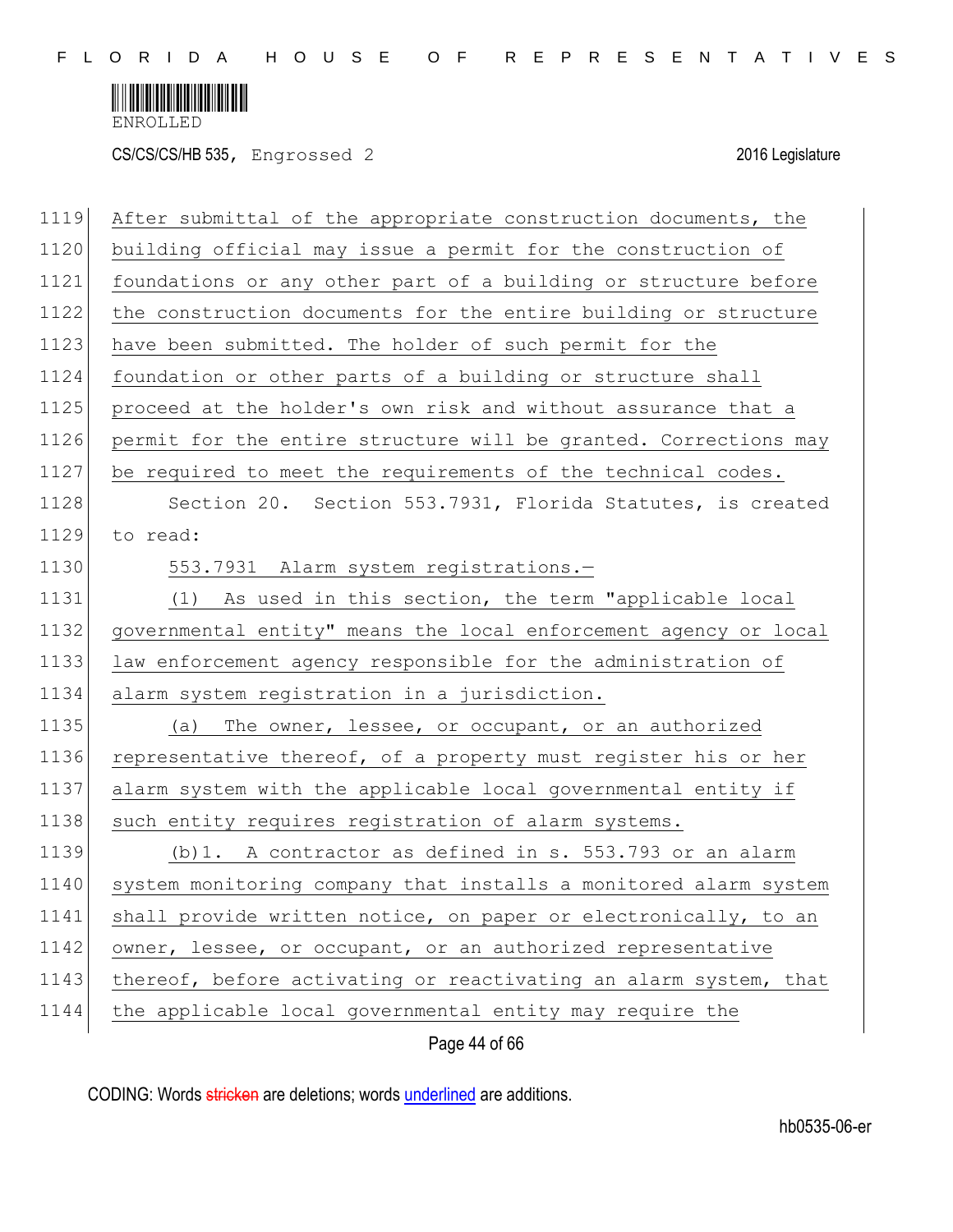

CS/CS/CS/HB 535, Engrossed 2 2016 Legislature

| 1145 | registration of the alarm system.                                |
|------|------------------------------------------------------------------|
| 1146 | 2. An alarm system monitoring company that activates an          |
| 1147 | alarm system installed by an owner, lessee, or occupant, or      |
| 1148 | authorized representative thereof, shall provide verbal notice   |
| 1149 | to the owner, lessee, or occupant, or authorized representative  |
| 1150 | thereof, before activating or reactivating an alarm system, that |
| 1151 | the applicable local governmental entity may require the         |
| 1152 | registration of the alarm system.                                |
| 1153 | A contractor or alarm system monitoring company is not<br>(2)    |
| 1154 | liable for civil penalties and fines assessed or imposed by the  |
| 1155 | applicable local governmental entity for failing to register an  |
| 1156 | alarm system, for dispatch to an unregistered user, or for       |
| 1157 | excessive false alarms not attributed to alarm system monitoring |
| 1158 | company error or improper installation by the contractor or      |
| 1159 | alarm system monitoring company.                                 |
| 1160 | (3) A municipality, county, district, or other local             |
| 1161 | governmental entity may not require that an alarm system         |
| 1162 | registration form be notarized before an alarm system may be     |
| 1163 | registered.                                                      |
| 1164 | (4) A municipality, county, district, or other local             |
| 1165 | governmental entity may not adopt or maintain in effect any      |
| 1166 | ordinance or rule regarding alarm system registration that is    |
| 1167 | inconsistent with this section.                                  |
| 1168 | Section 21. Paragraph (d) is added to subsection (7) of          |
| 1169 | section 553.80, Florida Statutes, to read:                       |
| 1170 | 553.80 Enforcement.-                                             |
|      |                                                                  |

Page 45 of 66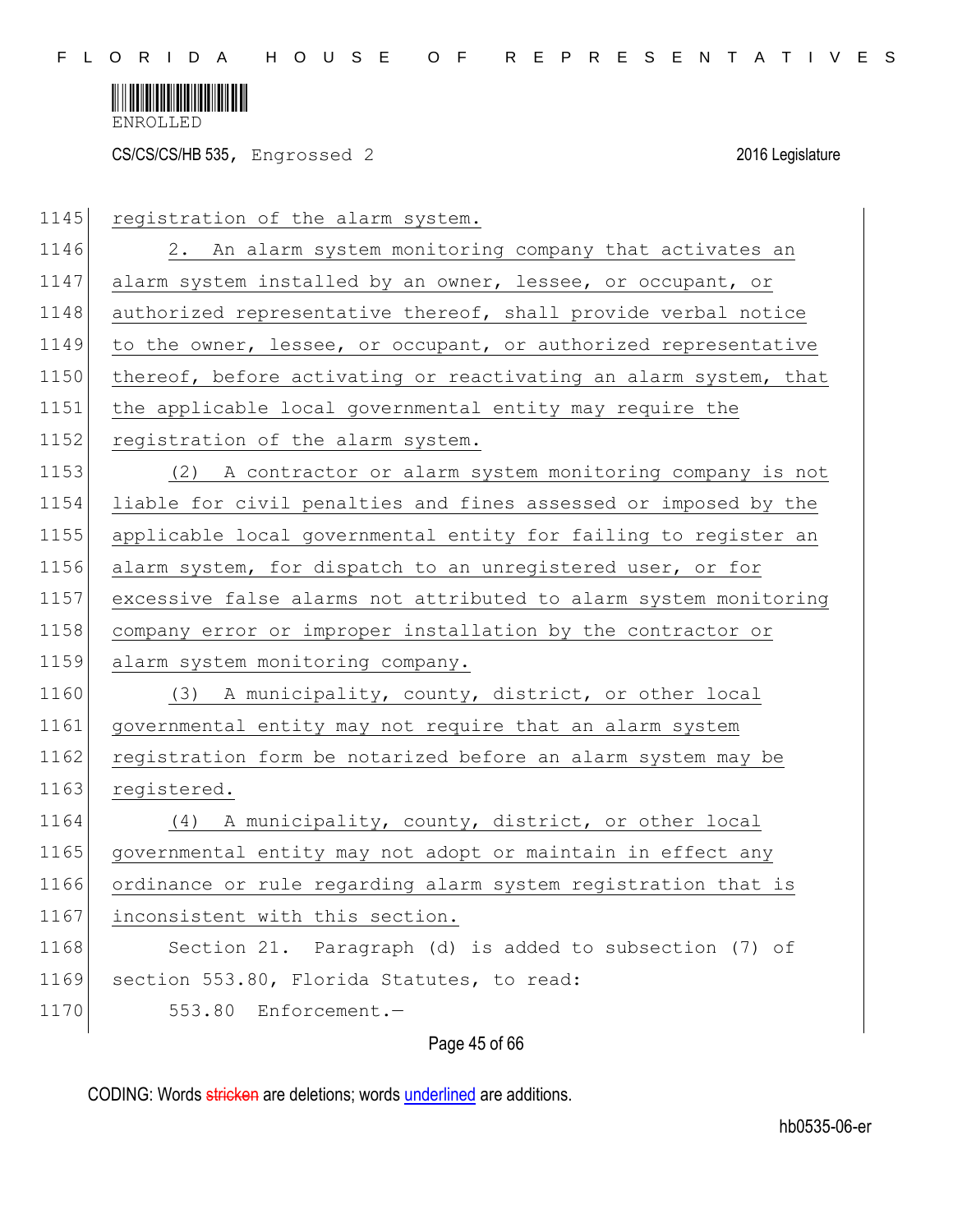

| 1171 | The governing bodies of local governments may provide<br>(7)     |
|------|------------------------------------------------------------------|
| 1172 | a schedule of reasonable fees, as authorized by s. 125.56(2) or  |
| 1173 | s. 166.222 and this section, for enforcing this part. These      |
| 1174 | fees, and any fines or investment earnings related to the fees,  |
| 1175 | shall be used solely for carrying out the local government's     |
| 1176 | responsibilities in enforcing the Florida Building Code. When    |
| 1177 | providing a schedule of reasonable fees, the total estimated     |
| 1178 | annual revenue derived from fees, and the fines and investment   |
| 1179 | earnings related to the fees, may not exceed the total estimated |
| 1180 | annual costs of allowable activities. Any unexpended balances    |
| 1181 | shall be carried forward to future years for allowable           |
| 1182 | activities or shall be refunded at the discretion of the local   |
| 1183 | government. The basis for a fee structure for allowable          |
| 1184 | activities shall relate to the level of service provided by the  |
| 1185 | local government and shall include consideration for refunding   |
| 1186 | fees due to reduced services based on services provided as       |
| 1187 | prescribed by s. 553.791, but not provided by the local          |
| 1188 | government. Fees charged shall be consistently applied.          |
| 1189 | The local enforcement agency may not require the<br>(d)          |
| 1190 | payment of any additional fees, charges, or expenses associated  |
| 1191 | with:                                                            |
| 1192 | Providing proof of licensure pursuant to chapter 489;<br>1.      |
| 1193 | Recording or filing a license issued pursuant to this<br>2.      |
| 1194 | chapter; or                                                      |
| 1195 | Providing, recording, or filing evidence of workers'<br>3.       |
| 1196 | compensation insurance coverage as required by chapter 440.      |
|      | Page 46 of 66                                                    |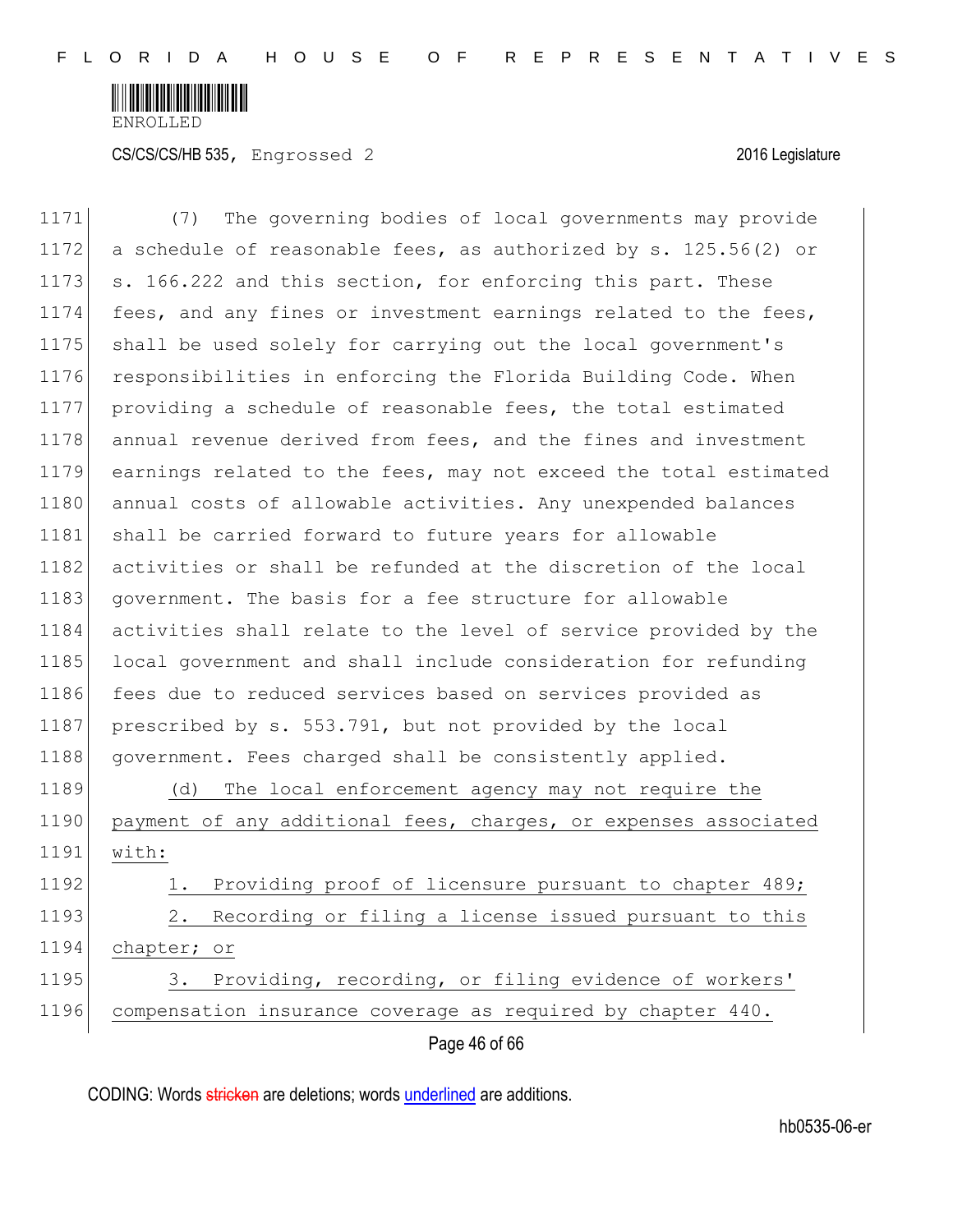

CS/CS/CS/HB 535, Engrossed 2 2016 Legislature

Page 47 of 66 1197 Section 22. Paragraph (a) of subsection (8) of section 1198 553.842, Florida Statutes, is amended to read: 1199 553.842 Product evaluation and approval.-1200 (8) The commission may adopt rules to approve the 1201 following types of entities that produce information on which 1202 product approvals are based. All of the following entities, 1203 including engineers and architects, must comply with a 1204 | nationally recognized standard demonstrating independence or no 1205 conflict of interest: 1206 (a) Evaluation entities approved pursuant to this 1207 paragraph. The commission shall specifically approve the 1208 National Evaluation Service, the International Association of 1209 Plumbing and Mechanical Officials Evaluation Service, the 1210 International Code Council Evaluation Services, Underwriters 1211 Laboratories, LLC, Intertek Testing Services NA, Inc., and the 1212 Miami-Dade County Building Code Compliance Office Product 1213 Control Division. Architects and engineers licensed in this 1214 state are also approved to conduct product evaluations as 1215 provided in subsection (5). 1216 Section 23. Paragraph (c) of subsection (3) of section 1217 553.844, Florida Statutes is amended, and subsection (4) of that 1218 section is revived, readopted, and amended, to read: 1219 553.844 Windstorm loss mitigation; requirements for roofs 1220 and opening protection.-1221 (3) The Legislature finds that the integration of these 1222 specifically identified mitigation measures is critical to

CODING: Words stricken are deletions; words underlined are additions.

hb0535-06-er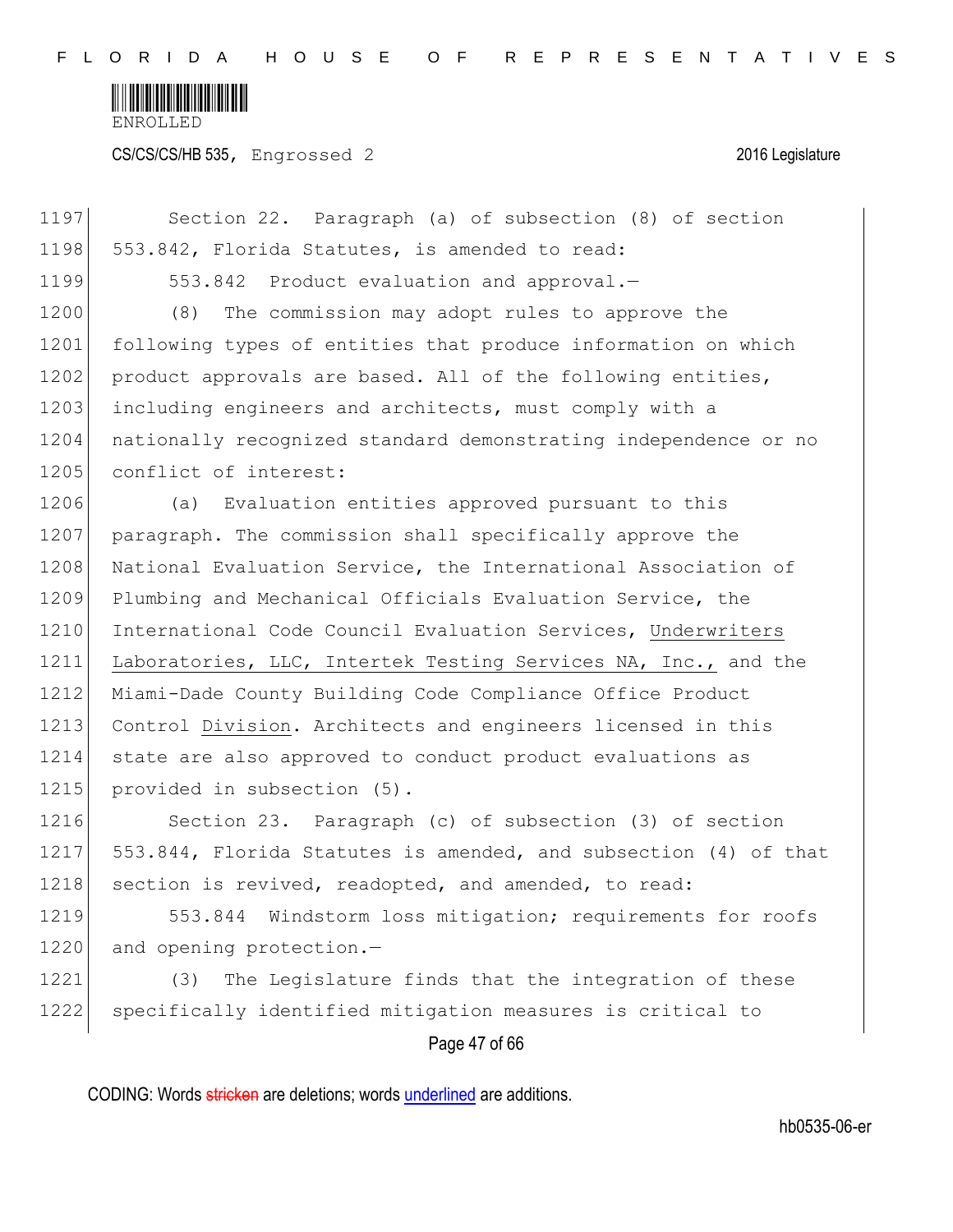

1223 addressing the serious problem facing the state from damage 1224 caused by windstorms and that delay in the adoption and 1225 implementation constitutes a threat to the health, safety, and 1226 welfare of the state. Accordingly, the Florida Building 1227 Commission shall develop and adopt these measures by October 1, 1228 2007, by rule separate from the Florida Building Code, which 1229 take immediate effect and shall incorporate such requirements 1230 into the next edition of the Florida Building Code. Such rules 1231 shall require or otherwise clarify that for site-built, single-1232 family residential structures:

 (c) Any activity requiring a building permit, not including roof covering replacement or repair work associated 1235 with the prevention of degradation of the residence, that is applied for on or after July 1, 2008, and for which the estimated cost is \$50,000 or more, must include provision of opening protections as required within the Florida Building Code for new construction for a building that is located in the wind-1240 borne debris region as defined in s. 1609.2 of the International Building Code (2006) and that has an insured value of \$750,000 1242 or more, or, if the building is uninsured or for which 1243 documentation of insured value is not presented, has a just valuation for the structure for purposes of ad valorem taxation 1245 of \$750,000 or more.

1246 (4) Notwithstanding the provisions of this section, 1247 exposed mechanical equipment or appliances fastened to a roof or 1248 installed on the ground in compliance with the code using rated

Page 48 of 66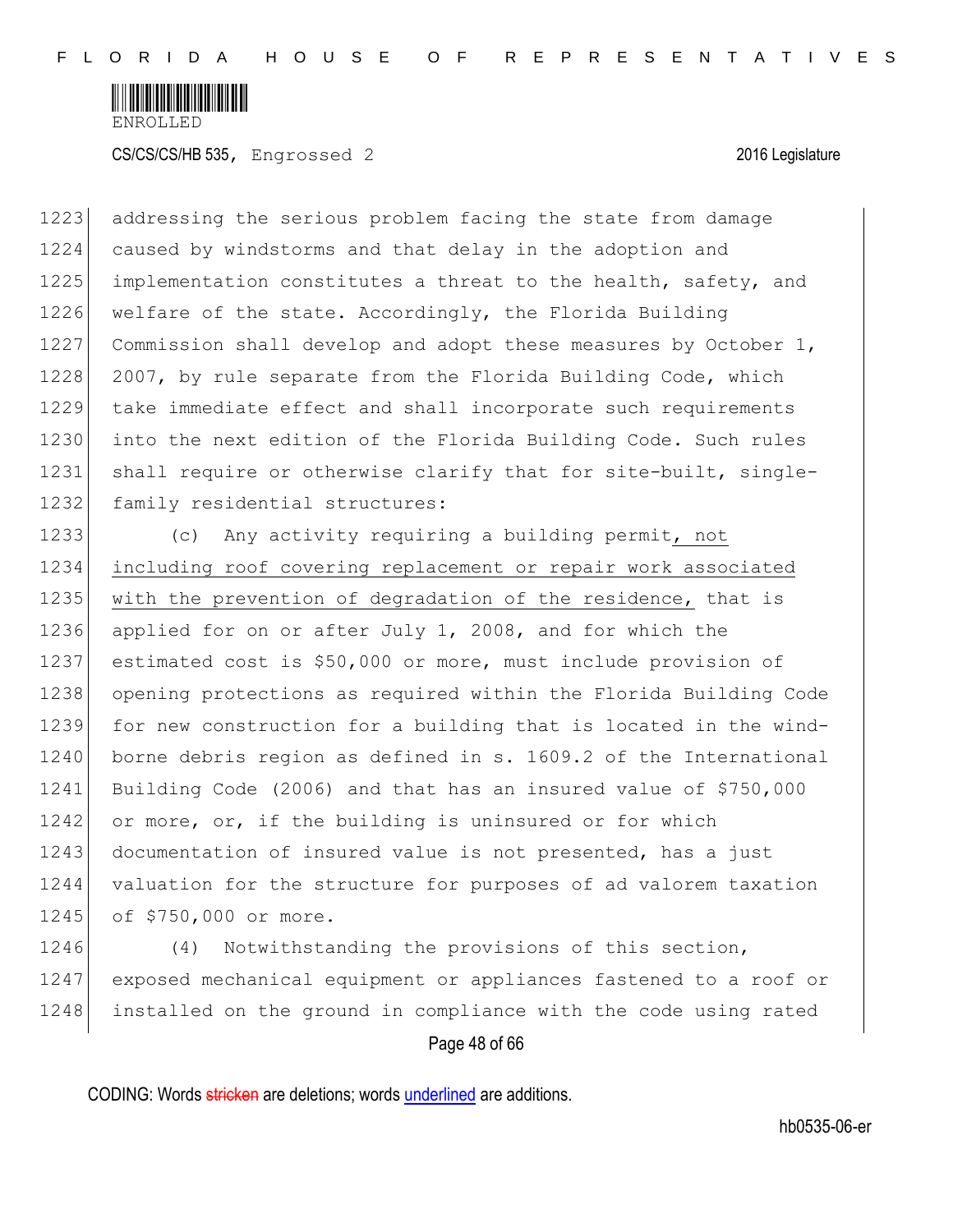

1249 stands, platforms, curbs, slabs, walls, or other means are 1250 deemed to comply with the wind resistance requirements of the 1251 2007 Florida Building Code, as amended. Further support or 1252 enclosure of such mechanical equipment or appliances is not 1253 required by a state or local official having authority to 1254 enforce the Florida Building Code. This subsection expires on 1255 the effective date of the 2013 Florida Building Code. 1256 Section 24. Section 553.883, Florida Statutes, is amended 1257 to read: 1258 553.883 Smoke alarms in one-family and two-family 1259 dwellings and townhomes.—One-family and two-family dwellings and 1260 townhomes undergoing a repair, or a level 1 alteration as 1261 defined in the Florida Building Code, may use smoke alarms 1262 powered by 10-year nonremovable, nonreplaceable batteries in 1263 lieu of retrofitting such dwelling with smoke alarms powered by 1264 the dwelling's electrical system. Effective January 1, 2015, A 1265 battery-powered smoke alarm that is newly installed or replaces 1266 an existing battery-powered smoke alarm as a result of a level 1 1267 alteration must be powered by a nonremovable, nonreplaceable 1268 battery that powers the alarm for at least 10 years. The battery 1269 requirements of this section do not apply to a fire alarm, smoke 1270 detector, smoke alarm, or ancillary component that is 1271 electronically connected as a part of a centrally monitored or 1272 supervised alarm system; that uses a low-power, radio frequency 1273 | wireless communication signal; or that contains multiple 1274 sensors, such as a smoke alarm combined with a carbon monoxide

Page 49 of 66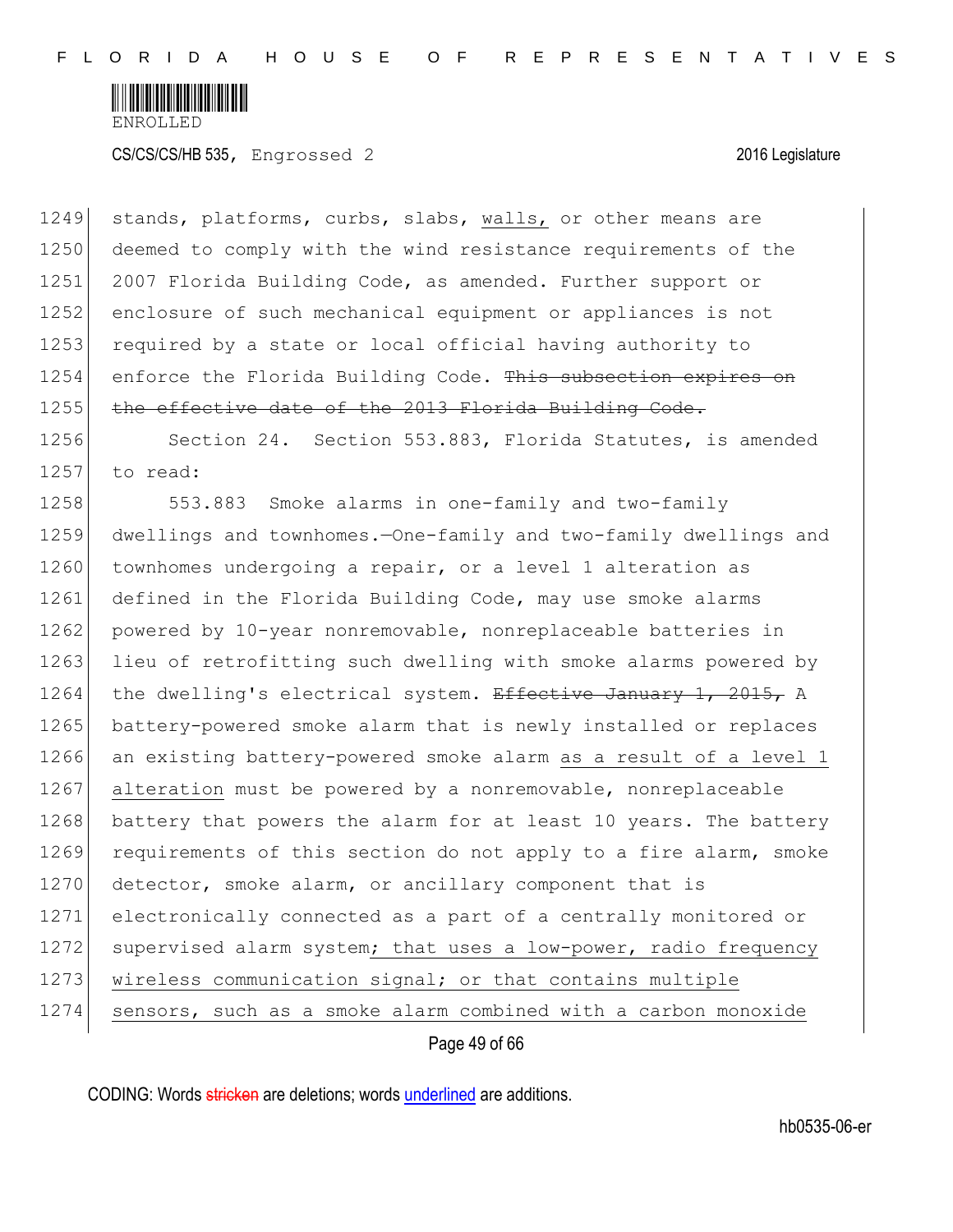

CS/CS/CS/HB 535, Engrossed 2 2016 Legislature

| 1275 | alarm or other multi-sensor devices, and is approved and listed  |
|------|------------------------------------------------------------------|
| 1276 | by a nationally recognized testing laboratory.                   |
| 1277 | Section 25. Section 553.908, Florida Statutes, is amended        |
| 1278 | to read:                                                         |
| 1279 | 553.908 Inspection. - Before construction or renovation is       |
| 1280 | completed, the local enforcement agency shall inspect buildings  |
| 1281 | for compliance with the standards of this part. Notwithstanding  |
| 1282 | any other provision of the code or law, effective July 1, 2016,  |
| 1283 | section R402.4.1.2 of the Florida Building Code, 5th Edition     |
| 1284 | (2014) Energy Conservation, which became effective on June 30,   |
| 1285 | 2015, shall increase the building's or dwelling unit's maximum   |
| 1286 | tested air leakage measure from "not exceeding 5 air changes per |
| 1287 | hour" to "not exceeding 7 air changes per hour" in Climate Zones |
| 1288 | 1 and 2. The mandatory blower door testing for residential       |
| 1289 | buildings or dwelling units as contained in section R402.4.1.2   |
| 1290 | of the Florida Building Code, 5th Edition (2014) Energy          |
| 1291 | Conservation, shall not take effect until July 1, 2017, and      |
| 1292 | shall not apply to construction permitted before July 1, 2017.   |
| 1293 | Additionally, section M401.2 of the Florida Building Code, 5th   |
| 1294 | Edition (2014) Mechanical, and section R303.4 of the Florida     |
| 1295 | Building Code, 5th Edition (2014) Residential, which became      |
| 1296 | effective on June 30, 2015, shall not require mandatory          |
| 1297 | mechanical ventilation unless the air infiltration rate in a     |
| 1298 | dwelling is less than 3 air changes per hour when tested with a  |
| 1299 | blower door at a pressure of 0.2-inch water column (50 Pascals)  |
| 1300 | in accordance with section R402.4.1.2 of the Florida Building    |
|      | Page 50 of 66                                                    |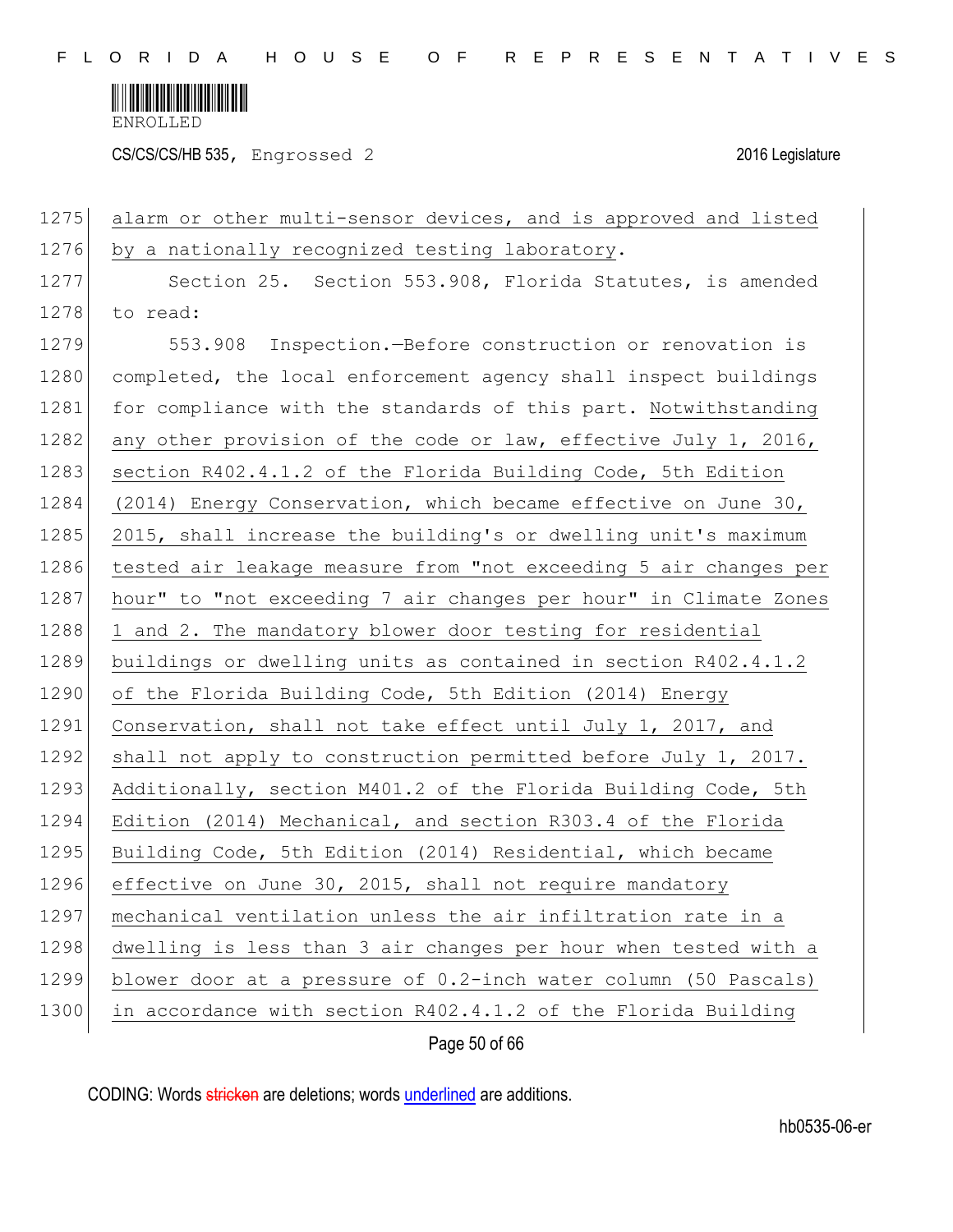

CS/CS/CS/HB 535, Engrossed 2 2016 Legislature

| 1301 | Code, 5th Edition (2014) Energy Conservation.                    |
|------|------------------------------------------------------------------|
| 1302 | Section 26. Section 553.998, Florida Statutes, is amended        |
| 1303 | to read:                                                         |
| 1304 | 553.998 Compliance.-All ratings must be determined using         |
| 1305 | tools and procedures developed by the systems recognized under   |
| 1306 | this part and must be certified by the rater as accurate and     |
| 1307 | correct and in compliance with procedures of the system under    |
| 1308 | which the rater is certified. The local enforcement agency shall |
| 1309 | accept duct and air infiltration tests conducted in accordance   |
| 1310 | with the Florida Building Code, 5th Edition (2014) Energy        |
| 1311 | Conservation, by individuals as defined in s. 553.993(5) or (7)  |
| 1312 | or individuals licensed as set forth in s. 489.105(3)(f), (g),   |
| 1313 | or (i). The local enforcement agency may accept inspections in   |
| 1314 | whole or in part by individuals as defined in s. 553.993(5) or   |
| 1315 | $(7)$ .                                                          |
| 1316 | Section 27. Subsections (17) and (18) are added to section       |
| 1317 | 633.202, Florida Statutes, to read:                              |
| 1318 | 633.202 Florida Fire Prevention Code.-                           |
| 1319 | (17) The authority having jurisdiction shall determine the       |
| 1320 | minimum radio signal strength for fire department communications |
| 1321 | in all new high-rise and existing high-rise buildings. Existing  |
| 1322 | buildings are not required to comply with minimum radio strength |
| 1323 | for fire department communications and two-way radio system      |
| 1324 | enhancement communications as required by the Florida Fire       |
| 1325 | Prevention Code until January 1, 2022. However, by December 31,  |
| 1326 | 2019, an existing building that is not in compliance with the    |
|      |                                                                  |

Page 51 of 66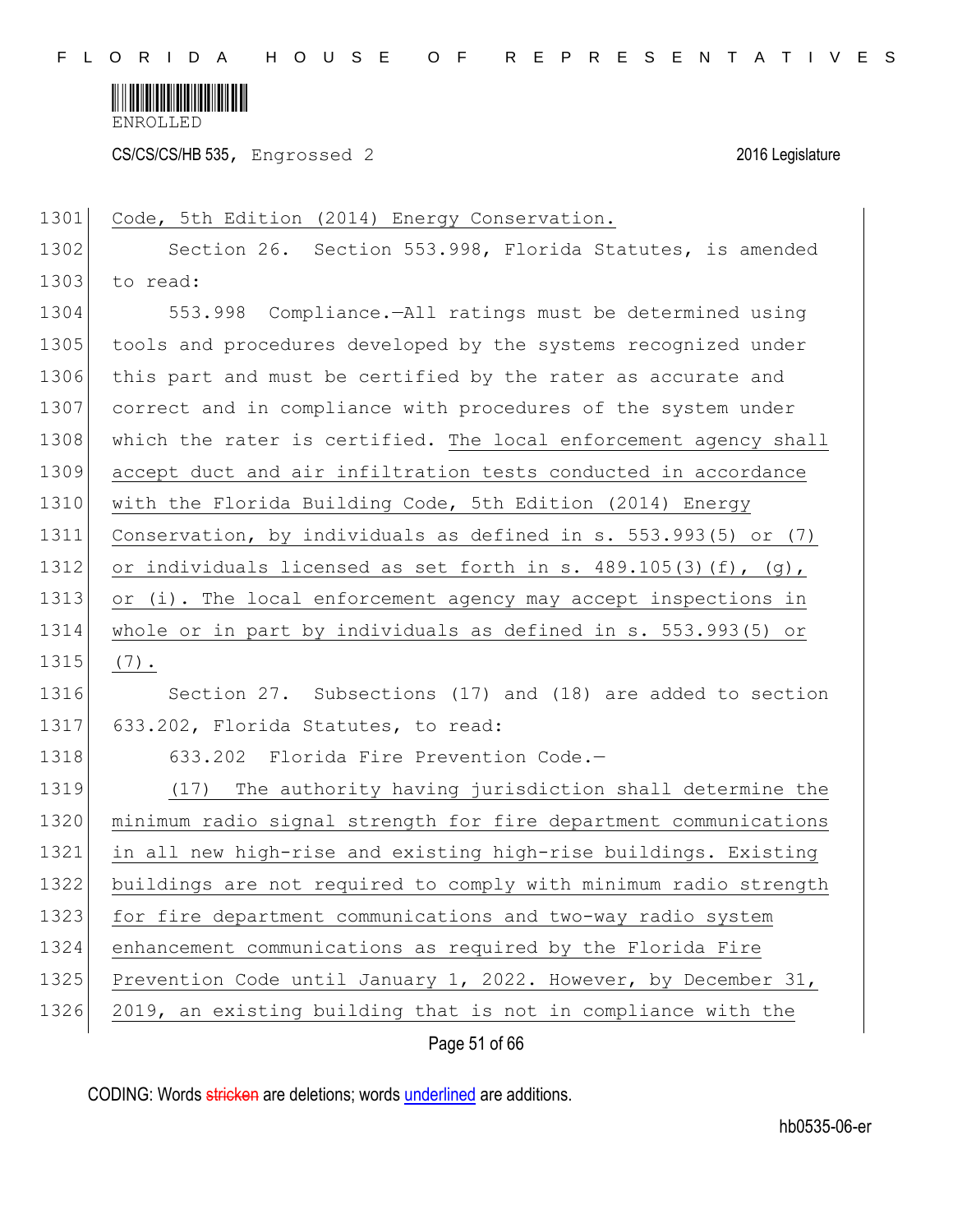

CS/CS/CS/HB 535, Engrossed 2 2016 Legislature

| 1327 | requirements for minimum radio strength for fire department      |
|------|------------------------------------------------------------------|
| 1328 | communications must apply for an appropriate permit for the      |
| 1329 | required installation with the local government agency having    |
| 1330 | jurisdiction and must demonstrate that the building will become  |
| 1331 | compliant by January 1, 2022. Existing apartment buildings are   |
| 1332 | not required to comply until January 1, 2025. However, existing  |
| 1333 | apartment buildings are required to apply for the appropriate    |
| 1334 | permit for the required communications installation by December  |
| 1335 | 31, 2022.                                                        |
| 1336 | Areas of refuge shall be provided if required by the<br>(18)     |
| 1337 | Florida Building Code, Accessibility. Required portions of an    |
| 1338 | area of refuge shall be accessible from the space they serve by  |
| 1339 | an accessible means of egress.                                   |
| 1340 | Section 28. Subsection (5) of section 633.208, Florida           |
| 1341 | Statutes, is amended to read:                                    |
| 1342 | 633.208 Minimum firesafety standards.-                           |
| 1343 | With regard to existing buildings, the Legislature<br>(5)        |
| 1344 | recognizes that it is not always practical to apply any or all   |
| 1345 | of the provisions of the Florida Fire Prevention Code and that   |
| 1346 | physical limitations may require disproportionate effort or      |
| 1347 | expense with little increase in fire or life safety. Before      |
| 1348 | Prior to applying the minimum firesafety code to an existing     |
| 1349 | building, the local fire official shall determine whether that a |
| 1350 | threat to lifesafety or property exists. If a threat to          |
| 1351 | lifesafety or property exists, the fire official shall apply the |
| 1352 | applicable firesafety code for existing buildings to the extent  |
|      | Page 52 of 66                                                    |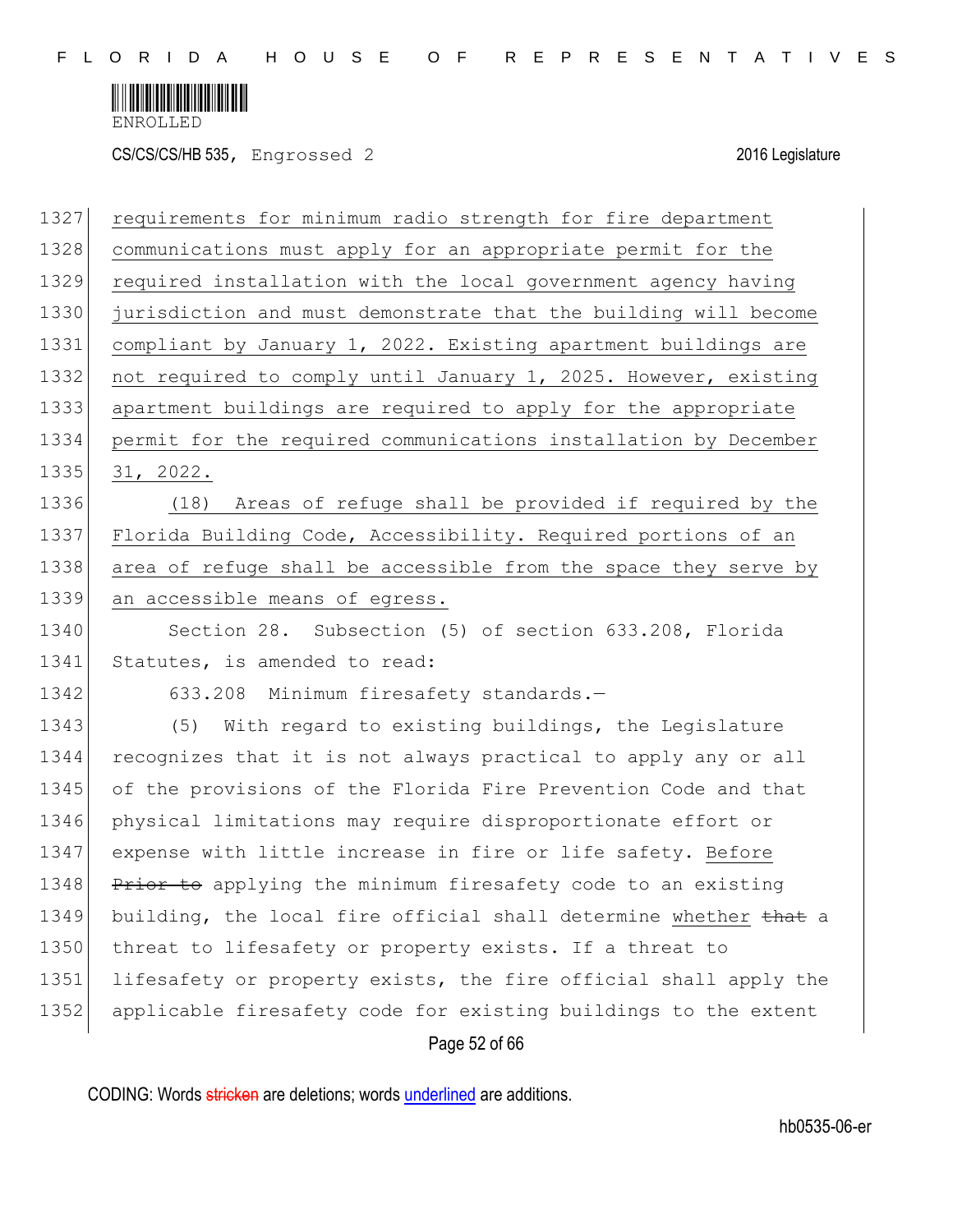

| 1353 | practical to ensure assure a reasonable degree of lifesafety and |
|------|------------------------------------------------------------------|
| 1354 | safety of property or the fire official shall fashion a          |
| 1355 | reasonable alternative that which affords an equivalent degree   |
| 1356 | of lifesafety and safety of property. The local fire official    |
| 1357 | may consider the fire safety evaluation systems found in NFPA    |
| 1358 | 101A, Guide on Alternative Solutions to Life Safety, adopted by  |
| 1359 | the State Fire Marshal, as acceptable systems for the            |
| 1360 | identification of low-cost, reasonable alternatives. It is       |
| 1361 | acceptable to use the Fire Safety Evaluation System for Board    |
| 1362 | and Care Facilities using prompt evacuation capabilities         |
| 1363 | parameter values on existing residential high-rise buildings.    |
| 1364 | The decision of the local fire official may be appealed to the   |
| 1365 | local administrative board described in s. 553.73.               |
| 1366 | Section 29. Section 633.336, Florida Statutes, is amended        |
| 1367 | to read:                                                         |
| 1368 | 633.336 Contracting without certificate prohibited;              |
| 1369 | violations; penalty.-                                            |
| 1370 | It is unlawful for any organization or individual to<br>(1)      |
| 1371 | engage in the business of layout, fabrication, installation,     |
| 1372 | inspection, alteration, repair, or service of a fire protection  |
| 1373 | system, other than a preengineered system, act in the capacity   |
| 1374 | of a fire protection contractor, or advertise itself as being a  |
| 1375 | fire protection contractor without having been duly certified    |
| 1376 | and holding a valid and existing certificate, except as          |
| 1377 | hereinafter provided. The holder of a certificate used to        |
| 1378 | qualify an organization must be a full-time employee of the      |
|      | Page 53 of 66                                                    |
|      |                                                                  |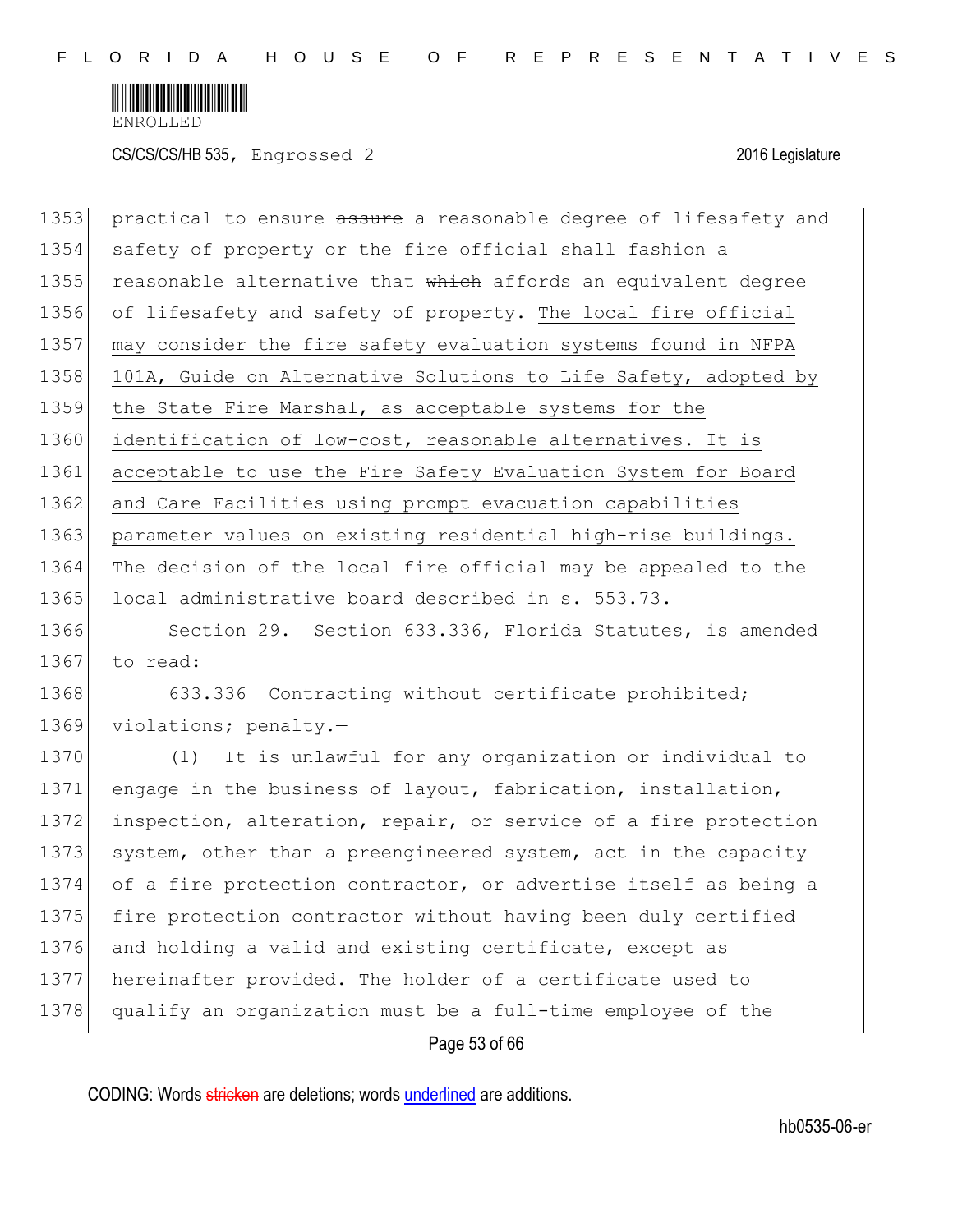

1379 qualified organization or business. A certificateholder who is 1380 employed by more than one fire protection contractor during the 1381 same time is deemed not to be a full-time employee of either 1382 contractor. The State Fire Marshal shall revoke, for a period 1383 determined by the State Fire Marshal, the certificate of a 1384 certificateholder who allows the use of the certificate to 1385 qualify a company of which the certificateholder is not a full-1386 time employee. A contractor who maintains more than one place of 1387 business must employ a certificateholder at each location. This 1388 subsection does not prohibit an employee acting on behalf of 1389 governmental entities from inspecting and enforcing firesafety 1390 codes, provided such employee is certified under s. 633.216.

1391 (2) A fire protection contractor certified under this 1392 chapter may not:

1393 (a) Enter into a written or oral agreement to authorize, 1394 or otherwise knowingly allow, a contractor who is not certified 1395 under this chapter to engage in the business of, or act in the 1396 capacity of, a fire protection contractor.

1397 (b) Apply for or obtain a construction permit for fire 1398 protection work unless the fire protection contractor or the 1399 business organization qualified by the fire protection 1400 contractor has contracted to conduct the work specified in the 1401 application for the permit.

1402 (3) The Legislature recognizes that special expertise is 1403 required for fire pump control panels and maintenance of 1404 electric and diesel pump drivers and that it is not economically

Page 54 of 66

CODING: Words stricken are deletions; words underlined are additions.

hb0535-06-er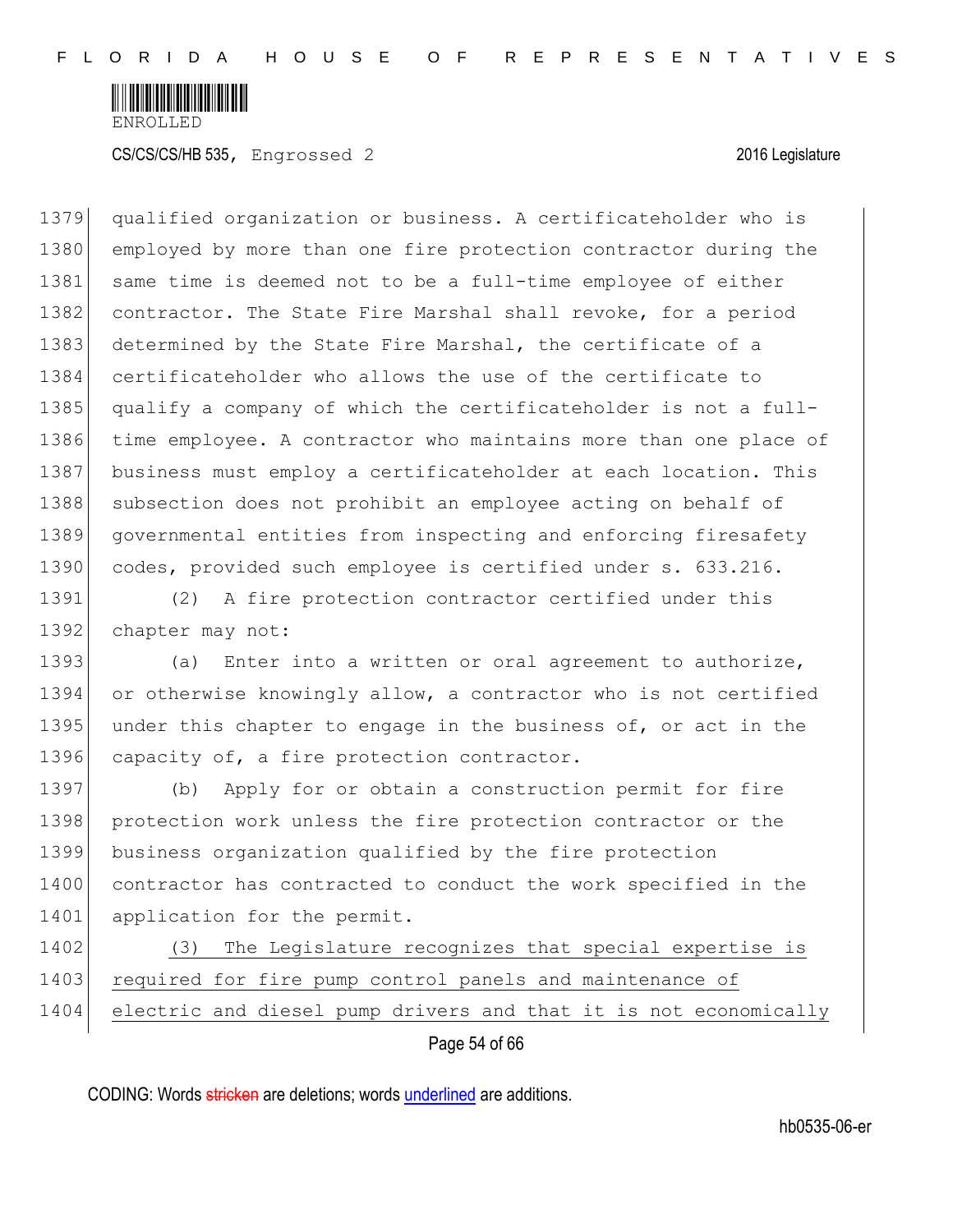

CS/CS/CS/HB 535, Engrossed 2 2016 Legislature

| 1405 | feasible for all contractors to employ these experts full-time   |
|------|------------------------------------------------------------------|
| 1406 | whose work may be limited. It is therefore deemed acceptable for |
| 1407 | a fire protection contractor licensed under this chapter to      |
| 1408 | subcontract with companies providing advanced technical services |
| 1409 | for the installation, servicing, and maintenance of fire pump    |
| 1410 | control panels and pump drivers. To ensure the integrity of the  |
| 1411 | system and to protect the interests of the property owner, those |
| 1412 | providing technical support services for fire pump control       |
| 1413 | panels and pump drivers must be under contract with a licensed   |
| 1414 | fire protection contractor.                                      |
| 1415 | $(4)$ +3+ A person who violates any provision of this act or     |
| 1416 | commits any of the acts constituting cause for disciplinary      |
| 1417 | action as herein set forth commits a misdemeanor of the second   |
| 1418 | degree, punishable as provided in s. 775.082 or s. 775.083.      |
| 1419 | $(5)$ $(4)$ In addition to the penalties provided in subsection  |
| 1420 | (4) $(4)$ , a fire protection contractor certified under this    |
| 1421 | chapter who violates any provision of this section or who        |
| 1422 | commits any act constituting cause for disciplinary action is    |
| 1423 | subject to suspension or revocation of the certificate and       |
| 1424 | administrative fines pursuant to s. 633.338.                     |
| 1425 | Section 30. The Calder Sloan Swimming Pool Electrical-           |
| 1426 | Safety Task Force.-There is established within the Florida       |
| 1427 | Building Commission the Calder Sloan Swimming Pool Electrical-   |
| 1428 | Safety Task Force.                                               |
| 1429 | The purpose of the task force is to study standards<br>(1)       |
| 1430 | for grounding, bonding, lighting, wiring, and all electrical     |
|      | Page 55 of 66                                                    |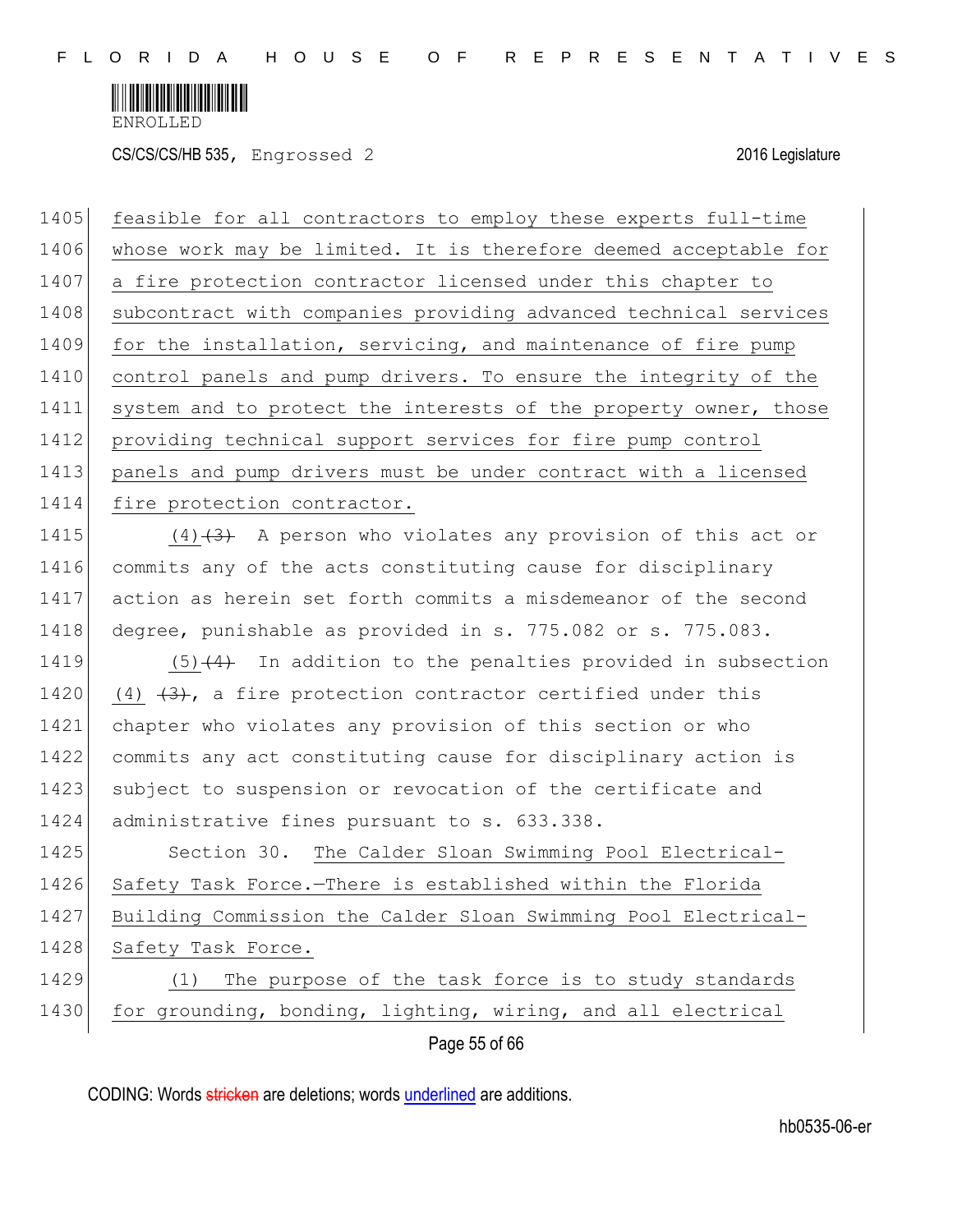

CS/CS/CS/HB 535, Engrossed 2 2016 Legislature

| 1431 | aspects for safety in and around public and private swimming     |
|------|------------------------------------------------------------------|
| 1432 | pools, especially with regard to minimizing risks of             |
| 1433 | electrocutions linked to swimming pools. The task force shall    |
| 1434 | submit a report of its findings, including recommended revisions |
| 1435 | to state law, if any, to the Governor, the President of the      |
| 1436 | Senate, and the Speaker of the House of Representatives by       |
| 1437 | November 1, 2016.                                                |
| 1438 | The task force shall consist of the swimming pool and<br>(2)     |
| 1439 | electrical technical advisory committees of the Florida Building |
| 1440 | Commission.                                                      |
| 1441 | The task force shall be chaired by the swimming pool<br>(3)      |
| 1442 | contractor appointed to the Florida Building Commission pursuant |
| 1443 | to s. 553.74, Florida Statutes.                                  |
| 1444 | The Florida Building Commission shall provide such<br>(4)        |
| 1445 | staff, information, and other assistance as is reasonably        |
| 1446 | necessary to assist the task force in carrying out its           |
| 1447 | responsibilities.                                                |
| 1448 | (5)<br>Members of the task force shall serve without             |
| 1449 | compensation.                                                    |
| 1450 | The task force shall meet as often as necessary to<br>(6)        |
| 1451 | fulfill its responsibilities. Meetings may be conducted by       |
| 1452 | conference call, teleconferencing, or similar technology.        |
| 1453 | This section expires December 31, 2016.<br>(7)                   |
| 1454 | Section 31.<br>Construction Industry Workforce Task Force.-      |
| 1455 | The Construction Industry Workforce Task Force is<br>(1)         |
| 1456 | created within the University of Florida M. E. Rinker, Sr.,      |
|      | Page 56 of 66                                                    |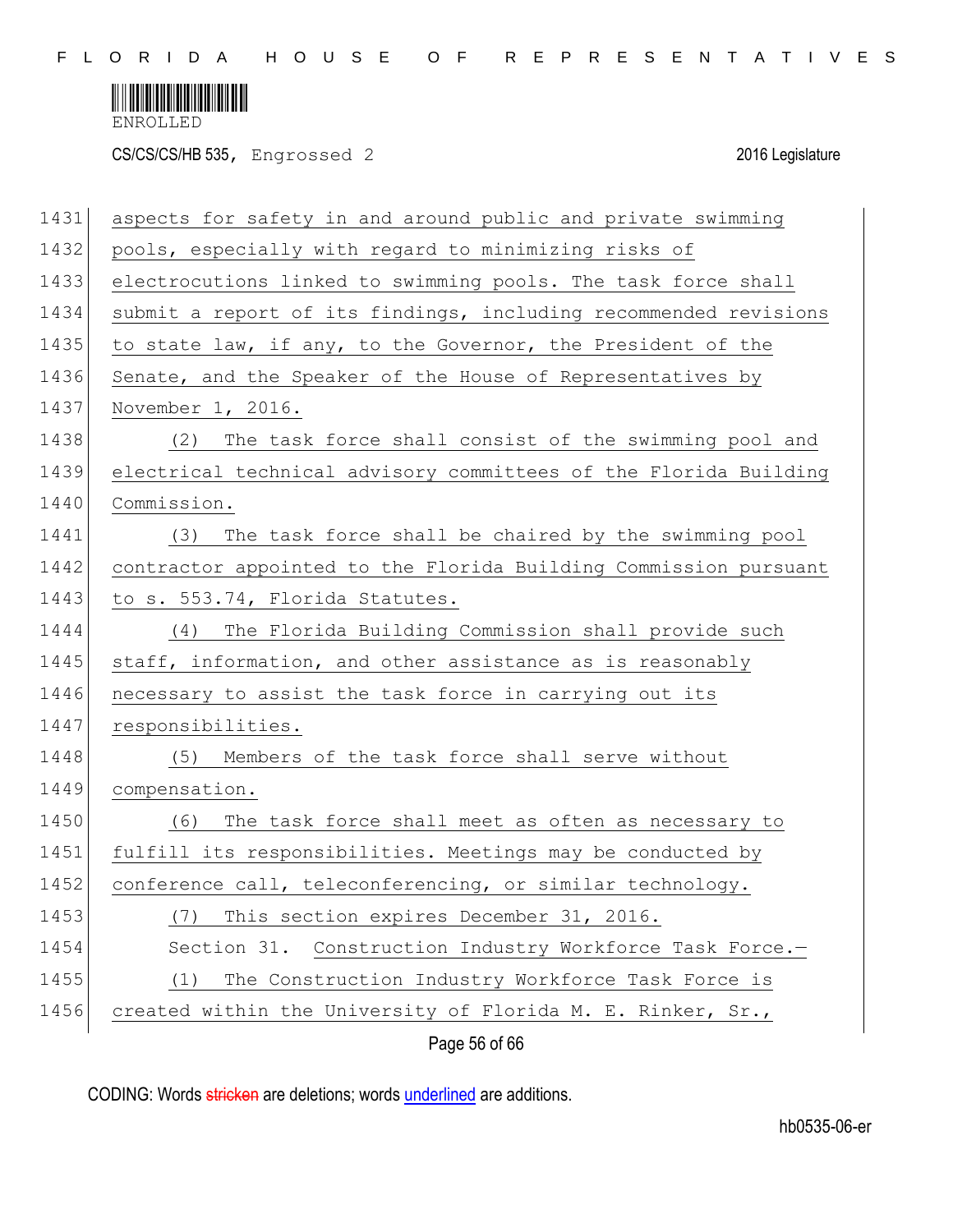

CS/CS/CS/HB 535, Engrossed 2 2016 Legislature

| 1457 | School of Construction Management. The goals of the task force  |
|------|-----------------------------------------------------------------|
| 1458 | are to:                                                         |
| 1459 | Address the critical shortage of individuals trained<br>(a)     |
| 1460 | in building construction and inspection.                        |
| 1461 | Develop a consensus path for training the next<br>(b)           |
| 1462 | generation of construction workers in the state.                |
| 1463 | Determine the causes for the current shortage of a<br>(C)       |
| 1464 | trained construction industry work force and address the impact |
| 1465 | of the shortages on the recovery of the real estate market.     |
| 1466 | (d)<br>Review current methods and resources available for       |
| 1467 | construction training.                                          |
| 1468 | Review the state of construction training available in<br>(e)   |
| 1469 | K-12 schools.                                                   |
| 1470 | Address training issues relating to building code<br>(f)        |
| 1471 | inspectors to increase the number of qualified inspectors.      |
| 1472 | (2)<br>The task force shall consist of 22 members. Except as    |
| 1473 | otherwise specified, each member shall be chosen by the         |
| 1474 | association that he or she represents, as follows:              |
| 1475 | A member of the House of Representatives appointed by<br>(a)    |
| 1476 | the Speaker of the House of Representatives.                    |
| 1477 | A member of the Senate appointed by the President of<br>(b)     |
| 1478 | the Senate.                                                     |
| 1479 | A member representing the Florida Associated General<br>(C)     |
| 1480 | Contractors Council.                                            |
| 1481 | A member representing the Associated Builders and<br>(d)        |
| 1482 | Contractors of Florida.                                         |
|      |                                                                 |

## Page 57 of 66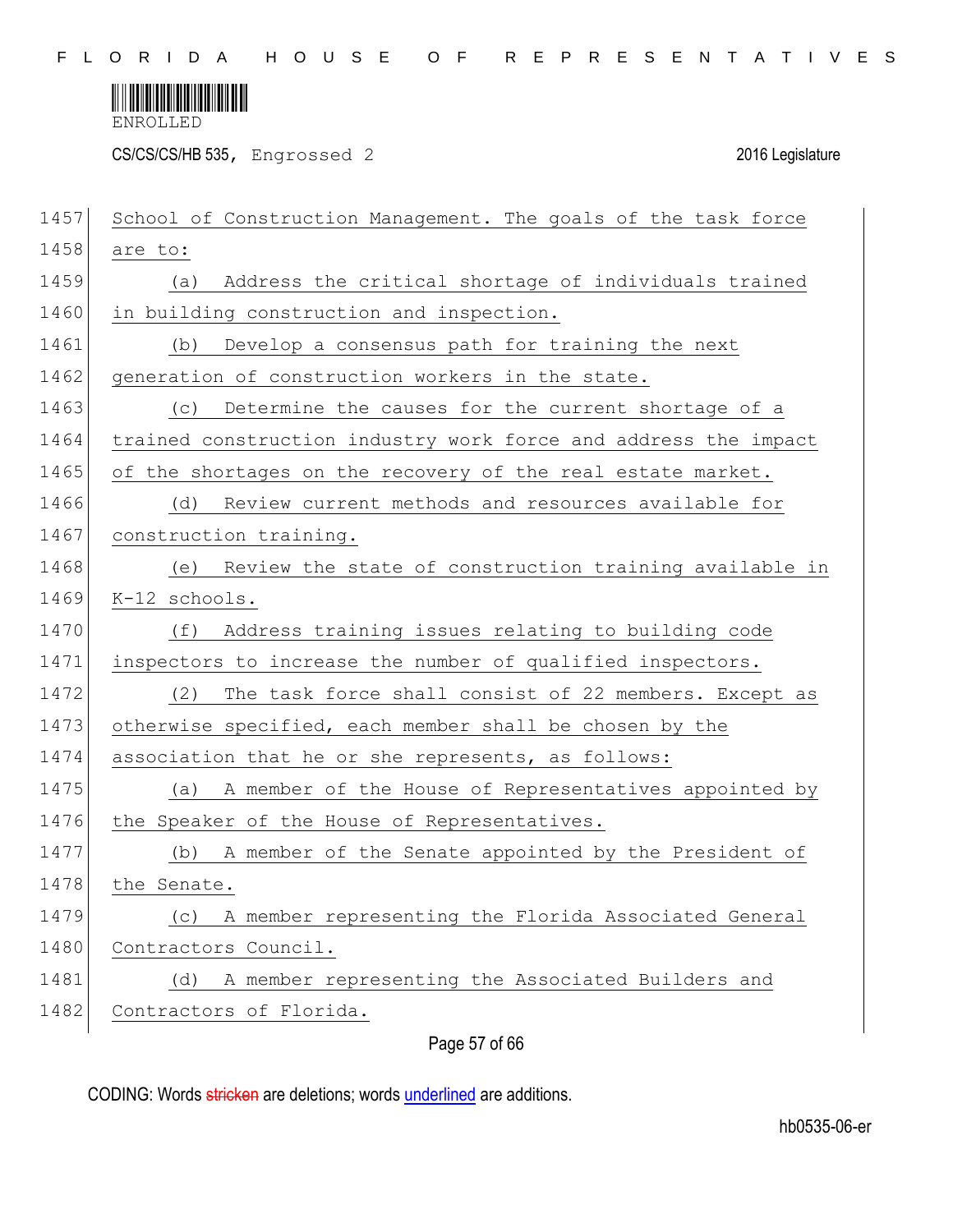

CS/CS/CS/HB 535, Engrossed 2 2016 Legislature

| 1483 | A member representing the Florida Home Builders<br>(e)                 |
|------|------------------------------------------------------------------------|
| 1484 | Association.                                                           |
| 1485 | A member representing the Florida Fire Sprinkler<br>(f)                |
| 1486 | Association.                                                           |
| 1487 | A member representing the Florida Roofing, Sheet Metal<br>(q)          |
| 1488 | and Air Conditioning Contractors Association.                          |
| 1489 | A member representing the Florida Refrigeration and<br>(h)             |
| 1490 | Air Conditioning Contractors Association.                              |
| 1491 | A member representing the Florida Plumbing-Heating-<br>$(\dot{\perp})$ |
| 1492 | Cooling Contractors Association.                                       |
| 1493 | A member representing the Florida Swimming Pool<br>(j)                 |
| 1494 | Association.                                                           |
| 1495 | A member representing the National Utility Contractors<br>(k)          |
| 1496 | Association of Florida.                                                |
| 1497 | A member representing the Florida Concrete and<br>(1)                  |
| 1498 | Products Association.                                                  |
| 1499 | A member representing the Alarm Association of<br>(m)                  |
| 1500 | Florida.                                                               |
| 1501 | A member representing the Independent Electrical<br>(n)                |
| 1502 | Contractors.                                                           |
| 1503 | A member representing the Florida Building and<br>(0)                  |
| 1504 | Construction Trades Council within the Florida AFL-CIO.                |
| 1505 | A member representing the Building Officials<br>(p)                    |
| 1506 | Association of Florida.                                                |
| 1507 | A member representing the Asphalt Contractors<br>(q)                   |
| 1508 | Association of Florida.                                                |
|      | Page 58 of 66                                                          |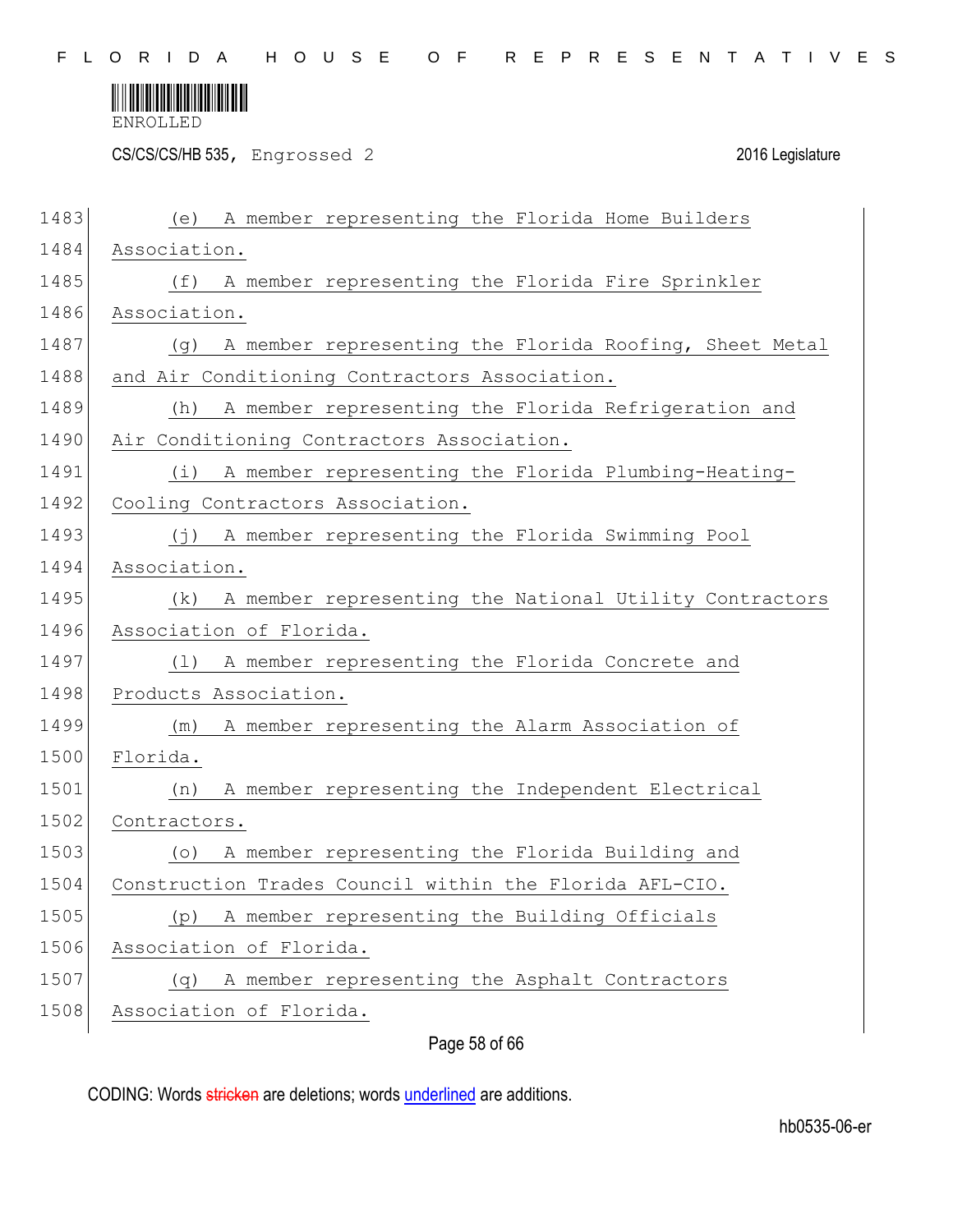

CS/CS/CS/HB 535, Engrossed 2 2016 Legislature

| 1509 | A member representing the American Fire Sprinkler<br>(r)         |
|------|------------------------------------------------------------------|
| 1510 | Association-Florida Chapter.                                     |
| 1511 | A member representing the Florida Carpenters Regional<br>(s)     |
| 1512 | Council.                                                         |
| 1513 | A member representing the National Electrical<br>(t)             |
| 1514 | Contractors Association-Florida Chapter.                         |
| 1515 | A member representing the Florida Electrical Workers<br>(u)      |
| 1516 | Association.                                                     |
| 1517 | The chair of the Florida Building Commission.<br>(v)             |
| 1518 | (3)<br>The task force shall elect a chair from among its         |
| 1519 | members.                                                         |
| 1520 | The University of Florida M. E. Rinker, Sr., School of<br>(4)    |
| 1521 | Construction Management shall provide such assistance as is      |
| 1522 | reasonably necessary to assist the task force in carrying out    |
| 1523 | its responsibilities.                                            |
| 1524 | (5) The task force shall meet as often as necessary to           |
| 1525 | fulfill its responsibilities but not fewer than three times. The |
| 1526 | first meeting must be held no later than September 1, 2016.      |
| 1527 | Meetings may be conducted by conference call, teleconferencing,  |
| 1528 | or similar technology.                                           |
| 1529 | The task force shall submit a final report to the<br>(6)         |
| 1530 | Governor, the President of the Senate, and the Speaker of the    |
| 1531 | House of Representatives by February 1, 2017.                    |
| 1532 | The Department of Business and Professional Regulation<br>(7)    |
| 1533 | shall provide \$50,000 from funds available for the Florida      |
| 1534 | Building Code Compliance and Mitigation Program under s.         |
|      | Page 59 of 66                                                    |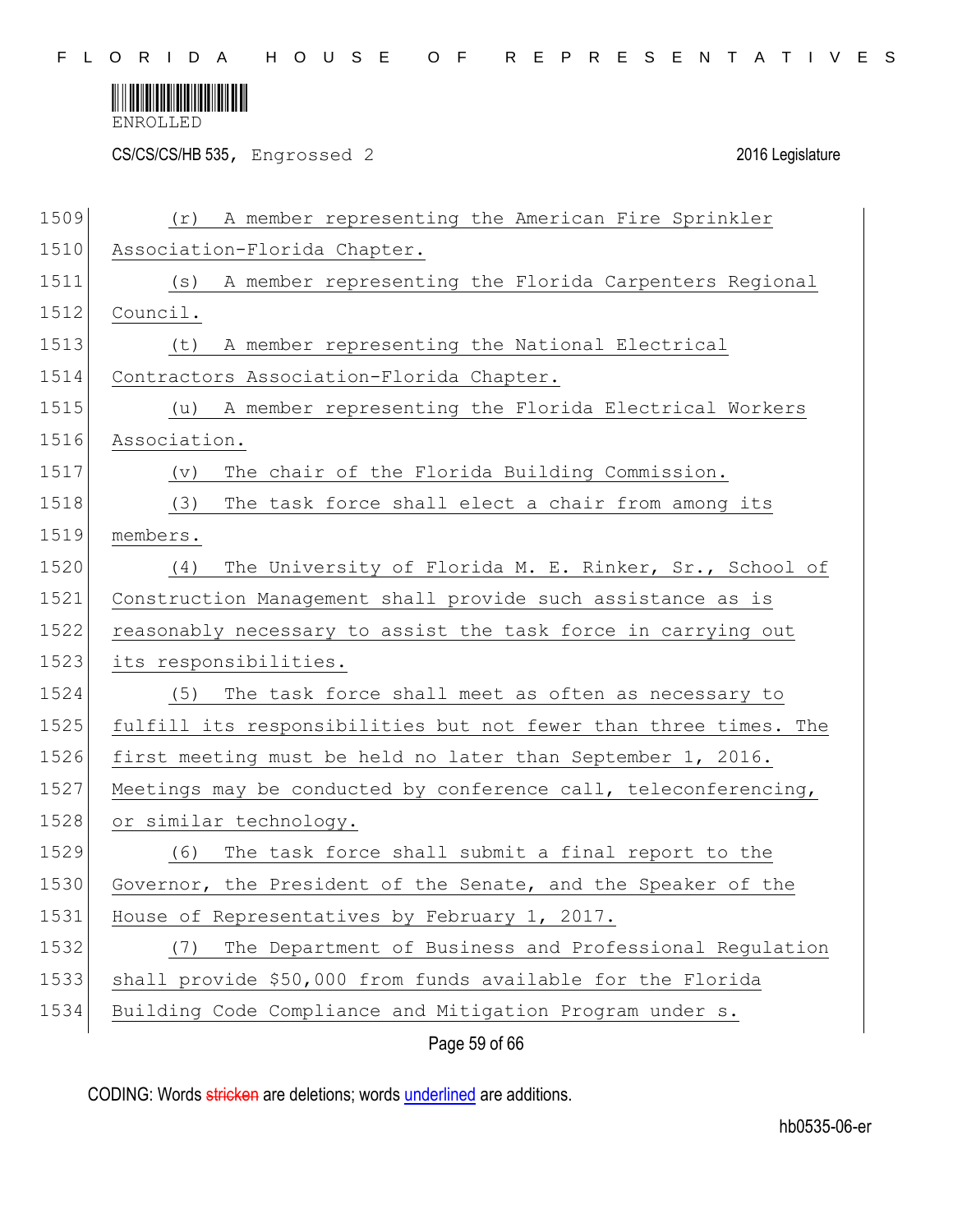

CS/CS/CS/HB 535, Engrossed 2 2016 Legislature

| 1535 | 553.841(5), Florida Statutes, to the University of Florida M. E. |
|------|------------------------------------------------------------------|
| 1536 | Rinker, Sr., School of Construction Management for purposes of   |
| 1537 | implementing this section.                                       |
| 1538 | This section expires July 1, 2017.<br>(8)                        |
| 1539 | Section 32. The Florida Building Commission shall define         |
| 1540 | the term "fire separation distance" in Chapter 2, Definitions,   |
| 1541 | of the Florida Building Code, 5th Edition (2014) Residential, as |
| 1542 | follows:                                                         |
| 1543 |                                                                  |
| 1544 | "FIRE SEPARATION DISTANCE. The distance measured from            |
| 1545 | the building face to one of the following:                       |
| 1546 | To the closest interior lot line;<br>1.                          |
| 1547 | 2.<br>To the centerline of a street, an alley, or a              |
| 1548 | public way;                                                      |
| 1549 | To an imaginary line between two buildings on the<br>3.          |
| 1550 | lot; or                                                          |
| 1551 | To an imaginary line between two buildings when<br>4.            |
| 1552 | the exterior wall of one building is located on a zero           |
| 1553 | lot line.                                                        |
| 1554 |                                                                  |
| 1555 | The distance shall be measured at a right angle from             |
| 1556 | the face of the wall."                                           |
| 1557 |                                                                  |
| 1558 | The Florida Building Commission shall amend<br>Section 33.       |
| 1559 | the Florida Building Code, 5th Edition (2014) Residential, to    |
| 1560 | allow openings and roof overhang projections on the exterior     |
|      | Page 60 of 66                                                    |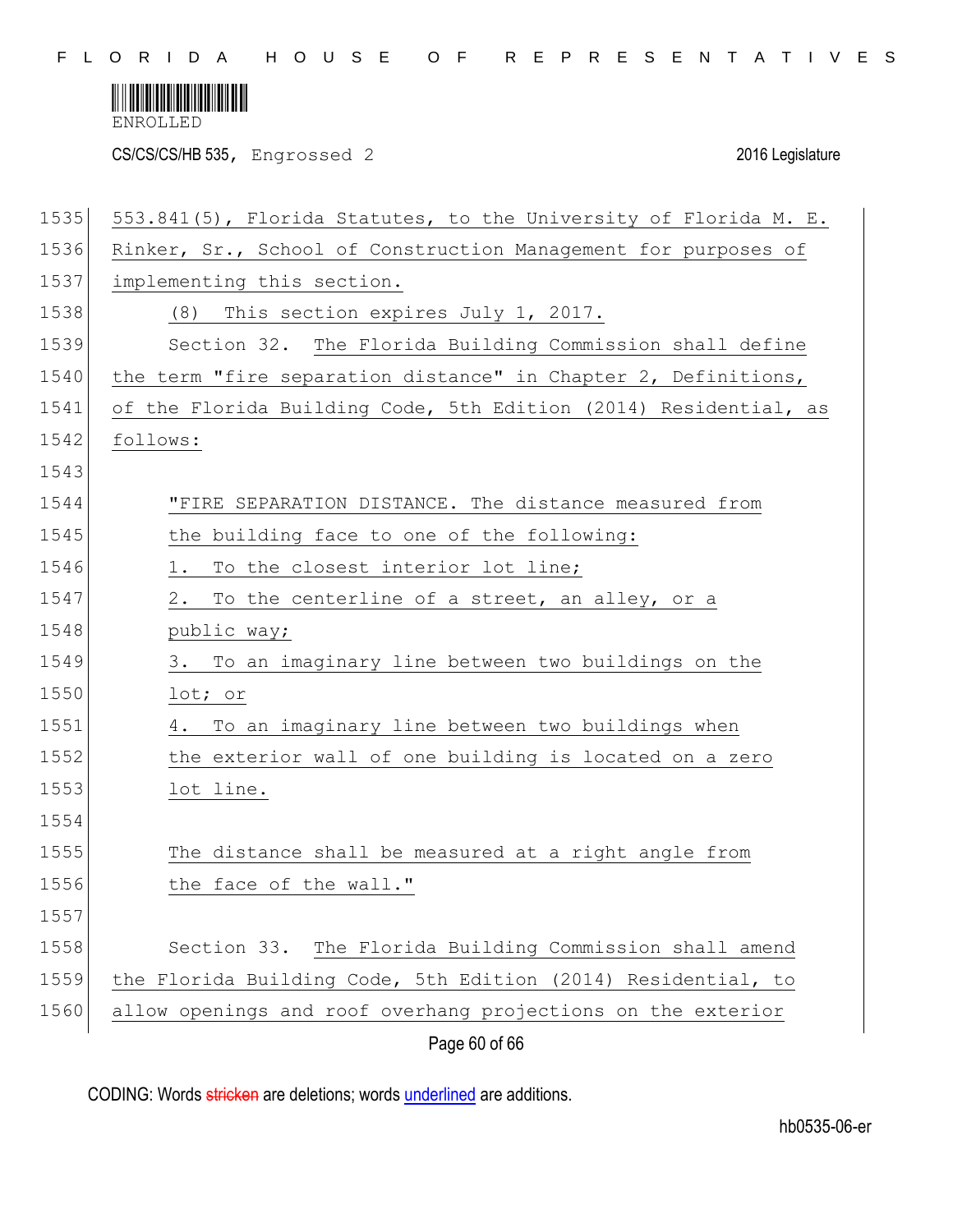

CS/CS/CS/HB 535, Engrossed 2 2016 Legislature

| 1561 | wall of a building located on a zero lot line, when the building |
|------|------------------------------------------------------------------|
| 1562 | exterior wall is separated from an adjacent building exterior    |
| 1563 | wall by a distance of 6 feet or more and the roof overhang       |
| 1564 | projection is separated from an adjacent building projection by  |
| 1565 | a distance of 4 feet or more, with 1-hour fire-resistive         |
| 1566 | construction on the underside of the overhang required, unless   |
| 1567 | the separation between projections is 6 feet or more.            |
| 1568 | Section 34. The Florida Building Commission shall adopt          |
| 1569 | into the Florida Building Code, 5th Edition (2014) Energy        |
| 1570 | Conservation, the following:                                     |
| 1571 |                                                                  |
| 1572 | "Section 406 relating to the Alternative Performance Path,       |
| 1573 | Energy Rating Index of the 2015 International Energy             |
| 1574 | Conservation Code (IECC) may be used except as follows for Table |
| 1575 | R406.4 as an option for demonstrating compliance with the        |
| 1576 | Florida Building Code, Energy Conservation. TABLE R406.4 MAXIMUM |
| 1577 | ENERGY RATING INDEX shall reflect the following energy rating    |
| 1578 | index: for Climate Zone 1, an index of 58; for Climate Zone 2,   |
| 1579 | an index of 58. The Florida Building Commission shall continue   |
| 1580 | its current adoption process of the 2015 IECC and determine by   |
| 1581 | October 1, 2016, whether onsite renewable power generation may   |
| 1582 | be used for compliance. The commission must also determine       |
| 1583 | whether onsite renewable power generation may be used for a      |
| 1584 | period longer than three years but not more than six consecutive |
| 1585 | years."                                                          |
| 1586 |                                                                  |

# Page 61 of 66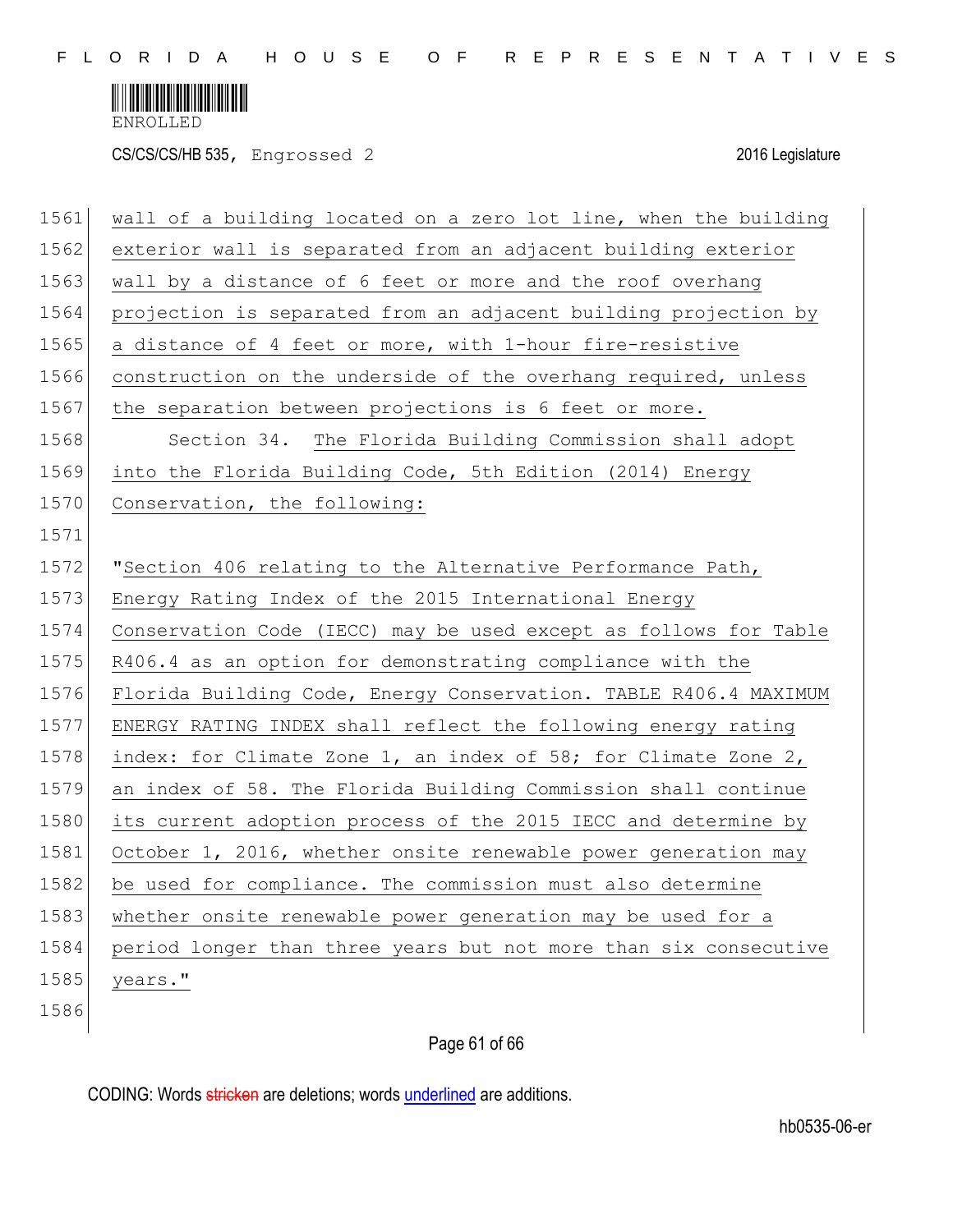

CS/CS/CS/HB 535, Engrossed 2 2016 Legislature

| 1587 | Section 35. The Florida Building Commission shall adopt          |
|------|------------------------------------------------------------------|
| 1588 | into the Florida Building Code, 5th Edition (2014) Residential,  |
| 1589 | the following, which shall become effective on July 1, 2016:     |
| 1590 |                                                                  |
| 1591 | "Notwithstanding any other provision of code or law, the         |
| 1592 | section setting forth shower lining requirements will include    |
| 1593 | the following exceptions:                                        |
| 1594 | 1. Floor surfaces under showerheads provided for rinsing         |
| 1595 | laid directly on the ground.                                     |
| 1596 | 2. Shower compartments in which the finished shower drain        |
| 1597 | is depressed a minimum of 2 inches (51 mm) below the surrounding |
| 1598 | finished floor on the first floor level and the shower recess is |
| 1599 | poured integrally with the adjoining floor."                     |
| 1600 |                                                                  |
| 1601 | Section 36. The Florida Building Commission shall amend          |
| 1602 | the Florida Building Code, 5th Edition (2014) Residential, to    |
| 1603 | provide that the minimum fire separation distance for non-fire   |
| 1604 | resistant rated exterior walls shall be 3 feet or greater and    |
| 1605 | non-fire resistant rated projections shall have a minimum fire   |
| 1606 | separation distance of 3 feet or greater. Projections within 2   |
| 1607 | feet and less than 3 feet shall include a 1-hour fire-resistance |
| 1608 | rate on the underside. Projections less than 2 feet are not      |
| 1609 | permitted. Penetrations of the exterior wall within less than 3  |
| 1610 | feet shall comply with Dwelling Unit Rated Penetration.          |
| 1611 | Penetrations 3 feet or greater are not required to have a fire-  |
| 1612 | resistance rating. Openings in walls shall be unlimited with a   |
|      | Page 62 of 66                                                    |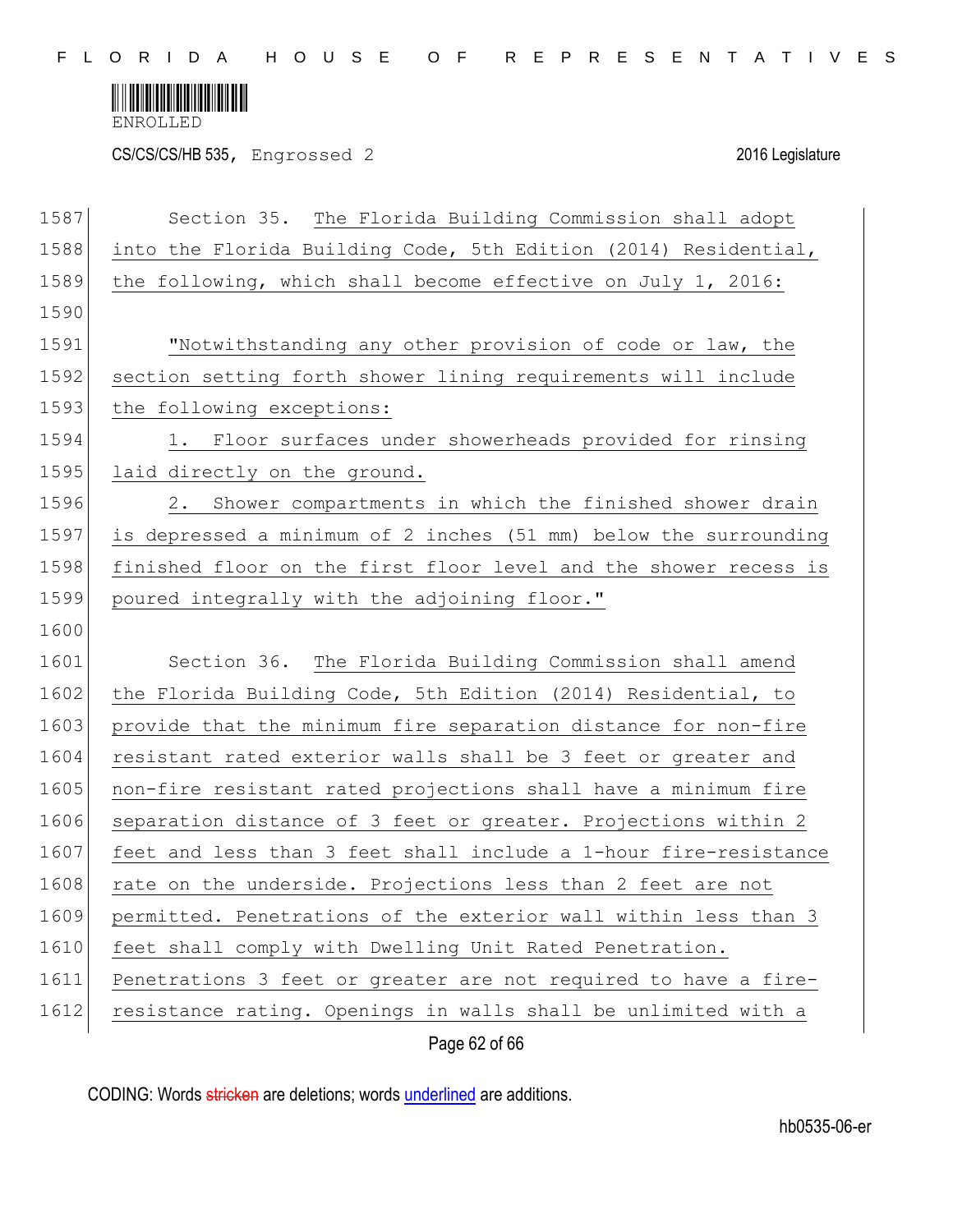

CS/CS/CS/HB 535, Engrossed 2 2016 Legislature

| 1613 | fire separation distance of 3 feet or greater.                   |
|------|------------------------------------------------------------------|
| 1614 | Section 37. Notwithstanding any law, rule, or regulation         |
| 1615 | to the contrary, a restaurant, cafeteria, or similar dining      |
| 1616 | facility, including an associated commercial kitchen, is         |
| 1617 | required to have sprinklers only if it has a fire area occupancy |
| 1618 | load of 200 patrons or more.                                     |
| 1619 | Section 38. Effective October 1, 2017, subsection (4) of         |
| 1620 | section 125.56, Florida Statutes, is amended to read:            |
| 1621 | 125.56<br>Enforcement and amendment of the Florida Building      |
| 1622 | Code and the Florida Fire Prevention Code; inspection fees;      |
| 1623 | inspectors; etc.-                                                |
| 1624 | (4) (a) After adoption of the Florida Building Code by the       |
| 1625 | Florida Building Commission or the Florida Fire Prevention Code  |
| 1626 | by the State Fire Marshal, or amendment of the building code or  |
| 1627 | the fire code as herein provided, it shall be unlawful for any   |
| 1628 | person, firm, or corporation to construct, erect, alter, repair, |
| 1629 | secure, or demolish any building within the territory embraced   |
| 1630 | by the terms of this act without first obtaining a permit        |
| 1631 | therefor from the appropriate board of county commissioners, or  |
| 1632 | from such persons as may by resolution be directed to issue such |
| 1633 | permits, upon the payment of such reasonable fees as shall be    |
| 1634 | set forth in the schedule of fees adopted by the board; the      |
| 1635 | board is hereby empowered to revoke any such permit upon a       |
| 1636 | determination by the board that the construction, erection,      |
| 1637 | alteration, repair, securing, or demolition of the building for  |
| 1638 | which the permit was issued is in violation of or not in         |
|      | Page 63 of 66                                                    |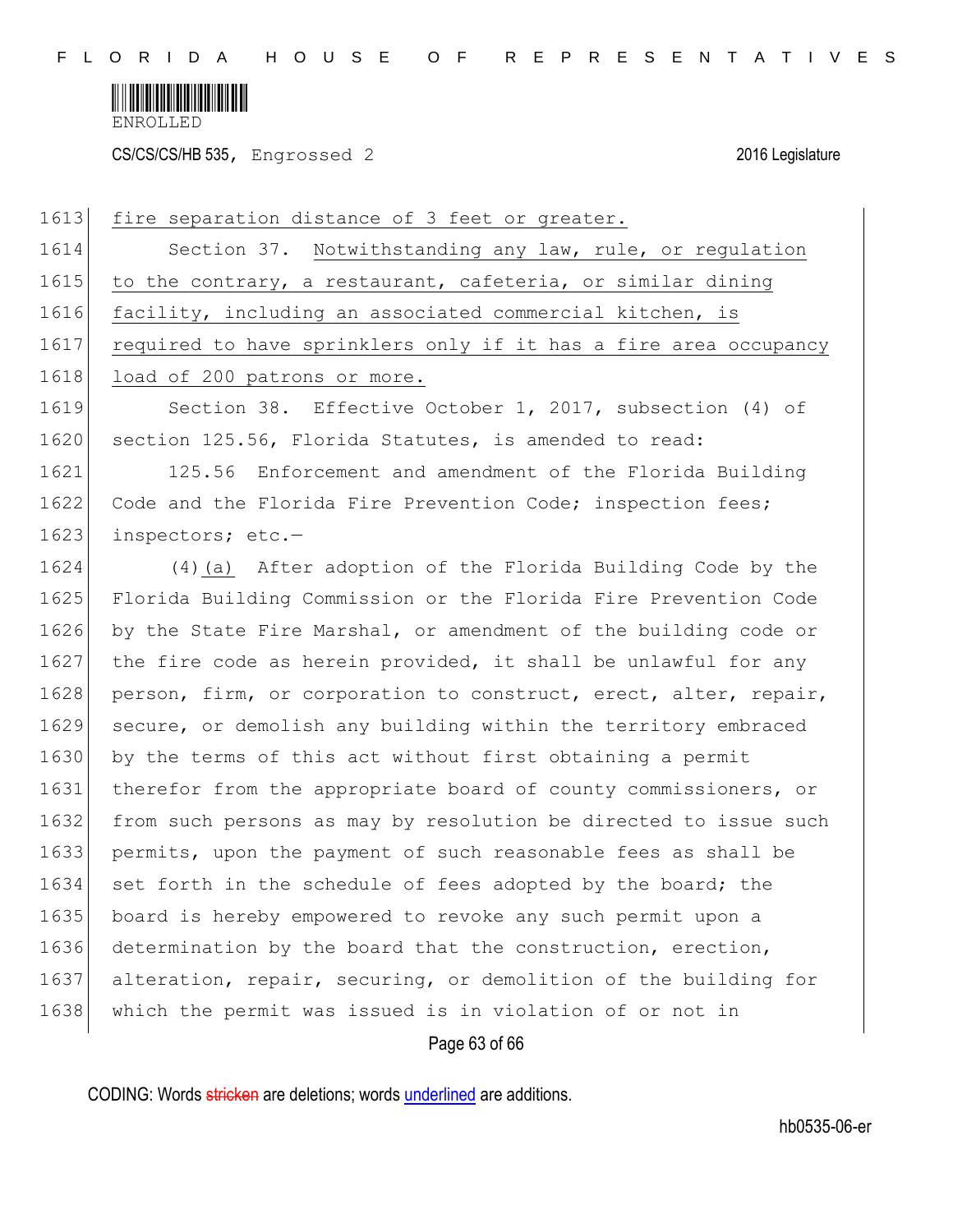

CS/CS/CS/HB 535, Engrossed 2 2016 Legislature

1639 conformity with the building code or the fire code. 1640 (b) A county that issues building permits shall post each 1641 type of building permit application on its website. Completed 1642 applications must be able to be submitted electronically to the 1643 county building department. Accepted methods of electronic 1644 submission include, but are not limited to, e-mail submission of 1645 applications in portable document format or submission of 1646 applications through an electronic fill-in form available on the 1647 building department's website or through a third-party 1648 submission management software. Payments, attachments, or 1649 drawings required as part of the permit application may be 1650 submitted in person in a nonelectronic format, at the discretion 1651 of the building official.

1652 Section 39. Effective October 1, 2017, subsection (1) of 1653 section 553.79, Florida Statutes, is amended to read:

1654 553.79 Permits; applications; issuance; inspections.

1655 (1)(a) After the effective date of the Florida Building 1656 Code adopted as herein provided, it shall be unlawful for any 1657 person, firm, corporation, or governmental entity to construct, 1658 erect, alter, modify, repair, or demolish any building within 1659 this state without first obtaining a permit therefor from the 1660 appropriate enforcing agency or from such persons as may, by 1661 appropriate resolution or regulation of the authorized state or 1662 local enforcing agency, be delegated authority to issue such 1663 permits, upon the payment of such reasonable fees adopted by the 1664 enforcing agency. The enforcing agency is empowered to revoke

Page 64 of 66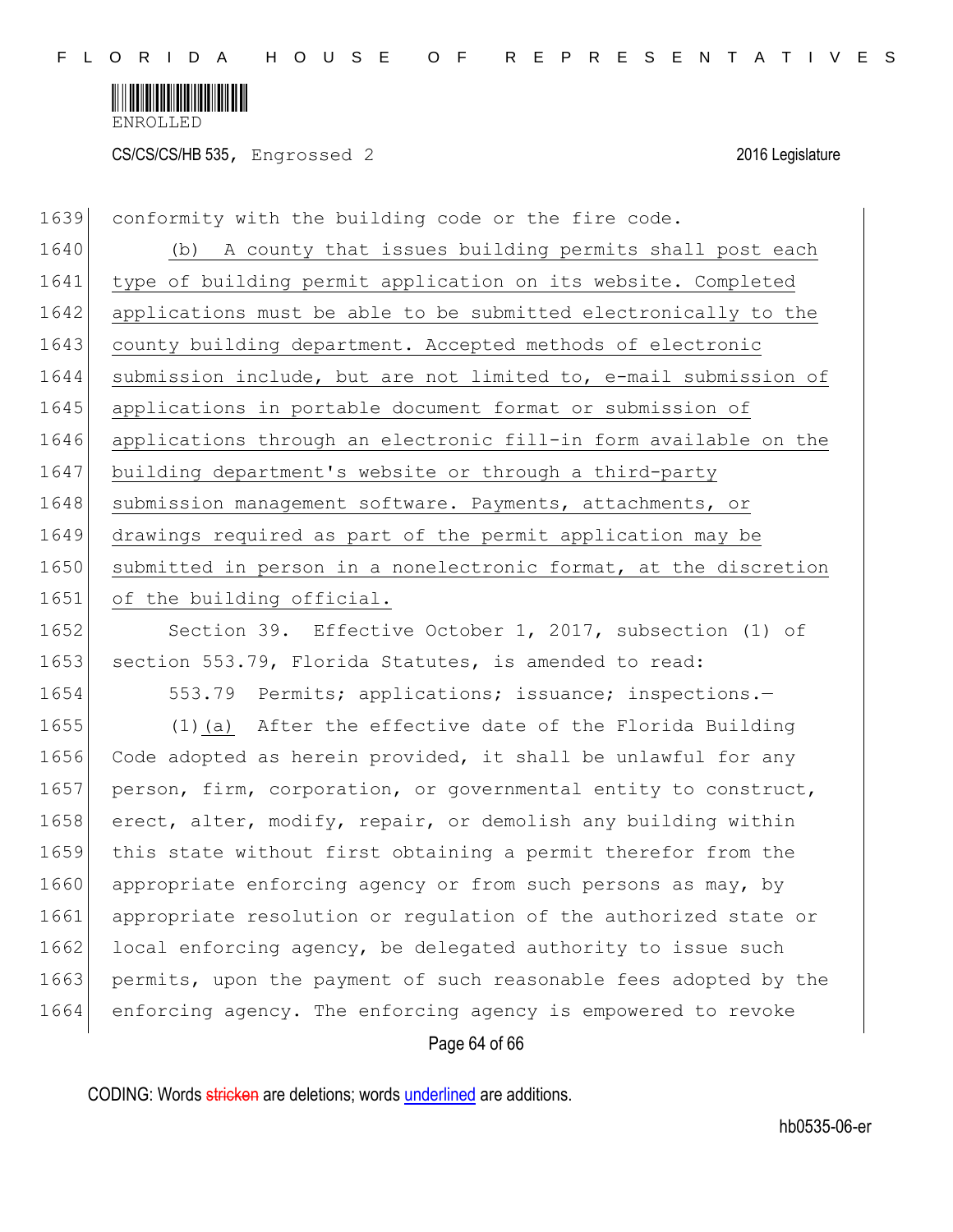

1665 any such permit upon a determination by the agency that the 1666 construction, erection, alteration, modification, repair, or 1667 demolition of the building for which the permit was issued is in 1668 violation of, or not in conformity with, the provisions of the 1669 Florida Building Code. Whenever a permit required under this 1670 section is denied or revoked because the plan, or the 1671 construction, erection, alteration, modification, repair, or 1672 demolition of a building, is found by the local enforcing agency 1673 to be not in compliance with the Florida Building Code, the 1674 local enforcing agency shall identify the specific plan or 1675 project features that do not comply with the applicable codes, 1676 identify the specific code chapters and sections upon which the 1677 finding is based, and provide this information to the permit 1678 applicant. Installation, replacement, removal, or metering of 1679 any load management control device is exempt from and shall not 1680 be subject to the permit process and fees otherwise required by 1681 this section. 1682 (b) A local enforcement agency shall post each type of 1683 building permit application on its website. Completed 1684 applications must be able to be submitted electronically to the 1685 appropriate building department. Accepted methods of electronic 1686 submission include, but are not limited to, e-mail submission of 1687 applications in portable document format or submission of

1688 applications through an electronic fill-in form available on the

- 1689 building department's website or through a third-party
- 1690 submission management software. Payments, attachments, or

Page 65 of 66